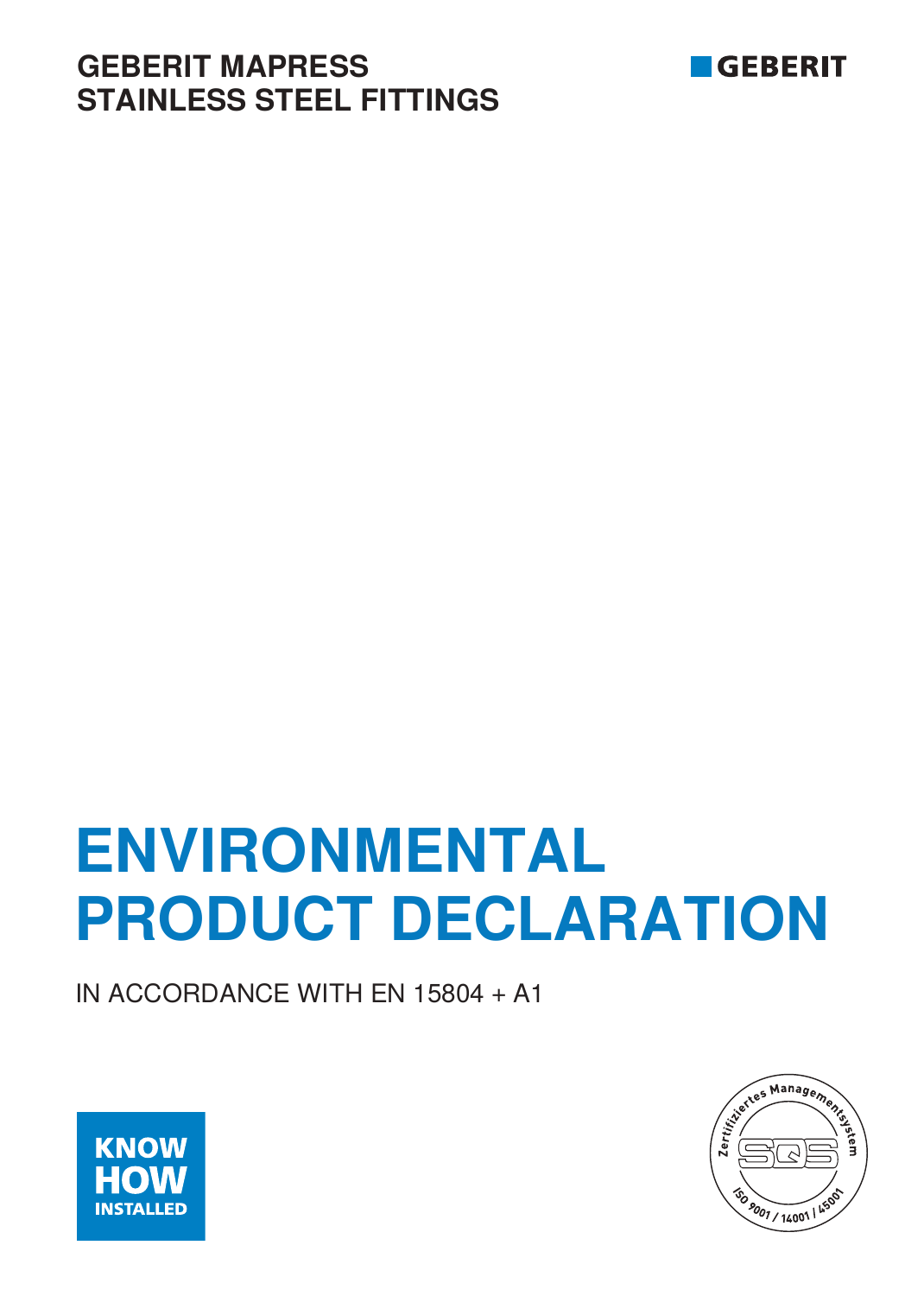# **1 General information**

## **1.1 Note on this document**

The original document was written in German. All other language versions are translations of the original document.

## **1.2 Declaration holder**

Geberit International AG Schachenstrasse 77 CH-8645 Jona Tel. +41 55 221 6300 sustainability@geberit.com www.geberit.com

Geberit is one of the pioneers when it comes to sustainability in the sanitary industry. Sustainable has formed an integral component of the corporate strategy for around 30 years. The Geberit Group has a group certificate in accordance with ISO 9001 (quality), ISO 14001 (environment) und ISO 45001 (occupational health and safety). Life cycle assessments were produced for key products from an early stage and Ecodesign has been an integral component of the product development process since 2008. You can find current and comprehensive information on sustainability in the current annual report or at www.geberit.com/nachhaltigkeit.

## **1.3 Declared product**

This declaration applies to Geberit Mapress Stainless Steel fittings listed in the section in the appendix chapter of this document, see "Assortment of Geberit Mapress Stainless Steel fittings", page 8. Articles with gunmetal or brass components are not covered by this declaration. A piece of Geberit Mapress Stainless Steel bend 90° with an outer diameter of 22 mm (art. no. 30104) has been used as a reference article.



## **1.4 Verification and validity**

Programme holder: Geberit International AG Declaration number: GEB\_EPD\_8914347147 Validity: 01/02/2022 to 31/01/2027 Data calculated by: Intep, www.intep.com

Environmental declarations for construction products may not be comparable if they do not comply with the EN 15804. It is only possible to make a limited comparison of life cycle assessment results which are based on different background databases.

| The European standard EN $15804 + A1$ is used as the core PCR.                                      |                                    |  |  |  |
|-----------------------------------------------------------------------------------------------------|------------------------------------|--|--|--|
| Independent verification of the declaration and information in accordance with<br>EN ISO 14025:2010 |                                    |  |  |  |
| $\Box$ Internal                                                                                     | ⊠ External                         |  |  |  |
|                                                                                                     | $\perp$ $\sim$<br>Dr. Frank Werner |  |  |  |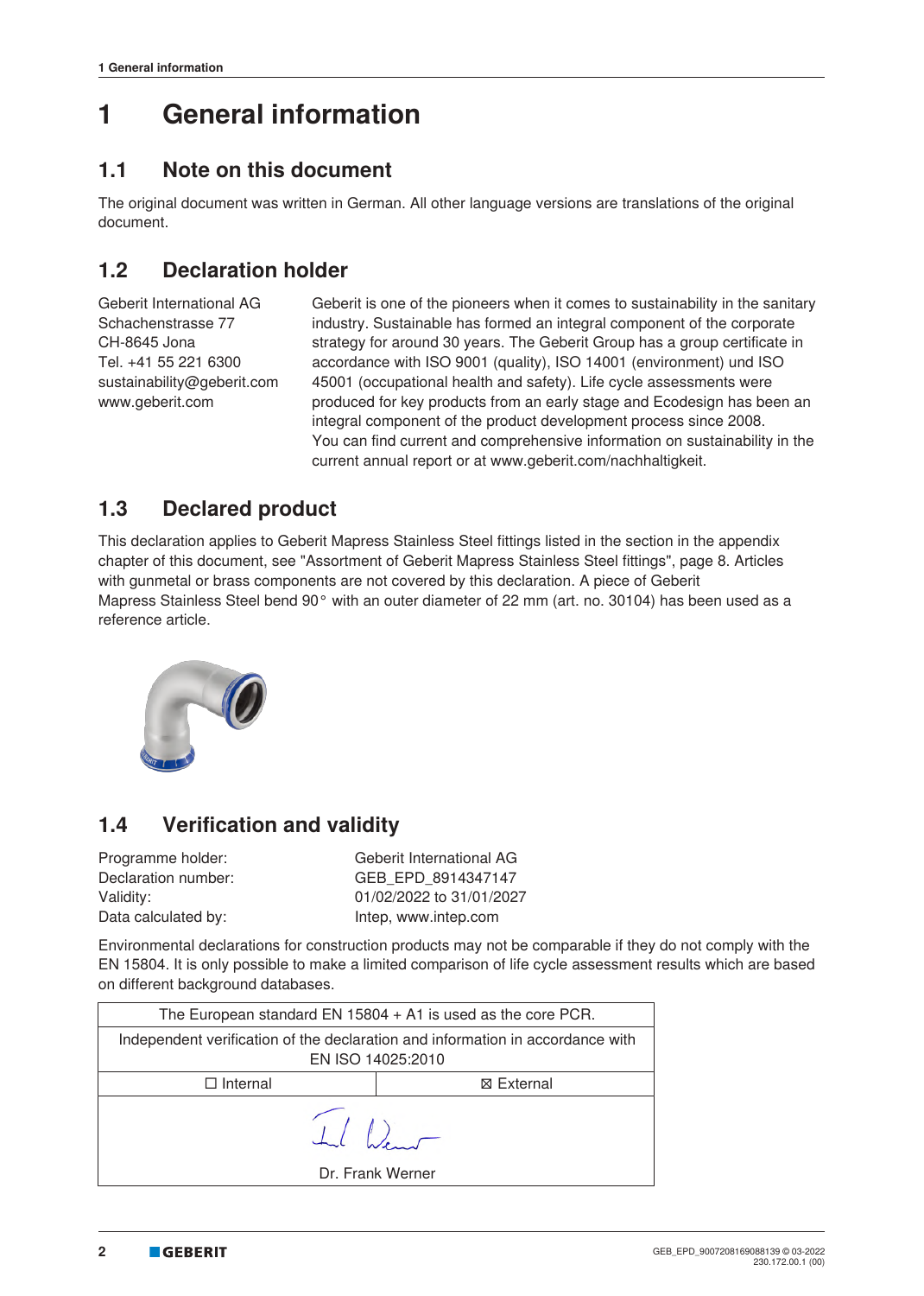# **2 Product**

## **2.1 Description and application purpose**

Geberit Mapress Stainless Steel is a supply system made of austenitic or ferritic stainless steel, in which pipes and fittings are pressed into piping systems.

The system pipes are made of three different alloys:

- Chromium-nickel-molybdenum steel (CrNiMo, stainless steel 1.4401)
- Chromium-molybdenum titanium steel (CrMoTi, stainless steel 1.4521)
- Chromium-nickel steel (CrNi, stainless steel 1.4301)

The pipes are connected by means of stainless steel fittings (stainless steel 1.4401). Fittings with a thread and/or plain end are used for the connection to various connections. Articles with parts made of gunmetal or brass are not covered by this declaration.

Different seal rings are inserted in the fittings depending on the system:

- Geberit Mapress Stainless Steel: seal ring made of chlorobutyl rubber (CIIR)
- Geberit Mapress Stainless Steel (gas): seal ring made of hydrogenated acrylonitrile-butadiene rubber (HNBR)
- Geberit Mapress Stainless Steel (FKM, blue): seal ring made of fluoro rubber (FKM)

The Geberit Mapress Stainless Steel fitting with the CIIR seal ring is also available as a LABS-free version, i.e. free of paint-wetting impairment substances, e.g. Free of silicone.

Application purpose:

The seal ring has a decisive influence on the application purpose. Due to the wide range of possible combinations of pipes, fittings and seal rings, the system covers a wide range of applications in technical building systems, industry and shipbuilding.

#### **2.1.1 Geberit Mapress Stainless Steel fittings**

The Geberit Mapress Stainless Steel fitting connects the Geberit Mapress Stainless Steel system pipes in various combinations. The main material is CrNiMo steel (stainless steel 1.4401). Seal rings made of different materials (CIIR, HNBR or FKM) can be inserted into the fitting. The pressing procedure permanently deforms the fitting bead and pipe and presses them to make them leakproof. During the pressing procedure, the pressing indicator is detached and is disposed of as part of the packaging, together with the protection plugs, in accordance with the regulations in force in the country of installation.



Figure 1: Structure of a Geberit Mapress bend 90°

- 1 Fitting body (stainless steel 1.4401)
- 2 Moulded fitting bead (stainless steel 1.4401)
- 3 Seal ring (CIIR or FKM)
- 4 Pressing socket
- 5 Protection plug (PE-LD)
- 6 Pressing indicator (multilayer film PET-PS-PET)

For the composition by raw materials, see chapter "Product composition", page 5.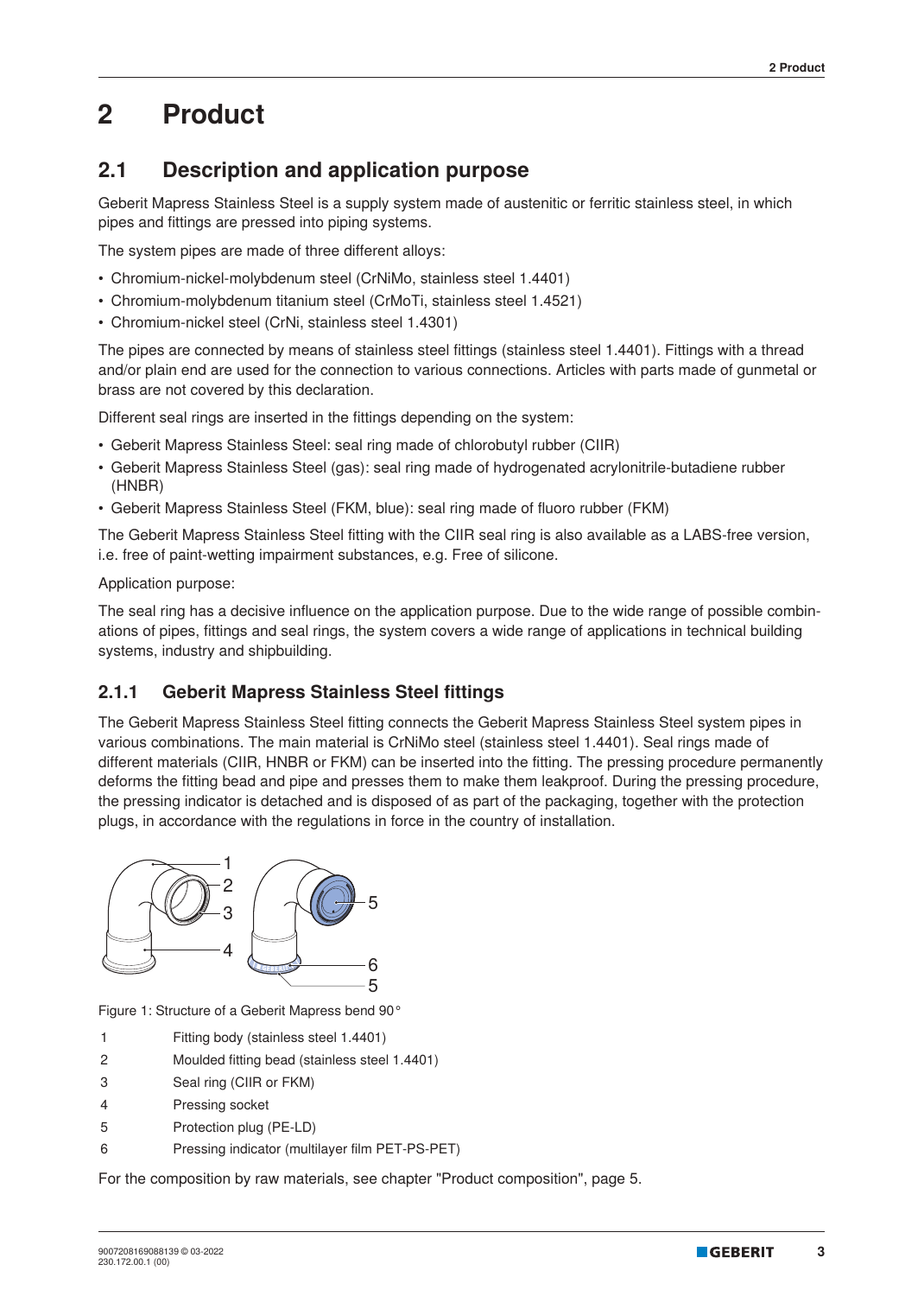## **2.2 Range and conversion factors**

The reference product for this declaration is the Geberit Mapress Stainless Steel bend 90° (art. no. 30104) made of CrNiMo 1.4401. This article was chosen as a reference because it is the standard fitting for most applications. The life cycle assessment results in chapter 4 can be converted to the other sales articles listed in the appendix of this document using the net weight with the conversion factor in accordance with the following tables, see "Assortment of Geberit Mapress Stainless Steel fittings", page 8.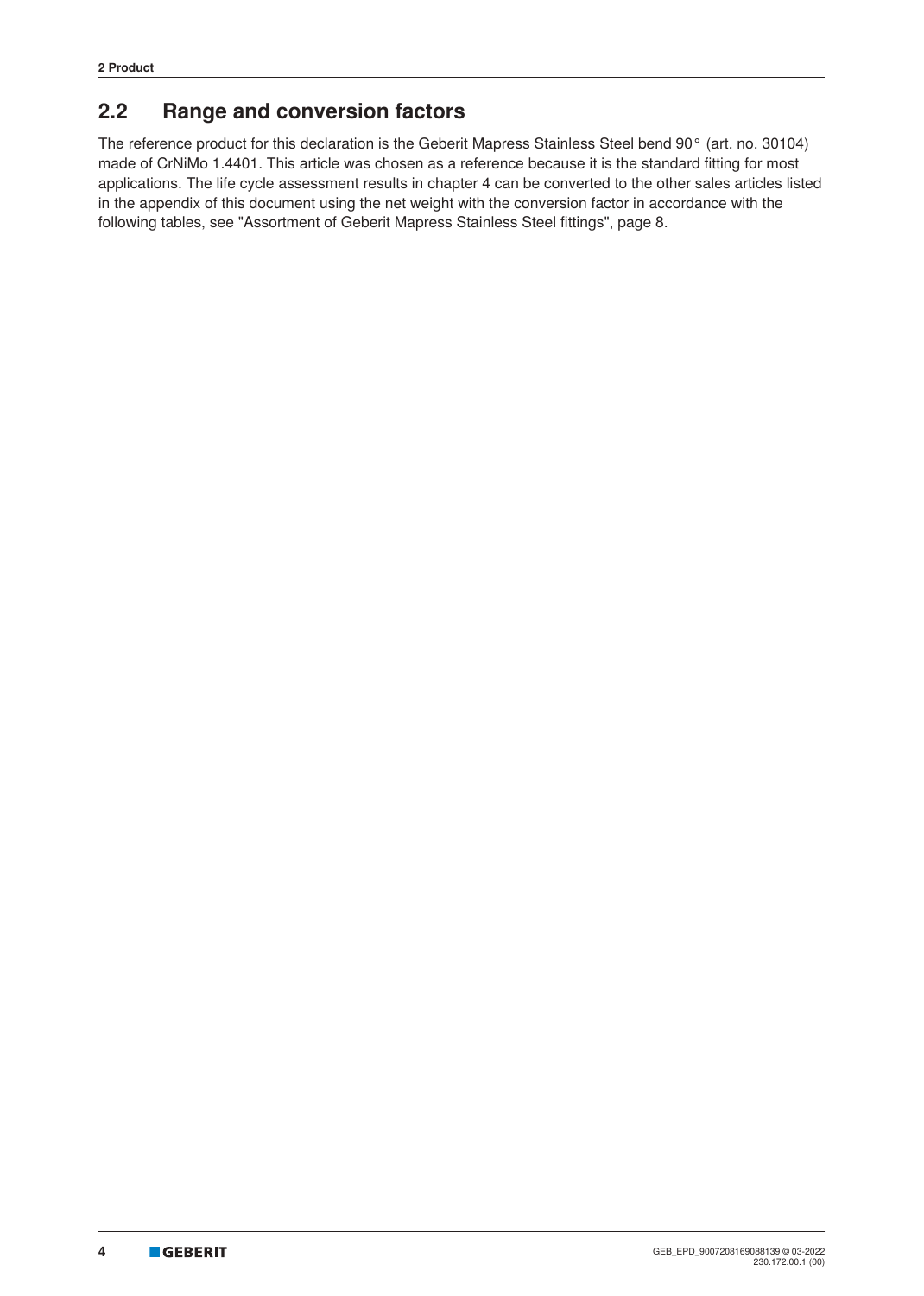# **3 Life cycle assessment – calculation criteria**

## **3.1 System boundaries**

This environmental product declaration is a Cradle-to-gate-with-options declaration including transport and waste processing during the disposal phase. The use and demolition are not considered.

|                | Product                             |                    |                     | Construction process                   | Use          | End-of-life    |                                     |                                  |                |
|----------------|-------------------------------------|--------------------|---------------------|----------------------------------------|--------------|----------------|-------------------------------------|----------------------------------|----------------|
| Raw material   | Transport to<br>the<br>manufacturer | Manufac-<br>turing | <b>Distribution</b> | Installation<br>within the<br>building |              | Demolition     | Transport to<br>waste<br>processing | Reuse,<br>recovery,<br>recycling | Disposal       |
| A <sub>1</sub> | A2                                  | A3                 | A4                  | A <sub>5</sub>                         | <b>B1-B7</b> | C <sub>1</sub> | C <sub>2</sub>                      | C <sub>3</sub>                   | C <sub>4</sub> |
| $\checkmark$   | $\checkmark$<br>A                   | $\checkmark$       | X                   | X                                      | -            | -              | X                                   | $\checkmark$                     |                |

x Considered/relevant

– Not considered/not relevant

## **3.2 Product composition**

The reference article consists of the following raw materials:

| <b>Raw material</b>              | Quantity [g] |
|----------------------------------|--------------|
| Stainless steel                  | 100          |
| <b>Elastomers</b>                |              |
| <b>Total</b>                     | 102          |
| Recycled content (post-consumer) | 22%          |

The packaging consists of 4 g of cardboard and 4 g of plastic (including protective caps).

The articles shown in this environmental product declaration do not contain PVC or halogen compounds.

List of substances contained in the product, which are included in the "Candidate List of Substances of Very High Concern for Authorisation" if the content exceeds the limits for their registration by the European Chemicals Agency:

• none

## **3.3 Assumptions and background information**

**(A1)** For the raw material supply, the entire raw and recycled material input was modelled using corresponding data, including the losses of 1–6 % relating to material and production. Secondary materials comprise those environmental influences that arise from the collection of waste and from recycling. The following recycled content was recorded: 22 % for stainless steel and 10 % for cardboard.

**(A2)** For transportation from suppliers in Europe and Asia to Geberit, standard transport distances were assumed for each country and load factors contained in the background data were used. Class Euro 5 diesel lorries are used as the means of transport within Europe. Intercontinental transportation consists of freighters and subsequent local distribution by lorry.

**(A3)** Products are manufactured in one or more Geberit factories within Europe, which are all certified in accordance with ISO 9001, 14001 and 45001. A current ISO certificate can be downloaded online. All suppliers sign the Geberit suppliers' code of conduct and undergo a detailed selection and inspection procedure.

The electricity consumption plays an important role in in-house production. Average values from the respective factories and a country-specific combination of power sources are assumed.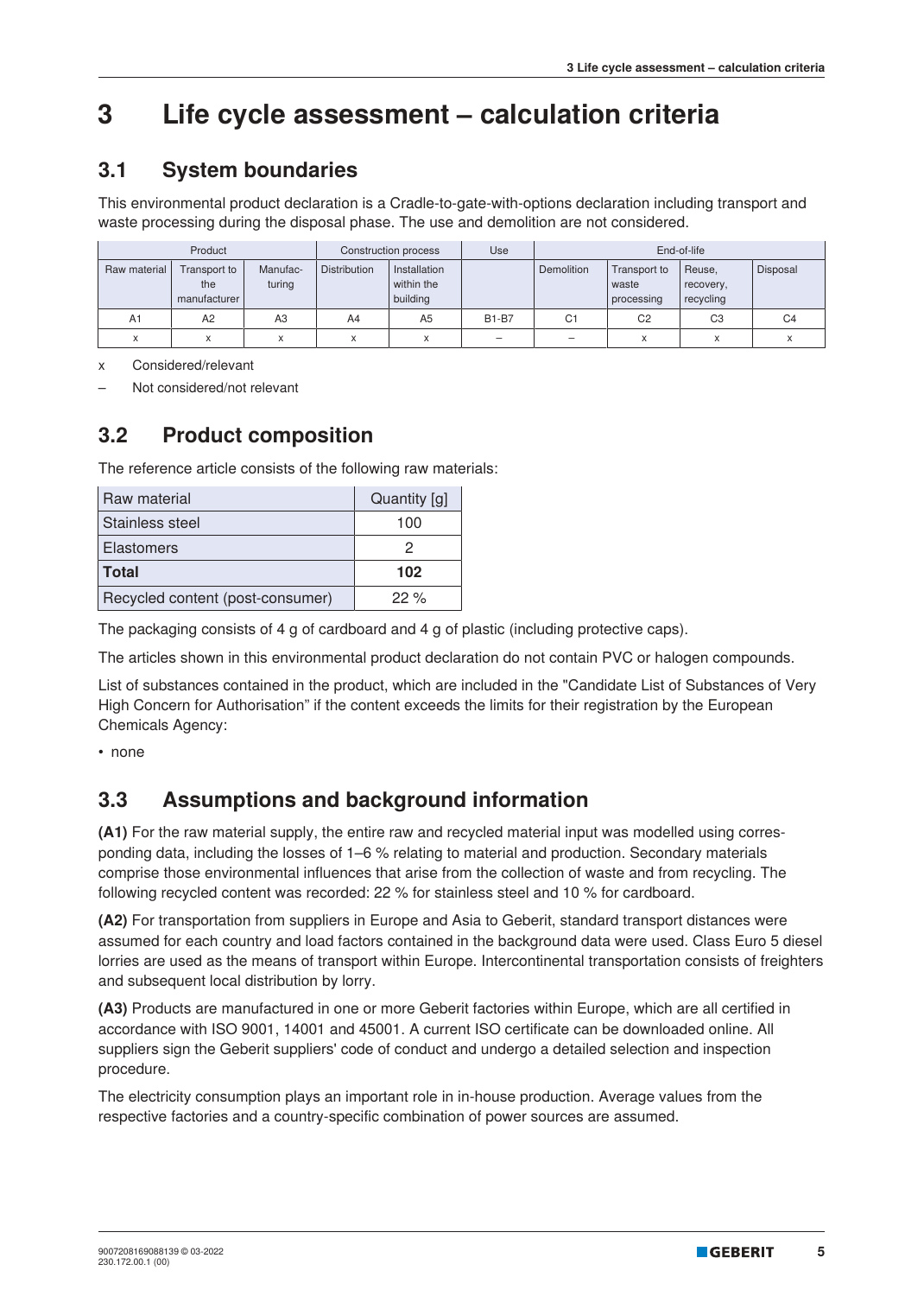The production and provision of packaging materials and means of production (technical lubricants) were also modelled in phase A3. The consumption of additional auxiliary materials and water is negligible. Production waste is taken into account. However, the scrap flows associated with the production flows are not listed in A3 as they are handled with a conservative allocation factor of 0.

Background data from the ecoinvent database was used for the third-party components.

**(A4)** Transportation from Geberit to customers within Europe is done by logistics partners through the modern, efficient central warehouse in Pfullendorf (DE), which is certified in accordance with ISO 9001, 14001 and 45001. Class Euro 5 and 6 lorries are mainly used for the transport. Distribution in countries outside Europe is mainly done by means of freighters together with lorries to distribute the products locally. In the main market in Europe, the average transport distance is 650 km and the loading weight is 8 t/lorry.

**(A5)** The installation is easy and needs no additional auxiliary materials and practically no energy. The packaging waste generated can be completely reused or converted into energy in the respective country depending on the disposal infrastructure.

100 % of cardboard and paper is recycled. The energy is recovered from plastic in the packaging in an incineration plant. The assumed energy content per kg is 43.9 MJ for plastics and 30.2 MJ for elastomers. The energy efficiency is 42 % for heat and 14 % for electricity.

**(B1-B7)** No further statements are made concerning the use phase.

**(C1-C4)** Waste that is reused is removed from the product system without causing any environmental impact from the first life cycle. No credits are accounted for cases where production of such waste was avoided. With respect to disposal, it has been assumed that all waste is collected once it has been taken from the building site and is sorted appropriately. 100 % of all metal parts are recycled. The plastic parts are incinerated (with the assumptions already described). A transport distance of 20 km is assumed for both disposal options.

## **3.4 Data basis and data quality**

This environmental product declaration is based on a comprehensive life cycle assessment according to ISO 14044:2006. A detailed background report, which meets the requirements of EN 15804, is used for verification. Inventory data is based predominantly on data that was provided by Geberit International AG in 2021. ecoinvent data (version 3.4, 2017, www.ecoinvent.org) and the system model "cut-off by classification" were used for all further data. The quality of the data can therefore be considered to be good.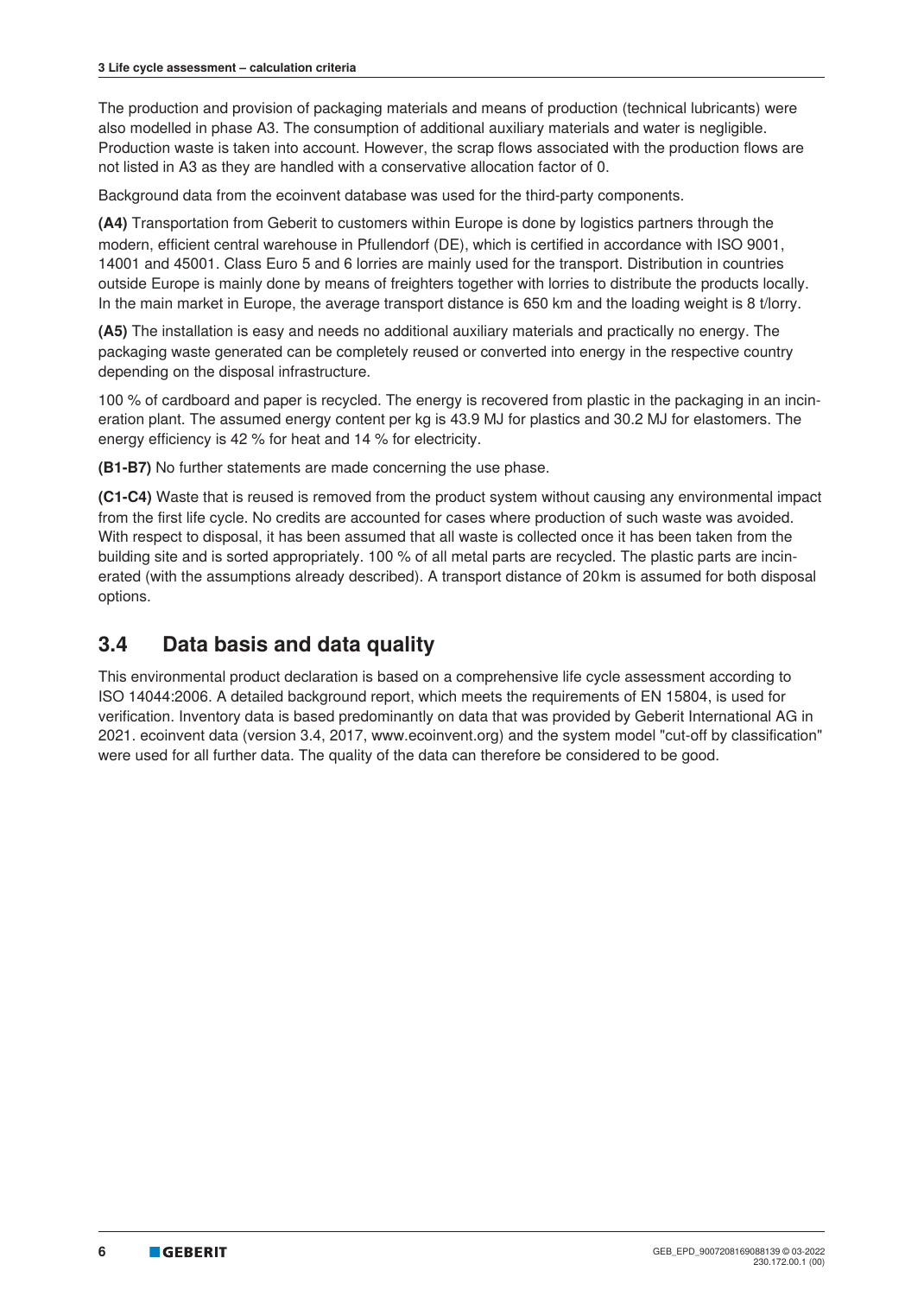## **4 Life cycle assessment – results**

The following tables contain the results based on a piece of the declared product.

## **4.1 Environmental impact**

|                                                       | Unit                   | A <sub>1</sub> | A2       | A3           | A4         | A <sub>5</sub> | C <sub>1</sub> | C <sub>2</sub> | C <sub>3</sub> | C <sub>4</sub> |
|-------------------------------------------------------|------------------------|----------------|----------|--------------|------------|----------------|----------------|----------------|----------------|----------------|
| Global warming (GWP)                                  | kg CO <sub>2</sub> -eg | 3.53E-01       | 1.35E-03 | .28E-01      | 5.85E-03   | 4.86E-04       | 0              | 1.84E-04       | 1.70E-02       | $\mathbf 0$    |
| Ozone depletion (ODP)                                 | ka CFC-11-ea           | 04E-09         | 2.66E-10 | 6.76E-09     | 1.15E-09   | 4.97E-13       | $\Omega$       | $3.61E - 11$   | 2.34E-11       | $\Omega$       |
| Photochemical ozone creation<br>(POCP)                | kg $C_2H_4$ -eq        | 3.65E-06       | 2.15E-07 | 3.73E-05     | 9.32E-07   | 7.18E-10       | $\Omega$       | 2.92E-08       | 3.53E-08       | $\Omega$       |
| Acidification (AP)                                    | kg SO <sub>2</sub> -eq | 1.72E-03       | 4.36E-06 | 5.73E-04     | 1.89E-05   | 4.47E-08       | $\mathbf 0$    | 5.92E-07       | 1.68E-06       | 0              |
| Eutrophication (EP)                                   | kg $PO43$ -eq          | $.26E-04$      | 9.62E-07 | 2.66E-04     | 4.17E-06   | 3.88E-08       | $\Omega$       | 1.31E-07       | 1.35E-06       | $\mathbf 0$    |
| Depletion of abiotic resources<br>(ADP), fossil fuels | <b>MJ</b>              | $5.46E + 00$   | 2.25E-02 | $1.38E + 00$ | 9.75E-02   | 5.81E-05       | $\Omega$       | 3.06E-03       | 2.26E-03       | $\Omega$       |
| Depletion of abiotic resources<br>(ADP), elements     | kg Sb-eg               | $.92E - 05$    | 2.63E-09 | 5.43E-07     | $1.14E-08$ | 5.71E-12       | $\Omega$       | 3.58E-10       | 2.63E-10       | $\Omega$       |

A1 Raw material C1 Demolition

A2 Transport to the manufacturer C2 Transport to waste processing

A3 Manufacturing C3 Reuse, recovery, recycling

A4 Distribution C4 Disposal

A5 Installation

## **4.2 Resource use**

|                                                                | Unit           | A <sub>1</sub> | A2       | A3           | A <sub>4</sub> | A <sub>5</sub> | C <sub>1</sub> | C <sub>2</sub> | C <sub>3</sub> | C <sub>4</sub> |
|----------------------------------------------------------------|----------------|----------------|----------|--------------|----------------|----------------|----------------|----------------|----------------|----------------|
| Use of primary energy, renewable,<br>w/o raw material use      | MJ             | 8.93E-01       | 3.83E-04 | 1.45E-01     | 1.66E-03       | 1.05E-06       | $\mathbf 0$    | 5.20E-05       | 6.39E-05       | $\mathbf 0$    |
| Use of primary energy, renewable,<br>raw material use          | MJ             | $\Omega$       | $\Omega$ | $\Omega$     | $\Omega$       | $\Omega$       | $\Omega$       | $\Omega$       | $\Omega$       | $\Omega$       |
| Use of primary energy, renewable,<br>total                     | MJ             | 8.93E-01       | 3.83E-04 | 2.05E-01     | 1.66E-03       | 1.05E-06       | $\Omega$       | 5.20E-05       | 6.39E-05       | $\Omega$       |
| Use of primary energy, non-<br>renewable, w/o raw material use | MJ             | $5.83E+00$     | 2.32E-02 | 1.56E+00     | 1.00E-01       | 5.94E-05       | $\Omega$       | 3.15E-03       | 2.33E-03       | $\Omega$       |
| Use of primary energy, non-<br>renewable, raw material use     | MJ             | 2.24E-01       | $\Omega$ | 7.44E-03     | $\Omega$       | $\Omega$       | $\Omega$       | $\Omega$       | $\Omega$       | $\Omega$       |
| Use of primary energy, non-<br>renewable, total                | <b>MJ</b>      | $6.05E + 00$   | 2.32E-02 | $1.57E + 00$ | 1.00E-01       | 5.94E-05       | $\Omega$       | 3.15E-03       | 2.33E-03       | $\Omega$       |
| Use of secondary materials                                     | kg             | 2.21E-02       | $\Omega$ | $\Omega$     | 0              | 0              | $\Omega$       | $\Omega$       | $\Omega$       | $\mathbf 0$    |
| Use of renewable secondary fuels                               | MJ             | $\Omega$       | $\Omega$ | $\Omega$     | $\Omega$       | $\Omega$       | $\Omega$       | $\Omega$       | $\Omega$       | $\Omega$       |
| Use of non-renewable secondary<br>fuels                        | MJ             | $\Omega$       | $\Omega$ | $\Omega$     | $\Omega$       | 0              | $\Omega$       | $\Omega$       | $\Omega$       | $\Omega$       |
| Use of net fresh water                                         | m <sup>3</sup> | 2.62E-03       | 7.91E-06 | 1.41E-02     | 1.76E-04       | 6.00E-07       | $\mathbf 0$    | 5.51E-06       | 6.09E-05       | $\mathbf{0}$   |

## **4.3 Output flows and waste**

|                               | Unit      | A <sub>1</sub> | A2       | A3       | A <sub>4</sub> | A <sub>5</sub> | C <sub>1</sub> | C <sub>2</sub> | C <sub>3</sub> | C <sub>4</sub> |
|-------------------------------|-----------|----------------|----------|----------|----------------|----------------|----------------|----------------|----------------|----------------|
| Hazardous waste               | kg        | 4.95E-06       | 1.11E-08 | 3.39E-06 | 4.80E-08       | 4.99E-10       | 0              | 1.51E-09       | 1.65E-08       | 0              |
| Radioactive waste             | kg        | 2.33E-04       | 1.54E-07 | 4.11E-06 | 6.65E-07       | $1.11E-10$     | 0              | 2.09E-08       | 5.47E-09       | $\Omega$       |
| Non-hazardous waste           | kg        | 3.47E-02       | 1.90E-03 | 2.38E-02 | 8.23E-03       | 7.99E-06       | $\Omega$       | 2.58E-04       | 3.63E-04       | $\Omega$       |
| Components for re-use         | kg        | $\Omega$       | $\Omega$ | 0        | 0              | $\Omega$       | $\Omega$       | $\Omega$       | 0              |                |
| Materials for recycling       | kg        | $\Omega$       | $\Omega$ | $\Omega$ | 0              | 3.53E-03       | $\Omega$       | 0              | 1.00E-01       | $\Omega$       |
| Materials for energy recovery | kg        | $\Omega$       | $\Omega$ | $\Omega$ | 0              | $\Omega$       | $\Omega$       | $\Omega$       | 0              |                |
| Exported energy - electricity | <b>MJ</b> | $\Omega$       | $\Omega$ |          | 0              | 2.41E-02       | $\Omega$       |                | 8.29E-03       | $\Omega$       |
| Exported energy - heat        | <b>MJ</b> | $\Omega$       | $\Omega$ |          | 0              | 7.24E-02       | $\Omega$       |                | 2.49E-02       | $\Omega$       |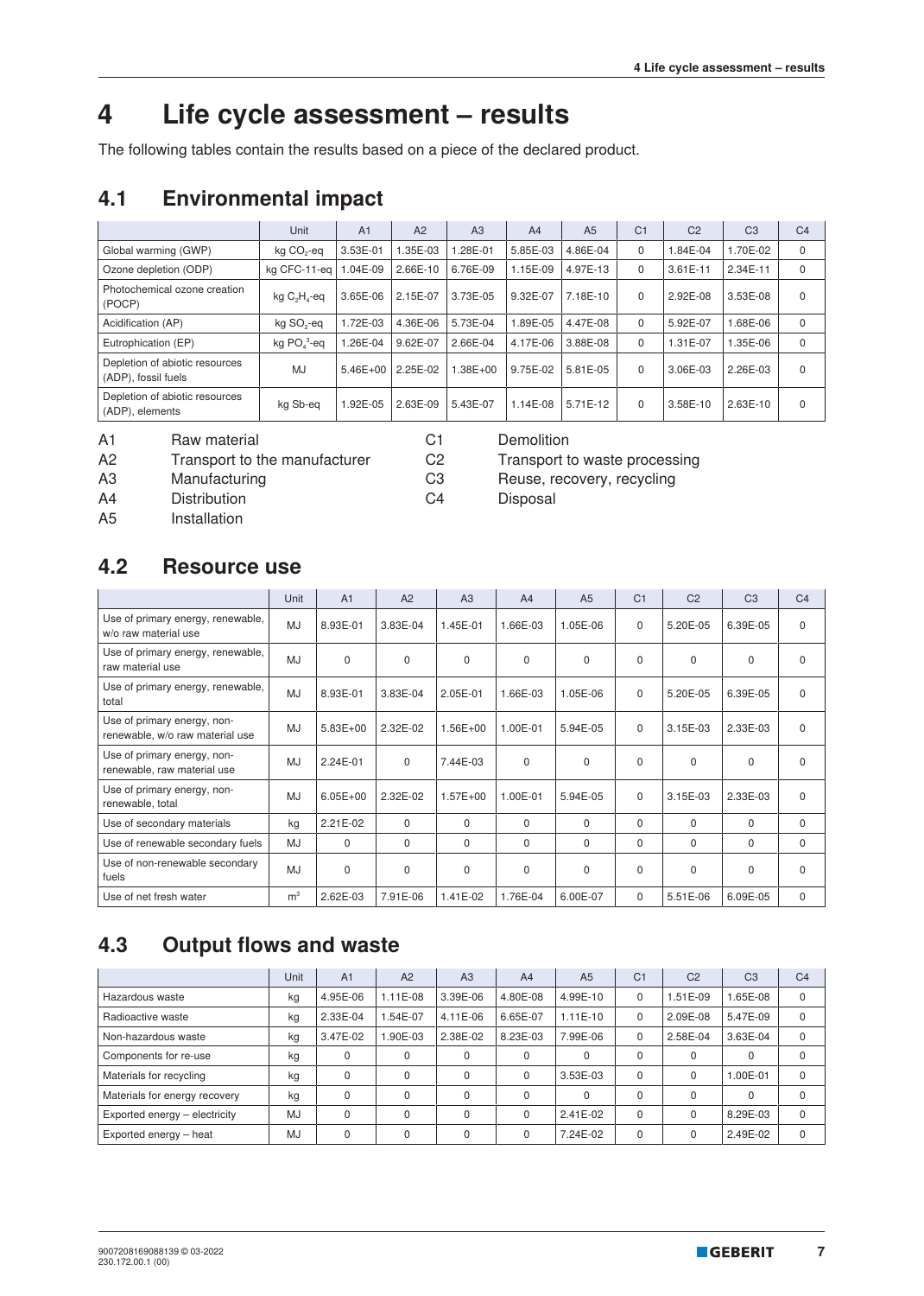## **5.1 Assortment of Geberit Mapress Stainless Steel fittings**

The life cycle assessment results in chapter 4 can be converted to the other sales articles listed using the net weight with the conversion factor in accordance with the following tables.

#### **5.1.1 Geberit Mapress Stainless Steel**

Geberit Mapress Stainless Steel pipe nipple

| Art. no. | <b>DN</b> | $d$ [mm] | Net weight [g/item] | Conversion factor |
|----------|-----------|----------|---------------------|-------------------|
| 32050    | 12        | 15       | 23                  | 0.22              |
| 32051    | 15        | 18       | 23                  | 0.23              |
| 32052    | 20        | 22       | 30                  | 0.3               |
| 32053    | 25        | 28       | 48                  | 0.47              |
| 32054    | 32        | 35       | 78                  | 0.77              |
| 32055    | 40        | 42       | 127                 | 1.25              |
| 32056    | 50        | 54       | 173                 | 1.7               |
| 32057    | 65        | 76.1     | 487                 | 4.79              |
| 32058    | 80        | 88.9     | 617                 | 6.08              |
| 32059    | 100       | 108      | 907                 | 8.93              |

Geberit Mapress Stainless Steel coupling

| Art. no. | <b>DN</b> | $d$ [mm] | Net weight [g/item] | Conversion factor |
|----------|-----------|----------|---------------------|-------------------|
| 33001    | 10        | 12       | 14                  | 0.14              |
| 32002    | 12        | 15       | 38                  | 0.37              |
| 32003    | 15        | 18       | 41                  | 0.41              |
| 32004    | 20        | 22       | 58                  | 0.57              |
| 32005    | 25        | 28       | 69                  | 0.68              |
| 32006    | 32        | 35       | 98                  | 0.97              |
| 32007    | 40        | 42       | 132                 | 1.3               |
| 32008    | 50        | 54       | 190                 | 1.87              |
| 32009    | 65        | 76.1     | 640                 | 6.31              |
| 32010    | 80        | 88.9     | 855                 | 8.43              |
| 32011    | 100       | 108      | 1326                | 13.07             |

Geberit Mapress Stainless Steel slip coupling

| Art. no. | <b>DN</b> | $d$ [mm] | Net weight [g/item] | Conversion factor |
|----------|-----------|----------|---------------------|-------------------|
| 32101    | 10        | 12       | 34                  | 0.33              |
| 32102    | 12        | 15       | 58                  | 0.57              |
| 32103    | 15        | 18       | 66                  | 0.65              |
| 32104    | 20        | 22       | 84                  | 0.83              |
| 32105    | 25        | 28       | 118                 | 1.16              |
| 32106    | 32        | 35       | 145                 | 1.43              |
| 32107    | 40        | 42       | 215                 | 2.12              |
| 32108    | 50        | 54       | 317                 | 3.13              |
| 32109    | 65        | 76.1     | 990                 | 9.75              |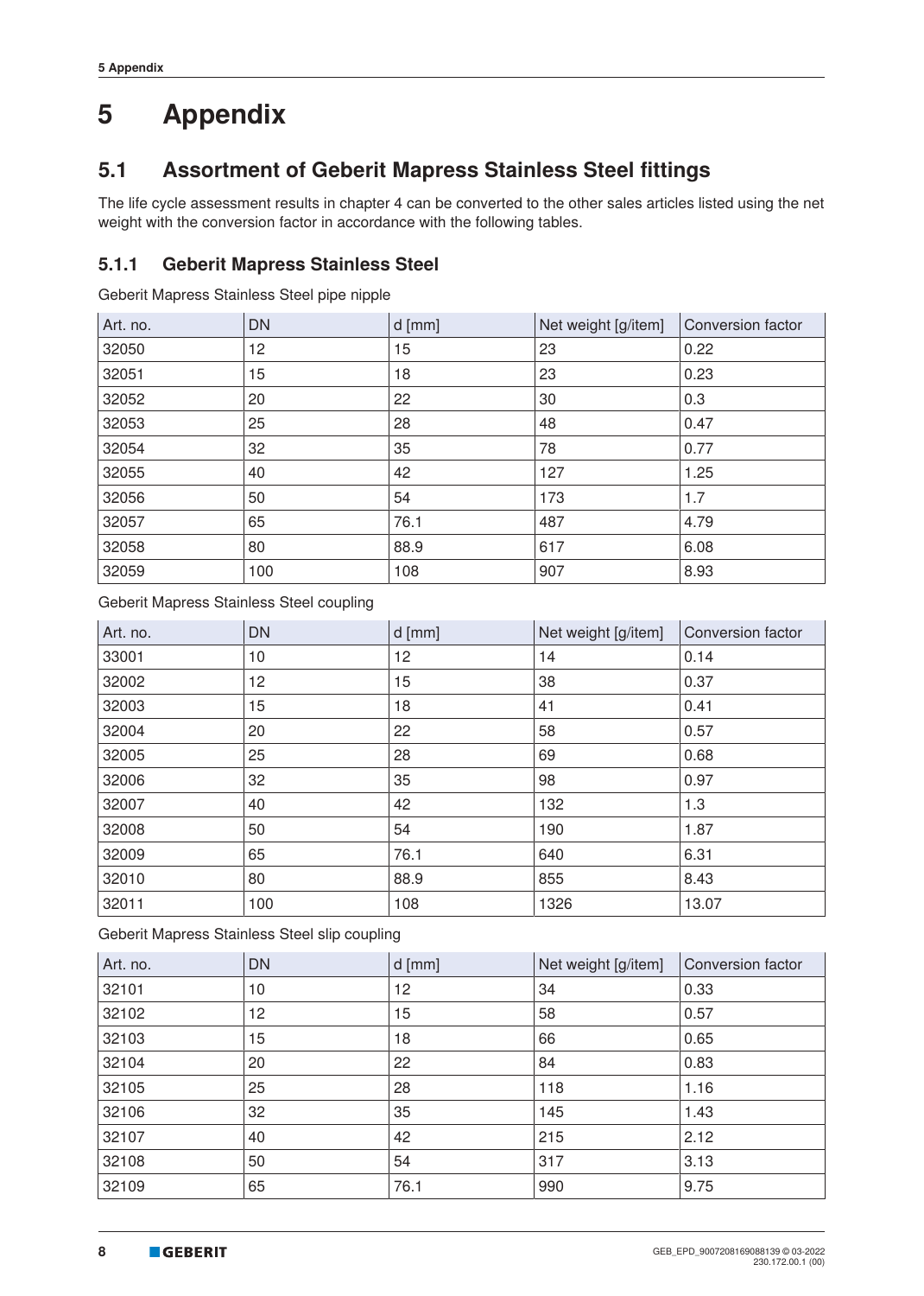| Art. no. | DN  | d [mm] | Net weight [g/item] | Conversion factor |
|----------|-----|--------|---------------------|-------------------|
| 32110    | 80  | 88.9   | 1283                | 12.64             |
| 32111    | 100 | 108    | 784                 | 7.58              |

Geberit Mapress Stainless Steel reducer with plain end

| Art. no. | <b>DN</b> | d [mm] | Net weight [g/item] | Conversion factor |
|----------|-----------|--------|---------------------|-------------------|
| 33002    | 12/10     | 15     | 30                  | 0.29              |
| 33003    | 15/10     | 18     | 40                  | 0.39              |
| 32303    | 15/12     | 18     | 38                  | 0.37              |
| 33004    | 20/10     | 22     | 46                  | 0.45              |
| 32305    | 20/12     | 22     | 43                  | 0.42              |
| 32306    | 20/15     | 22     | 45                  | 0.44              |
| 32307    | 25/12     | 28     | 54                  | 0.53              |
| 32308    | 25/15     | 28     | 58                  | 0.58              |
| 32309    | 25 / 20   | 28     | 62                  | 0.61              |
| 32310    | 32/12     | 35     | 84                  | 0.82              |
| 32311    | 32/15     | 35     | 85                  | 0.84              |
| 32312    | 32/20     | 35     | 69                  | 0.68              |
| 32313    | 32/25     | 35     | 86                  | 0.85              |
| 32314    | 40 / 12   | 42     | 101                 | 1                 |
| 32315    | 40/15     | 42     | 104                 | 1.02              |
| 32316    | 40 / 20   | 42     | 114                 | 1.12              |
| 32317    | 40 / 25   | 42     | 104                 | 1.02              |
| 32318    | 40 / 32   | 42     | 103                 | 1.02              |
| 32319    | 50/12     | 54     | 157                 | 1.55              |
| 32320    | $50/15$   | 54     | 158                 | 1.56              |
| 32321    | 50/20     | 54     | 161                 | 1.58              |
| 32322    | $50/25$   | 54     | 206                 | 2.03              |
| 32323    | 50/32     | 54     | 158                 | 1.56              |
| 32324    | $50/40$   | 54     | 162                 | 1.6               |
| 32331    | 65/50     | 76.1   | 464                 | 4.57              |
| 32338    | 80 / 50   | 88.9   | 660                 | 6.5               |
| 32339    | 80 / 65   | 88.9   | 721                 | 7.1               |
| 32345    | 100/50    | 108    | 821                 | 8.08              |
| 32346    | 100/65    | 108    | 872                 | 8.59              |
| 32348    | 100 / 80  | 108    | 1140                | 11.23             |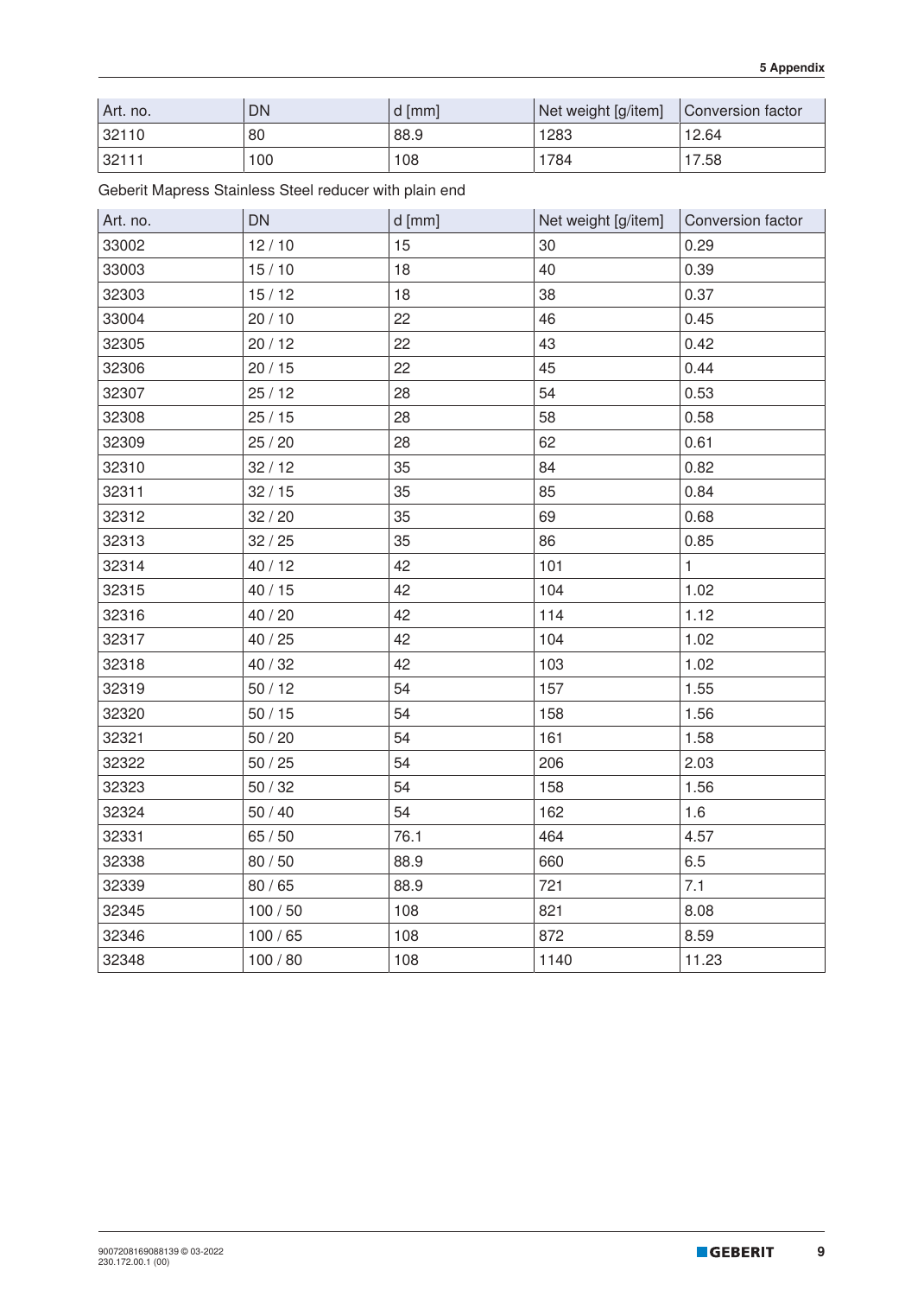#### Geberit Mapress Stainless Steel bend

| Art. no. | <b>DN</b> | $d$ [mm] | Net weight [g/item] | Conversion factor |
|----------|-----------|----------|---------------------|-------------------|
| 36101    | 12        | 15       | 47                  | 0.46              |
| 36103    | 20        | 22       | 71                  | 0.7               |
| 36104    | 25        | 28       | 71                  | 0.7               |
| 36105    | 32        | 35       | 107                 | 1.05              |
| 36106    | 40        | 42       | 135                 | 1.33              |
| 36107    | 50        | 54       | 222                 | 2.19              |
| 36108    | 65        | 76.1     | 688                 | 6.78              |
| 36109    | 80        | 88.9     | 915                 | 9.01              |
| 36110    | 100       | 108      | 1321                | 13.01             |
| 36121    | 12        | 15       | 48                  | 0.48              |
| 36123    | 20        | 22       | 73                  | 0.72              |
| 36124    | 25        | 28       | 105                 | 1.04              |
| 36125    | 32        | 35       | 118                 | 1.16              |
| 36126    | 40        | 42       | 170                 | 1.67              |
| 36127    | 50        | 54       | 239                 | 2.36              |
| 36128    | 65        | 76.1     | 773                 | 7.62              |
| 36129    | 80        | 88.9     | 1020                | 10.05             |
| 36130    | 100       | 108      | 1529                | 15.07             |
| 30601    | 10        | 12       | 38                  | 0.37              |
| 30602    | 12        | 15       | 51                  | 0.5               |
| 30603    | 15        | 18       | 61                  | 0.6               |
| 30604    | 20        | 22       | 81                  | 0.8               |
| 30605    | 25        | 28       | 112                 | 1.1               |
| 32606    | 32        | 35       | 119                 | 1.18              |
| 32607    | 40        | 42       | 174                 | 1.72              |
| 32608    | 50        | 54       | 260                 | 2.56              |
| 32609    | 65        | 76.1     | 802                 | $7.9$             |
| 32610    | 80        | 88.9     | 1187                | 11.69             |
| 32611    | 100       | 108      | 1797                | 17.71             |
| 36161    | 12        | 15       | 42                  | 0.42              |
| 36163    | 20        | 22       | 77                  | 0.76              |
| 36164    | 25        | 28       | 108                 | 1.07              |
| 36165    | 32        | 35       | 120                 | 1.19              |
| 36166    | 40        | 42       | 180                 | 1.77              |
| 36167    | 50        | 54       | 306                 | 3.01              |
| 36168    | 65        | 76.1     | 905                 | 8.92              |
| 36169    | 80        | 88.9     | 1152                | 11.35             |
| 36170    | 100       | 108      | 1985                | 19.56             |
| 30101    | 10        | 12       | 47                  | 0.46              |
| 30102    | 12        | 15       | 58                  | 0.58              |
| 30103    | 15        | 18       | 75                  | 0.74              |
| 30104    | 20        | 22       | 102                 | $\mathbf{1}$      |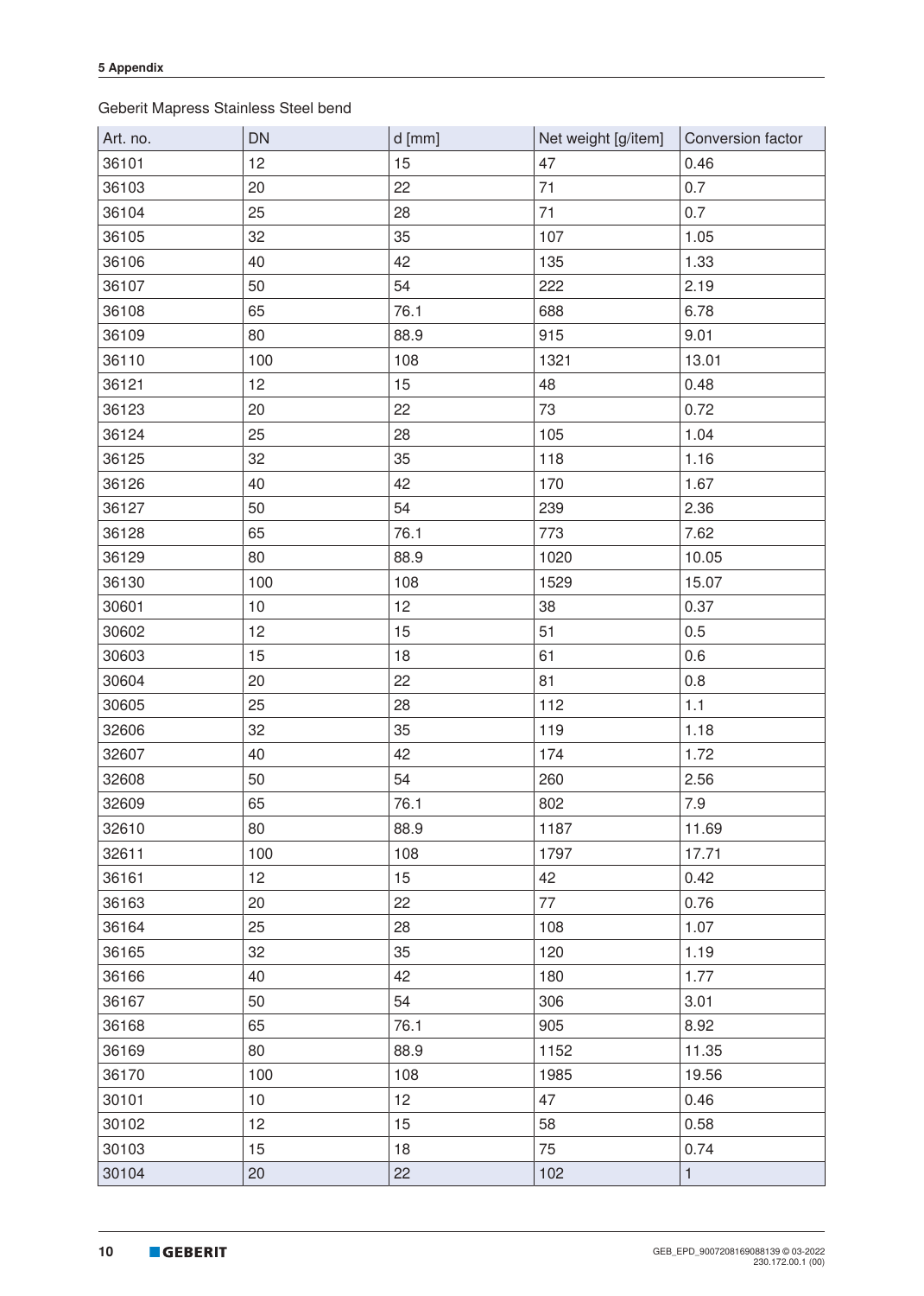| Art. no. | DN  | $d$ [mm] | Net weight [g/item] | Conversion factor |
|----------|-----|----------|---------------------|-------------------|
| 30105    | 25  | 28       | 138                 | 1.36              |
| 31106    | 32  | 35       | 160                 | 1.58              |
| 31107    | 40  | 42       | 245                 | 2.41              |
| 31108    | 50  | 54       | 355                 | 3.5               |
| 31109    | 65  | 76.1     | 1161                | 11.44             |
| 31110    | 80  | 88.9     | 1551                | 15.28             |
| 31111    | 100 | 108      | 2395                | 23.6              |

Geberit Mapress Stainless Steel bend with plain end

| Art. no. | <b>DN</b> | d [mm] | Net weight [g/item] | Conversion factor |
|----------|-----------|--------|---------------------|-------------------|
| 36111    | 12        | 15     | 45                  | 0.44              |
| 36113    | 20        | 22     | 68                  | 0.67              |
| 36114    | 25        | 28     | 87                  | 0.86              |
| 36115    | 32        | 35     | 109                 | 1.07              |
| 36116    | 40        | 42     | 135                 | 1.33              |
| 36117    | 50        | 54     | 195                 | 1.92              |
| 36118    | 65        | 76.1   | 596                 | 5.88              |
| 36119    | 80        | 88.9   | 893                 | 8.8               |
| 36120    | 100       | 108    | 1292                | 12.73             |
| 36131    | 12        | 15     | 46                  | 0.45              |
| 36133    | 20        | 22     | 73                  | 0.72              |
| 36134    | 25        | 28     | 99                  | 0.97              |
| 36135    | 32        | 35     | 116                 | 1.14              |
| 36136    | 40        | 42     | 156                 | 1.53              |
| 36137    | 50        | 54     | 227                 | 2.23              |
| 36138    | 65        | 76.1   | 688                 | 6.78              |
| 36139    | 80        | 88.9   | 935                 | 9.21              |
| 36140    | 100       | 108    | 1480                | 14.59             |
| 30701    | 10        | 12     | 17                  | 0.17              |
| 30702    | 12        | 15     | 49                  | 0.48              |
| 30703    | 15        | 18     | 55                  | 0.54              |
| 30704    | 20        | 22     | 75                  | 0.74              |
| 30705    | 25        | 28     | 112                 | 1.11              |
| 32706    | 32        | 35     | 118                 | 1.16              |
| 32707    | 40        | 42     | 169                 | 1.67              |
| 32708    | 50        | 54     | 272                 | 2.68              |
| 32709    | 65        | 76.1   | 880                 | 8.67              |
| 32710    | 80        | 88.9   | 1158                | 11.41             |
| 32711    | 100       | 108    | 1759                | 17.33             |
| 36171    | 12        | 15     | 25                  | 0.25              |
| 36173    | 20        | 22     | 79                  | 0.78              |
| 36174    | 25        | 28     | 128                 | 1.26              |
| 36175    | 32        | 35     | 143                 | 1.41              |
| 36176    | 40        | 42     | 190                 | 1.87              |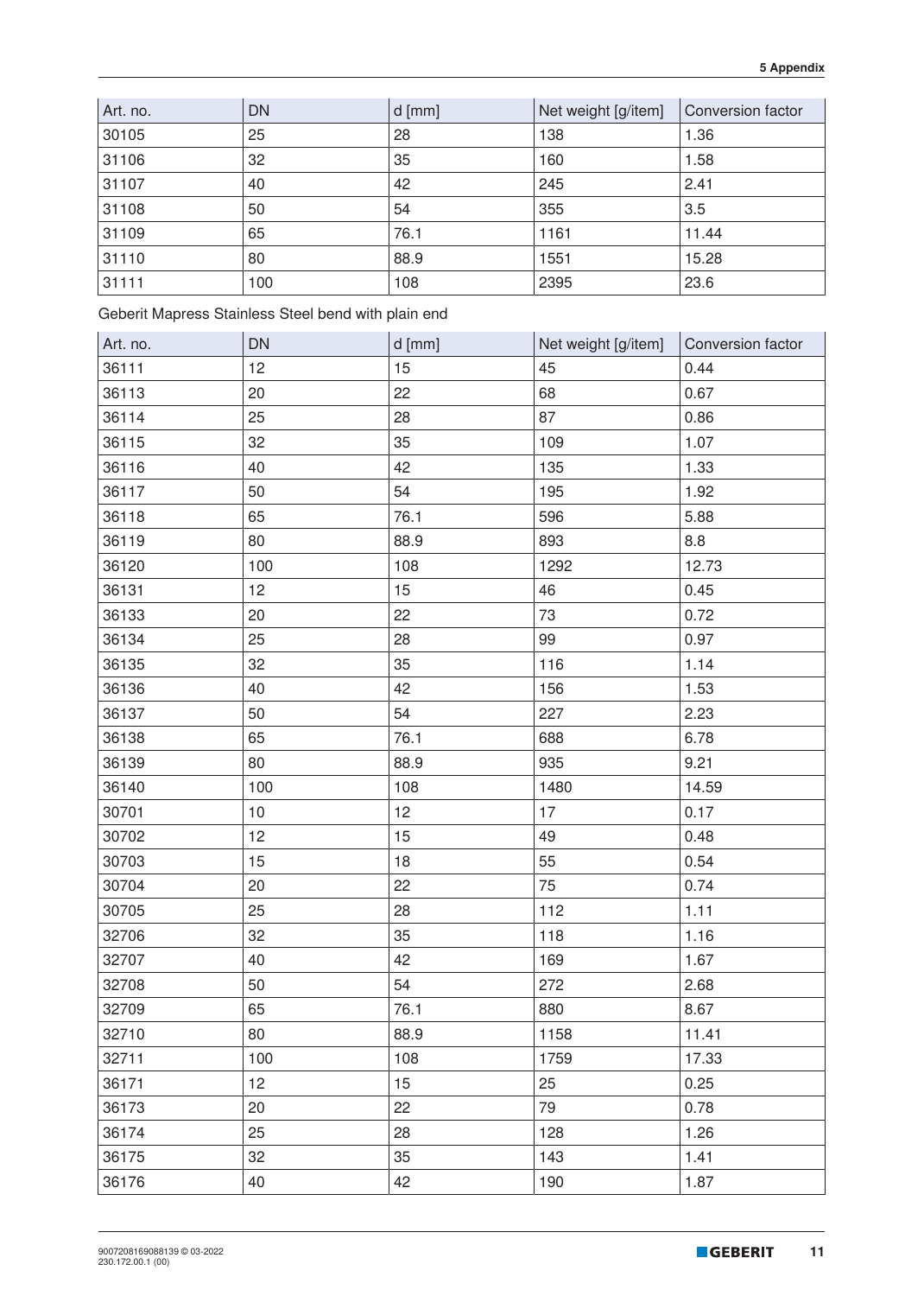| Art. no. | <b>DN</b> | $d$ [mm] | Net weight [g/item] | Conversion factor |
|----------|-----------|----------|---------------------|-------------------|
| 36177    | 50        | 54       | 284                 | 2.8               |
| 36178    | 65        | 76.1     | 907                 | 8.94              |
| 36179    | 80        | 88.9     | 1160                | 11.43             |
| 36180    | 100       | 108      | 1784                | 17.57             |
| 30301    | 10        | 12       | 25                  | 0.25              |
| 30302    | 12        | 15       | 55                  | 0.54              |
| 30303    | 15        | 18       | 66                  | 0.65              |
| 30304    | 20        | 22       | 99                  | 0.98              |
| 30305    | 25        | 28       | 139                 | 1.37              |
| 33306    | 32        | 35       | 157                 | 1.55              |
| 33307    | 40        | 42       | 228                 | 2.25              |
| 33308    | 50        | 54       | 355                 | 3.5               |
| 33309    | 65        | 76.1     | 1117                | 11                |
| 33310    | 80        | 88.9     | 1531                | 15.08             |
| 33311    | 100       | 108      | 2296                | 22.62             |

Geberit Mapress Stainless Steel bend with plain ends

| Art. no. | <b>DN</b> | $d$ [mm] | Net weight [g/item] | Conversion factor |
|----------|-----------|----------|---------------------|-------------------|
| 30892    | 12        | 15       | 96                  | 0.95              |
| 30893    | 15        | 18       | 116                 | 1.14              |
| 30894    | 20        | 22       | 130                 | 1.28              |
| 30905    | 25        | 28       | 182                 | 1.79              |
| 30906    | 32        | 35       | 367                 | 3.62              |
| 30907    | 40        | 42       | 558                 | 5.5               |
| 30908    | 50        | 54       | 886                 | 8.73              |
| 30009    | 65        | 76.1     | 1011                | 9.96              |
| 30010    | 80        | 88.9     | 1286                | 12.67             |
| 30011    | 100       | 108      | 1916                | 18.87             |
| 30932    | 12        | 15       | 97                  | 0.96              |
| 30933    | 15        | 18       | 110                 | 1.08              |
| 30934    | 20        | 22       | 125                 | 1.23              |
| 30935    | 25        | 28       | 170                 | 1.67              |
| 30936    | 32        | 35       | 363                 | 3.58              |
| 30937    | 40        | 42       | 557                 | 5.48              |
| 30938    | 50        | 54       | 898                 | 8.85              |
| 30029    | 65        | 76.1     | 1113                | 10.96             |
| 30030    | 80        | 88.9     | 1349                | 13.29             |
| 30031    | 100       | 108      | 2051                | 20.21             |
| 30872    | 12        | 15       | 84                  | 0.82              |
| 30873    | 15        | 18       | 113                 | 1.11              |
| 30874    | 20        | 22       | 149                 | 1.47              |
| 30875    | 25        | 28       | 177                 | 1.75              |
| 30876    | 32        | 35       | 365                 | 3.6               |
| 30877    | 40        | 42       | 310                 | 3.05              |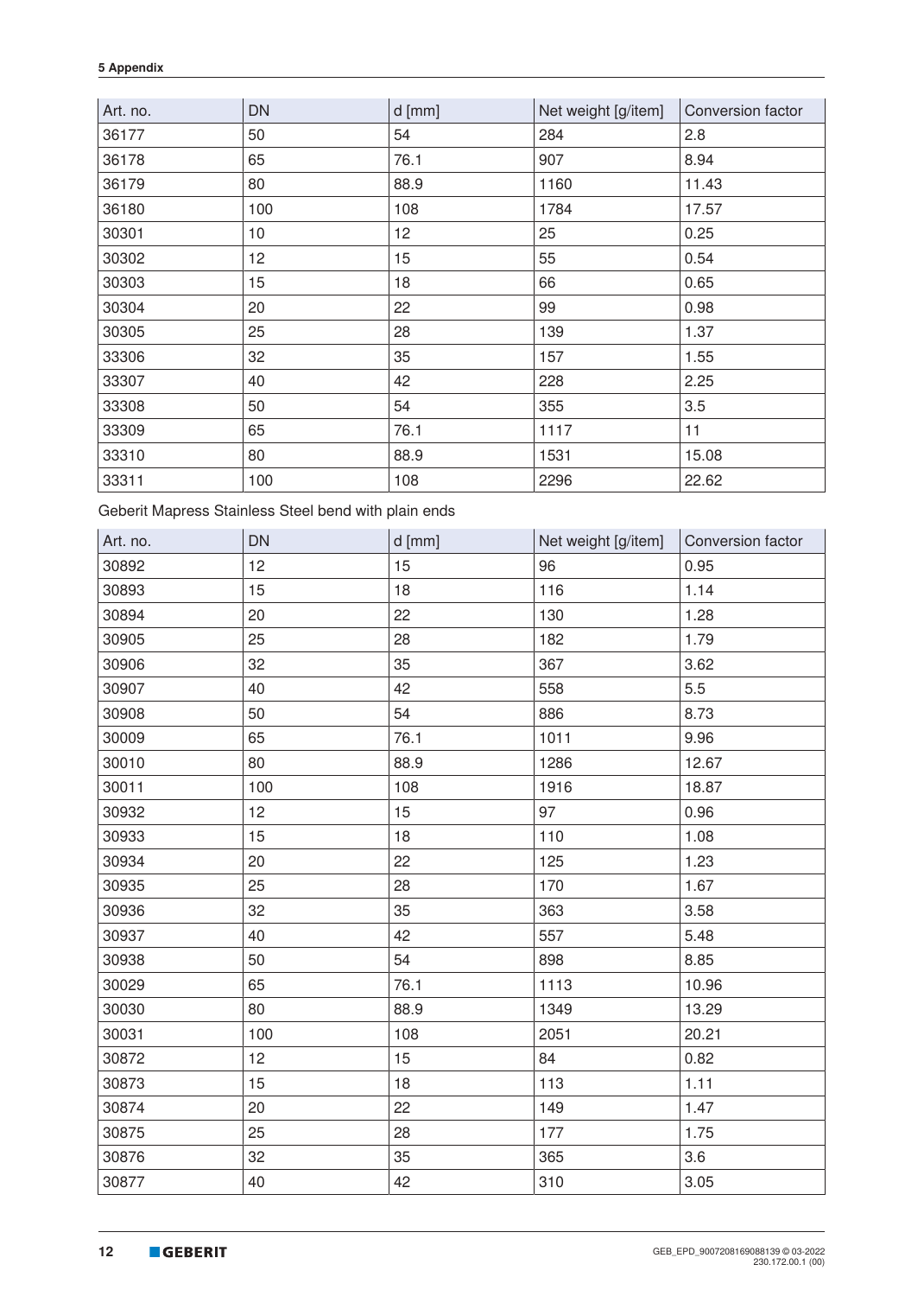| Art. no. | <b>DN</b> | $d$ [mm] | Net weight [g/item] | Conversion factor |
|----------|-----------|----------|---------------------|-------------------|
| 30878    | 50        | 54       | 884                 | 8.71              |
| 30049    | 65        | 76.1     | 1196                | 11.78             |
| 30050    | 80        | 88.9     | 1400                | 13.79             |
| 30051    | 100       | 108      | 2141                | 21.09             |
| 30942    | 12        | 15       | 94                  | 0.92              |
| 30943    | 15        | 18       | 112                 | 1.11              |
| 30944    | 20        | 22       | 130                 | 1.28              |
| 30955    | 25        | 28       | 150                 | 1.48              |
| 30956    | 32        | 35       | 349                 | 3.44              |
| 30957    | 40        | 42       | 550                 | 5.42              |
| 30958    | 50        | 54       | 874                 | 8.61              |
| 30069    | 65        | 76.1     | 1328                | 13.08             |
| 30070    | 80        | 88.9     | 1651                | 16.27             |
| 30071    | 100       | 108      | 2341                | 23.06             |
| 30402    | 12        | 15       | 93                  | 0.92              |
| 30403    | 15        | 18       | 104                 | 1.02              |
| 30404    | 20        | 22       | 135                 | 1.33              |
| 30405    | 25        | 28       | 182                 | 1.79              |
| 30406    | 32        | 35       | 363                 | 3.58              |
| 30407    | 40        | 42       | 541                 | 5.33              |
| 30408    | 50        | 54       | 877                 | 8.64              |
| 30089    | 65        | 76.1     | 1536                | 15.13             |
| 30090    | 80        | 88.9     | 1881                | 18.53             |
| 30091    | 100       | 108      | 2756                | 27.16             |

Geberit Mapress Stainless Steel pipe bridge

| Art. no. | DN | $d$ [mm] | Net weight [g/item] | Conversion factor |
|----------|----|----------|---------------------|-------------------|
| 30802    | 12 | 15       | 78                  | 0.77              |
| 30803    | 15 | 18       | 99                  | 0.98              |
| 30804    | 20 | 22       | 133                 | 1.31              |
| 30805    | 25 | 28       | 190                 | 1.87              |

Geberit Mapress Stainless Steel T-piece, equal

| Art. no. | <b>DN</b> | $d$ [mm] | Net weight [g/item] | Conversion factor |
|----------|-----------|----------|---------------------|-------------------|
| 33008    | 10        | 12       | 51                  | 0.5               |
| 31002    | 12        | 15       | 67                  | 0.66              |
| 31003    | 15        | 18       | 78                  | 0.77              |
| 31004    | 20        | 22       | 114                 | 1.12              |
| 31005    | 25        | 28       | 144                 | 1.42              |
| 31006    | 32        | 35       | 195                 | 1.92              |
| 31007    | 40        | 42       | 281                 | 2.77              |
| 31008    | 50        | 54       | 401                 | 3.95              |
| 31009    | 65        | 76.1     | 1291                | 12.72             |
| 31010    | 80        | 88.9     | 1628                | 16.04             |
| 31011    | 100       | 108      | 2529                | 24.91             |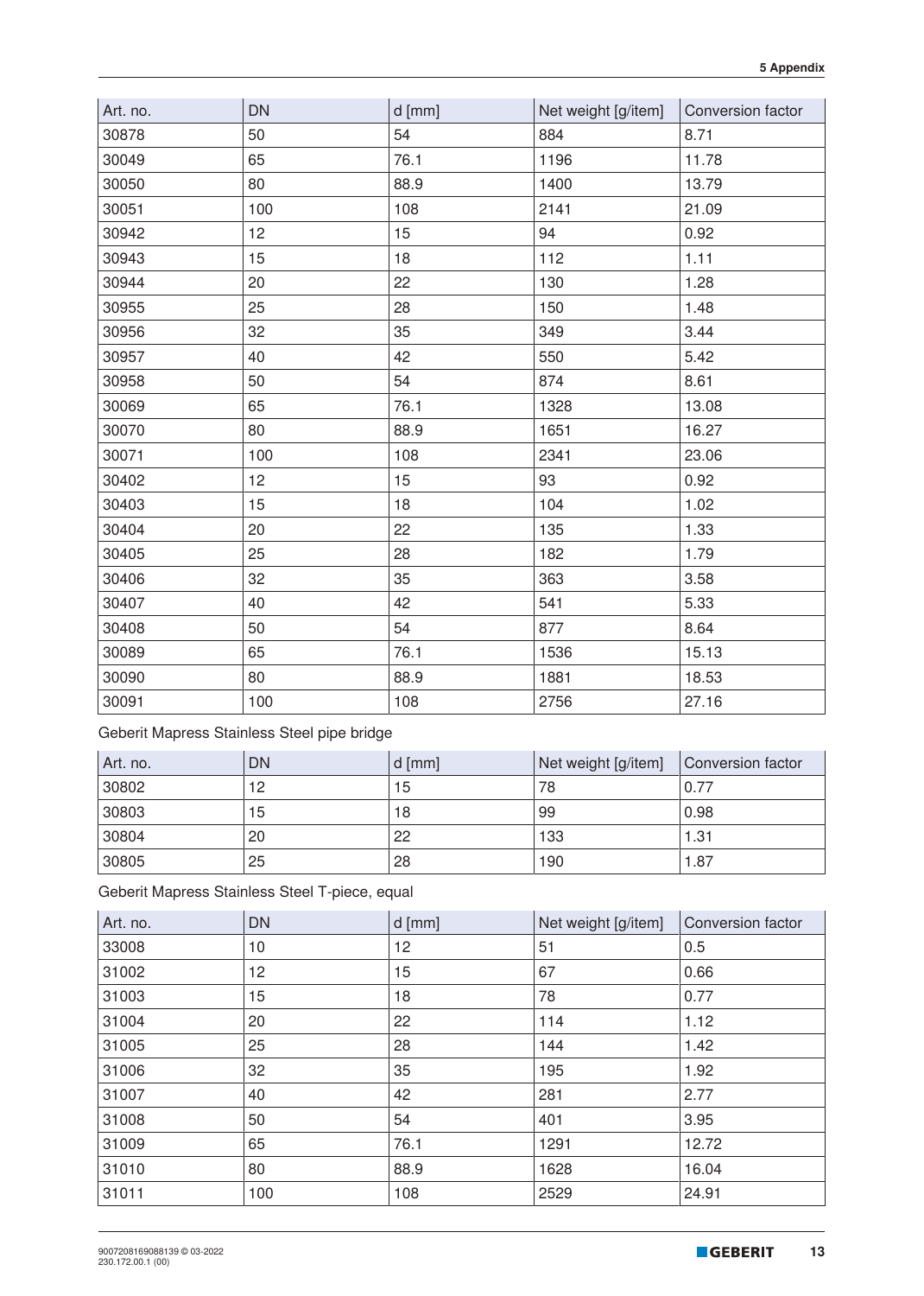Geberit Mapress Stainless Steel T-piece, reduced

| Art. no. | <b>DN</b>    | $d$ [mm] | Net weight [g/item] | Conversion factor |
|----------|--------------|----------|---------------------|-------------------|
| 33005    | 12/10/12     | 15       | 68                  | 0.67              |
| 33006    | 15/10/15     | 18       | 76                  | 0.74              |
| 31208    | 15/12/12     | 18       | 84                  | 0.83              |
| 31204    | 15/12/15     | 18       | 75                  | 0.74              |
| 33007    | 20 / 10 / 20 | 22       | 95                  | 0.94              |
| 31227    | 20/12/15     | 22       | 109                 | 1.07              |
| 31206    | 20 / 12 / 20 | 22       | 101                 | $\mathbf{1}$      |
| 31228    | 20/15/15     | 22       | 107                 | 1.05              |
| 31207    | 20 / 15 / 20 | 22       | 96                  | 0.95              |
| 31209    | 25/12/25     | 28       | 125                 | 1.23              |
| 31210    | 25/15/25     | 28       | 129                 | 1.27              |
| 31234    | 25 / 20 / 20 | 28       | 140                 | 1.38              |
| 31211    | 25 / 20 / 25 | 28       | 134                 | 1.32              |
| 31212    | 32/12/32     | 35       | 174                 | 1.72              |
| 31213    | 32/15/32     | 35       | 163                 | 1.61              |
| 31235    | 32/20/25     | 35       | 182                 | 1.8               |
| 31214    | 32 / 20 / 32 | 35       | 171                 | 1.69              |
| 31242    | 32/25/25     | 35       | 190                 | 1.87              |
| 31215    | 32/25/32     | 35       | 178                 | 1.75              |
| 31216    | 40 / 12 / 40 | 42       | 233                 | 2.3               |
| 31217    | 40 / 15 / 40 | 42       | 236                 | 2.33              |
| 31243    | 40 / 20 / 32 | 42       | 231                 | 2.27              |
| 31218    | 40 / 20 / 40 | 42       | 227                 | 2.24              |
| 31251    | 40 / 25 / 32 | 42       | 244                 | 2.41              |
| 31219    | 40 / 25 / 40 | 42       | 231                 | 2.28              |
| 31220    | 40 / 32 / 40 | 42       | 245                 | 2.42              |
| 31221    | 50/12/50     | 54       | 331                 | 3.26              |
| 31222    | 50/15/50     | 54       | 360                 | 3.55              |
| 31223    | 50/20/50     | 54       | 361                 | 3.56              |
| 31224    | 50/25/50     | 54       | 353                 | 3.48              |
| 31225    | 50/32/50     | 54       | 354                 | 3.49              |
| 31226    | 50/40/50     | 54       | 364                 | 3.58              |
| 31229    | 65 / 20 / 65 | 76.1     | 979                 | 9.64              |
| 31230    | 65/25/65     | 76.1     | 1005                | 9.9               |
| 31231    | 65 / 32 / 65 | 76.1     | 1054                | 10.38             |
| 31232    | 65 / 40 / 65 | 76.1     | 1035                | 10.2              |
| 31233    | 65 / 50 / 65 | 76.1     | 1029                | 10.14             |
| 31236    | 80 / 20 / 80 | 88.9     | 1179                | 11.62             |
| 31237    | 80 / 25 / 80 | 88.9     | 1277                | 12.58             |
| 31238    | 80 / 32 / 80 | 88.9     | 1183                | 11.66             |
| 31239    | 80 / 40 / 80 | 88.9     | 1264                | 12.46             |
| 31240    | 80 / 50 / 80 | 88.9     | 1307                | 12.88             |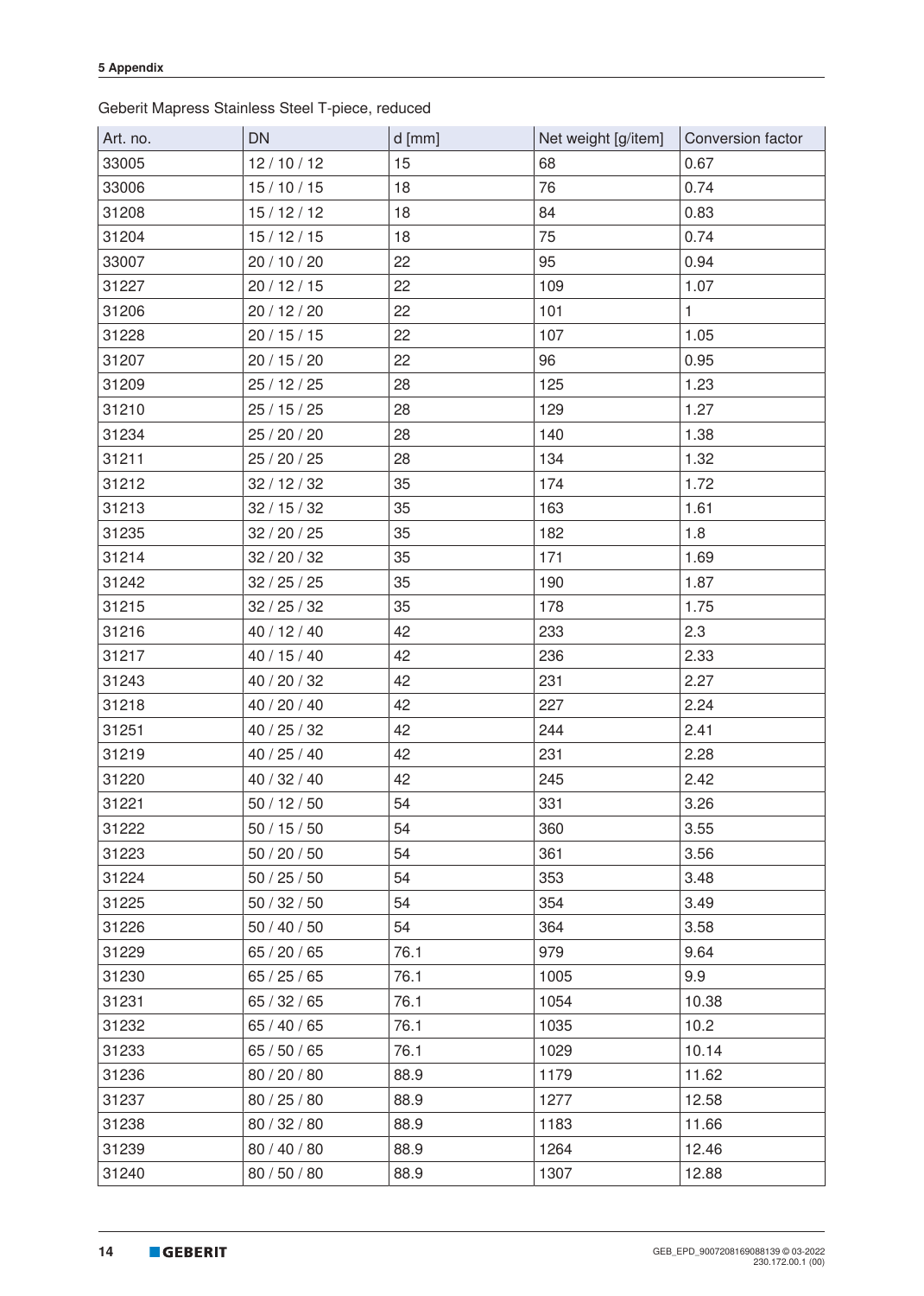| Art. no. | <b>DN</b>      | $d$ [mm] | Net weight [g/item] | Conversion factor |
|----------|----------------|----------|---------------------|-------------------|
| 31241    | 80/65/80       | 88.9     | 1498                | 14.76             |
| 31244    | 100 / 20 / 100 | 108      | 1844                | 18.17             |
| 31245    | 100/25/100     | 108      | 1813                | 17.86             |
| 31246    | 100/32/100     | 108      | 2049                | 20.19             |
| 31247    | 100/40/100     | 108      | 1852                | 18.25             |
| 31248    | 100/50/100     | 108      | 2076                | 20.45             |
| 31249    | 100/65/100     | 108      | 2198                | 21.66             |
| 31250    | 100 / 80 / 100 | 108      | 2156                | 21.24             |

Geberit Mapress Stainless Steel T-piece with male thread

| Art. no. | <b>DN</b> | $d$ [mm] | Net weight [g/item] | Conversion factor |
|----------|-----------|----------|---------------------|-------------------|
| 31401    | 12/10/12  | 15       | 92                  | 0.91              |
| 31454    | 12/15/12  | 15       | 82                  | 0.81              |
| 31455    | 15        | 18       | 101                 | 0.99              |
| 31458    | 20        | 22       | 151                 | 1.49              |
| 31461    | 25        | 28       | 192                 | 1.89              |
| 31464    | 32        | 35       | 288                 | 2.84              |

Geberit Mapress Stainless Steel T-piece with female thread

| Art. no. | <b>DN</b>      | $d$ [mm] | Net weight [g/item] | Conversion factor |
|----------|----------------|----------|---------------------|-------------------|
| 31303    | 10/12/10       | 12       | 64                  | 0.63              |
| 31304    | 12/15/12       | 15       | 87                  | 0.86              |
| 31305    | 15             | 18       | 93                  | 0.92              |
| 31306    | 15/20/15       | 18       | 125                 | 1.23              |
| 31307    | 20 / 15 / 20   | 22       | 115                 | 1.13              |
| 31308    | 20             | 22       | 142                 | 1.4               |
| 31309    | 25/15/25       | 28       | 142                 | 1.4               |
| 31310    | 25 / 20 / 25   | 28       | 154                 | 1.52              |
| 31311    | 25             | 28       | 260                 | 2.56              |
| 31312    | 32/15/32       | 35       | 183                 | 1.81              |
| 31313    | 32/20/32       | 35       | 214                 | 2.11              |
| 31316    | 40 / 15 / 40   | 42       | 250                 | 2.46              |
| 31317    | 40 / 20 / 40   | 42       | 279                 | 2.75              |
| 31320    | 50/15/50       | 54       | 365                 | 3.6               |
| 31321    | 50/20/50       | 54       | 369                 | 3.63              |
| 31324    | 50             | 54       | 701                 | 6.91              |
| 31326    | 65 / 20 / 65   | 76.1     | 1000                | 9.85              |
| 31329    | 65 / 50 / 65   | 76.1     | 1319                | 13                |
| 31331    | 80 / 20 / 80   | 88.9     | 1381                | 13.61             |
| 31334    | 80 / 50 / 80   | 88.9     | 1598                | 15.74             |
| 31336    | 100 / 20 / 100 | 108      | 1969                | 19.4              |
| 31339    | 100 / 50 / 100 | 108      | 2237                | 22.04             |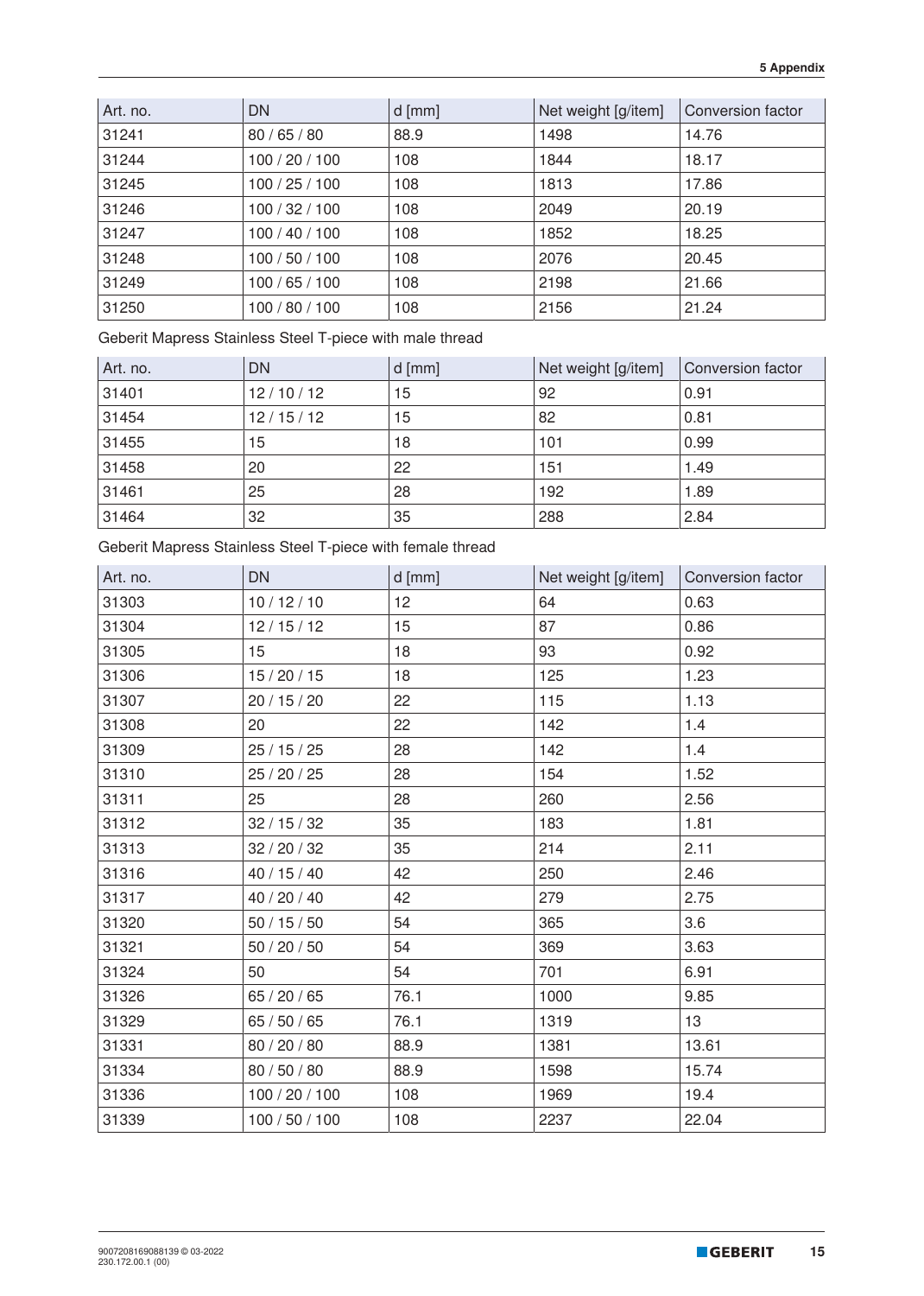Geberit Mepla adapter to Geberit Mapress, with plain end

| Art. no.     | <b>DN</b> | $d$ [mm] | Net weight [g/item] | Conversion factor |
|--------------|-----------|----------|---------------------|-------------------|
| 601.510.00.5 | 12        | 16       | 33                  | 0.33              |
| 602.510.00.5 | 15        | 20       | 51                  | 0.5               |
| 602.511.00.5 | 15/20     | 20       | 61                  | 0.6               |
| 603.510.00.5 | 20        | 26       | 70                  | 0.69              |
| 604.510.00.5 | 25        | 32       | 89                  | 0.88              |
| 605.510.00.5 | 32        | 40       | 163                 | 1.61              |
| 606.510.00.5 | 40        | 50       | 257                 | 2.53              |
| 607.510.00.5 | 50        | 63       | 673                 | 6.63              |

Geberit Mapress Stainless Steel adapter with male thread

| Art. no. | <b>DN</b> | $d$ [mm] | Net weight [g/item] | Conversion factor |
|----------|-----------|----------|---------------------|-------------------|
| 33017    | 10        | 12       | 35                  | 0.34              |
| 33009    | 10/15     | 12       | 55                  | 0.54              |
| 31726    | 12/10     | 15       | 46                  | 0.46              |
| 31703    | 12/15     | 15       | 58                  | 0.57              |
| 31714    | 12/20     | 15       | 95                  | 0.93              |
| 31704    | 15        | 18       | 61                  | 0.6               |
| 31705    | 15/20     | 18       | 78                  | 0.77              |
| 31715    | 20/15     | 22       | 67                  | 0.66              |
| 31707    | 20        | 22       | 77                  | 0.76              |
| 31716    | 20/25     | 22       | 133                 | 1.31              |
| 31717    | 25/20     | 28       | 91                  | 0.9               |
| 31708    | 25        | 28       | 93                  | 0.92              |
| 31718    | 25/32     | 28       | 216                 | 2.13              |
| 31719    | 32/25     | 35       | 159                 | 1.57              |
| 31709    | 32        | 35       | 190                 | 1.87              |
| 31720    | 32/40     | 35       | 311                 | 3.07              |
| 31721    | 40 / 32   | 42       | 213                 | 2.1               |
| 31710    | 40        | 42       | 195                 | 1.92              |
| 31722    | $50/40$   | 54       | 358                 | 3.53              |
| 31711    | 50        | 54       | 298                 | 2.93              |
| 31713    | 65        | 76.1     | 795                 | 7.83              |
| 31724    | 80        | 88.9     | 1194                | 11.76             |

Geberit Mapress Stainless Steel adapter with male thread G

| Art. no. | <b>DN</b> | $d$ [mm] | Net weight [g/item] | Conversion factor |
|----------|-----------|----------|---------------------|-------------------|
| 31731    | 12        | 15       | 73                  | 0.72              |
| 31732    | 15        | 18       | 78                  | 0.77              |
| 31733    | 20        | 22       | 118                 | 1.16              |
| 31734    | 25        | 28       | 183                 | 1.8               |
| 31735    | 32        | 35       | 197                 | 1.94              |
| 31736    | 40        | 42       | 223                 | 2.2               |
| 31737    | 50        | 54       | 486                 | 4.79              |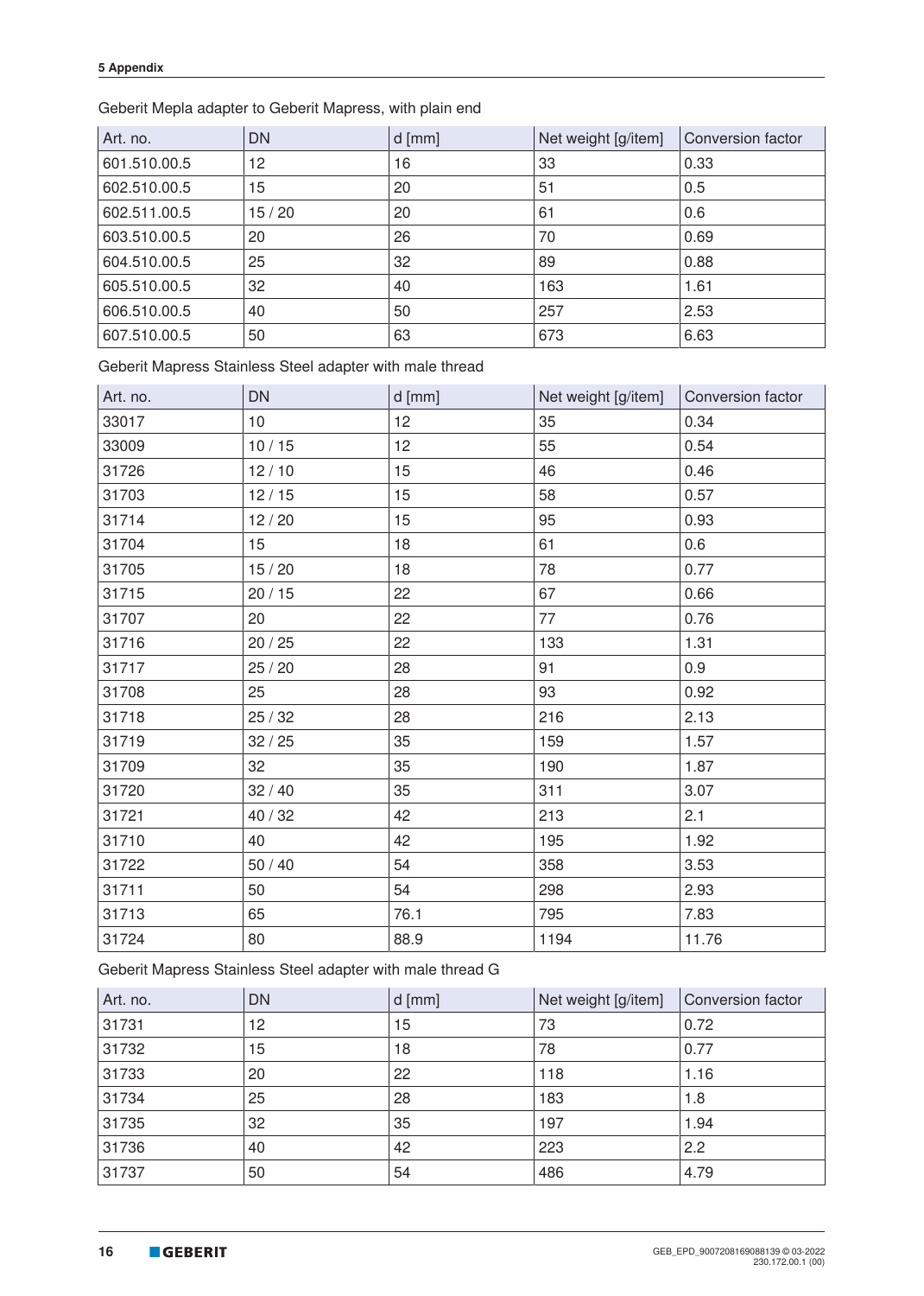Geberit Mapress Stainless Steel adapter with male thread and plain end

| Art. no. | <b>DN</b> | $d$ [mm] | Net weight [g/item] | Conversion factor |
|----------|-----------|----------|---------------------|-------------------|
| 31932    | 12/15     | 15       | 60                  | 0.59              |
| 31933    | 15        | 18       | 62                  | 0.61              |
| 31936    | 20        | 22       | 82                  | 0.8               |
| 31937    | 25        | 28       | 123                 | 1.21              |
| 31938    | 32        | 35       | 212                 | 2.09              |
| 31939    | 40        | 42       | 303                 | 2.98              |
| 31940    | 50        | 54       | 346                 | 3.41              |

Geberit Mapress Stainless Steel adapter with female thread

| Art. no. | <b>DN</b> | $d$ [mm] | Net weight [g/item] | Conversion factor |
|----------|-----------|----------|---------------------|-------------------|
| 33018    | 10        | 12       | 43                  | 0.42              |
| 33010    | 10/15     | 12       | 42                  | 0.41              |
| 31801    | 12/10     | 15       | 52                  | 0.51              |
| 31802    | 12/15     | 15       | 41                  | 0.4               |
| 31823    | 12/20     | 15       | 91                  | 0.89              |
| 31803    | 15        | 18       | 58                  | 0.57              |
| 31804    | 15/20     | 18       | 77                  | 0.75              |
| 31805    | 20/15     | 22       | 76                  | 0.75              |
| 31806    | 20        | 22       | 74                  | 0.72              |
| 31824    | 20/25     | 22       | 136                 | 1.34              |
| 31807    | 25/15     | 28       | 122                 | 1.2               |
| 31819    | 25/20     | 28       | 100                 | 0.99              |
| 31809    | 25        | 28       | 157                 | 1.55              |
| 31825    | 25/32     | 28       | 204                 | 2.01              |
| 31820    | 32/25     | 35       | 197                 | 1.94              |
| 31811    | 32        | 35       | 200                 | 1.97              |
| 31826    | 32/40     | 35       | 228                 | 2.25              |
| 31821    | 40 / 32   | 42       | 172                 | 1.7               |
| 31814    | 40        | 42       | 234                 | 2.31              |
| 31822    | $50/40$   | 54       | 384                 | 3.78              |
| 31818    | 50        | 54       | 450                 | 4.43              |

Geberit Mapress Stainless Steel adapter with female thread and plain end, long

| Art. no. | <b>DN</b> | $d$ [mm] | Net weight [g/item] | Conversion factor |
|----------|-----------|----------|---------------------|-------------------|
| 90932    | 12/15     | 15       | 100                 | 0.98              |
| 90933    | 15        | 18       | 118                 | 1.17              |
| 90934    | 15/20     | 18       | 139                 | 1.37              |
| 90935    | 20/15     | 22       | 132                 | 1.3               |
| 90936    | 20        | 22       | 158                 | 1.56              |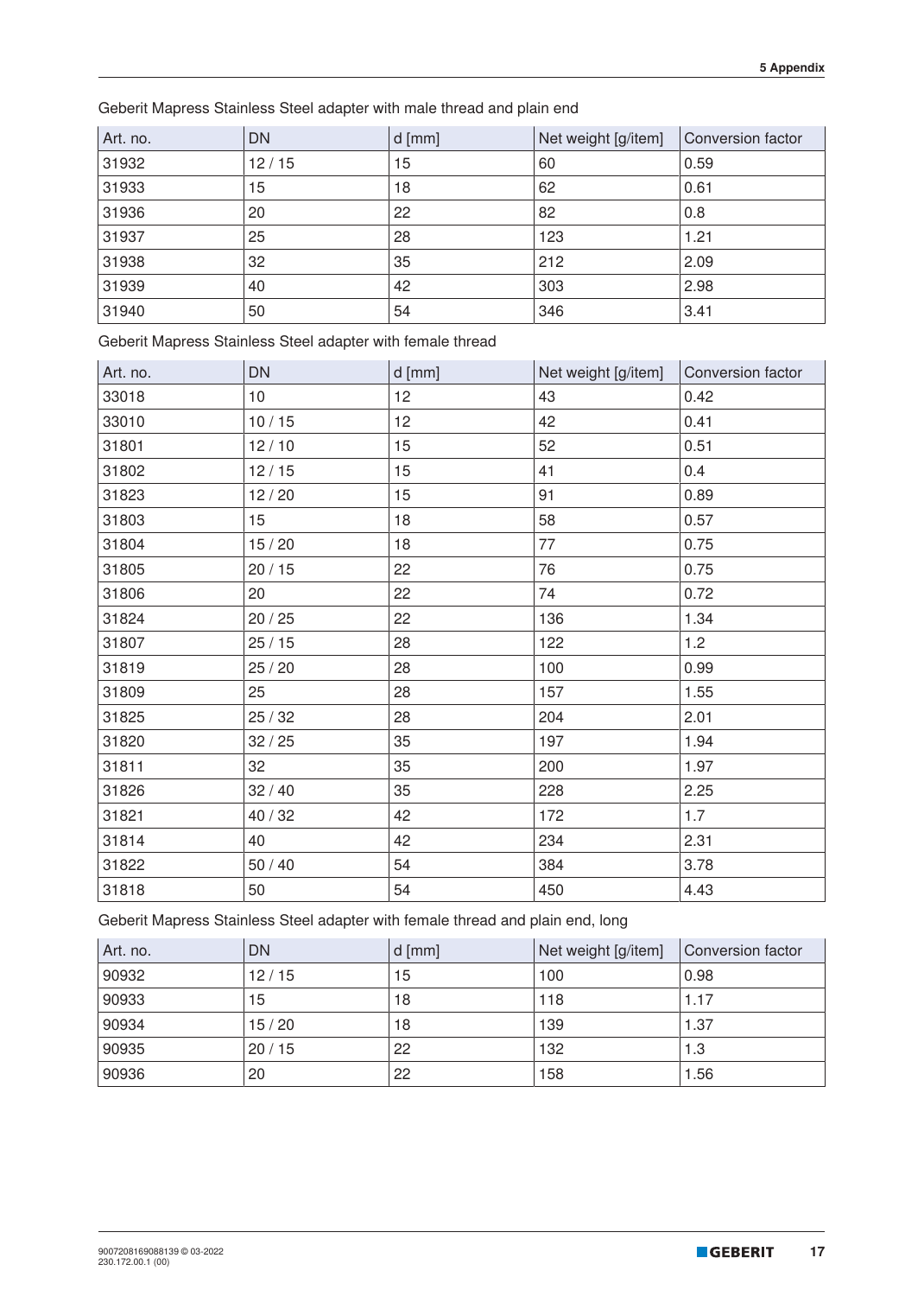| Art. no. | <b>DN</b> | $d$ [mm] | Net weight [g/item] | Conversion factor |
|----------|-----------|----------|---------------------|-------------------|
| 33846    | 20/15     | 22       | 67                  | 0.66              |
| 33848    | 25/15     | 28       | 86                  | 0.84              |
| 33850    | 32/15     | 35       | 102                 |                   |
| 33852    | 40/15     | 42       | 121                 | 1.19              |
| 33854    | 50/15     | 54       | 157                 | 1.55              |
| 33860    | 65/15     | 76.1     | 367                 | 3.62              |
| 33862    | 80/15     | 88.9     | 464                 | 4.57              |
| 33864    | 100/15    | 108      | 702                 | 6.92              |

Geberit Mapress Stainless Steel adapter with female thread and plain end

Geberit Mapress Stainless Steel elbow adapter 90° with male thread

| Art. no. | <b>DN</b> | $d$ [mm] | Net weight [g/item] | Conversion factor |
|----------|-----------|----------|---------------------|-------------------|
| 33833    | 12/15     | 15       | 124                 | 1.22              |
| 33834    | 15        | 18       | 140                 | 1.38              |
| 33835    | 20        | 22       | 186                 | 1.84              |
| 33836    | 25        | 28       | 290                 | 2.86              |
| 33837    | 32        | 35       | 466                 | 4.59              |
| 33838    | 40        | 42       | 658                 | 6.48              |
| 33839    | 50        | 54       | 933                 | 9.19              |

Geberit Mapress Stainless Steel bend adapter 90° with male thread

| Art. no. | DN  | mm | Net weight [g/item] | Conversion factor |
|----------|-----|----|---------------------|-------------------|
| 30502    | 1 U |    |                     | $U_{\rm t}$       |

Geberit adapter with male thread MF 1/2" and male thread

| Art. no.     | DN      | <b>FU</b> | Net weight [g/item] | Conversion factor |
|--------------|---------|-----------|---------------------|-------------------|
| 632.005.00.1 | h<br>יי | 17 L      | 86                  | 0.85              |

Geberit Mapress Stainless Steel union with union nut made of CrNi steel

| Art. no. | DN | $d$ [mm] | Net weight [g/item] | Conversion factor |
|----------|----|----------|---------------------|-------------------|
| 35390    | 12 | 15       | 147                 | 1.45              |
| 35391    | 15 | 18       | 155                 | 1.53              |
| 35392    | 20 | 22       | 212                 | 2.09              |
| 35393    | 25 | 28       | 346                 | 3.41              |
| 35394    | 32 | 35       | 488                 | 4.81              |
| 35395    | 40 | 42       | 551                 | 5.43              |
| 35396    | 50 | 54       | 1020                | 10.05             |

Geberit Mapress Stainless Steel adapter with union nut made of CrNi steel

| Art. no. | DN | d [mm] | Net weight [g/item] | Conversion factor |
|----------|----|--------|---------------------|-------------------|
| 135132   | 12 | 15     | 72                  | 0.71              |
| 135134   | 20 | 22     | 99                  | 0.97              |
| 35075    | 25 | 28     | 266                 | 2.62              |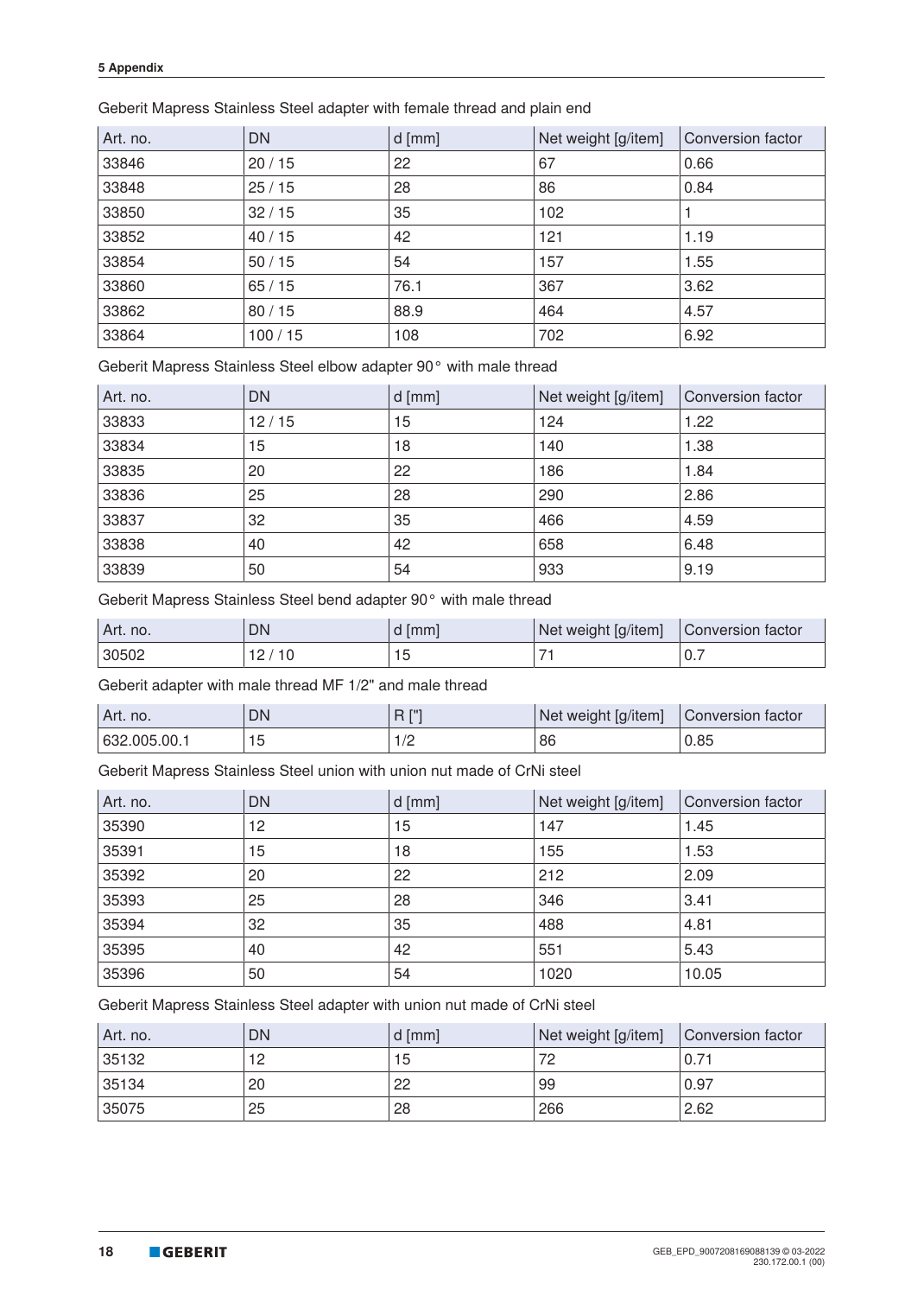| Art. no. | <b>DN</b> | $d$ [mm] | Net weight [g/item] | Conversion factor |
|----------|-----------|----------|---------------------|-------------------|
| 35360    | 12/15     | 15       | 146                 | 1.44              |
| 35361    | 12/20     | 15       | 182                 | 1.79              |
| 35362    | 15        | 18       | 147                 | 1.44              |
| 35363    | 15/20     | 18       | 180                 | 1.77              |
| 35364    | 20/15     | 22       | 198                 | 1.95              |
| 35365    | 20        | 22       | 204                 | 2.01              |
| 35366    | 20/25     | 22       | 265                 | 2.61              |
| 35367    | 25        | 28       | 364                 | 3.59              |
| 35368    | 32        | 35       | 514                 | 5.06              |
| 35369    | 40        | 42       | 600                 | 5.91              |
| 35370    | 50        | 54       | 957                 | 9.43              |

Geberit Mapress Stainless Steel adapter union with male thread, union nut made of CrNi steel

Geberit Mapress Stainless Steel adapter union with female thread, union nut made of CrNi steel

| Art. no. | <b>DN</b> | $d$ [mm] | Net weight [g/item] | Conversion factor |
|----------|-----------|----------|---------------------|-------------------|
| 35350    | 12/15     | 15       | 135                 | 1.33              |
| 35357    | 12/20     | 15       | 157                 | 1.55              |
| 35351    | 15        | 18       | 139                 | 1.37              |
| 35358    | 15/20     | 18       | 159                 | 1.57              |
| 35352    | 20        | 22       | 200                 | 1.97              |
| 35359    | 20/25     | 22       | 239                 | 2.35              |
| 35353    | 25        | 28       | 388                 | 3.82              |
| 35354    | 32        | 35       | 474                 | 4.67              |
| 35355    | 40        | 42       | 529                 | 5.21              |
| 35356    | 50        | 54       | 1029                | 10.14             |

Geberit Mapress Stainless Steel flange PN 10/16, with pressing socket

| Art. no. | <b>DN</b> | $d$ [mm] | Net weight [g/item] | Conversion factor |
|----------|-----------|----------|---------------------|-------------------|
| 33732    | 15/12     | 15       | 728                 | 7.17              |
| 33733    | 15        | 18       | 741                 | 7.3               |
| 33734    | 20        | 22       | 1035                | 10.19             |
| 33735    | 25        | 28       | 1314                | 12.94             |
| 33736    | 32        | 35       | 1793                | 17.67             |
| 33737    | 40        | 42       | 2045                | 20.15             |
| 33738    | 50        | 54       | 2550                | 25.12             |
| 33739    | 65        | 76.1     | 3175                | 31.28             |
| 33740    | 80        | 88.9     | 3860                | 38.03             |
| 33741    | 100       | 108      | 4594                | 45.26             |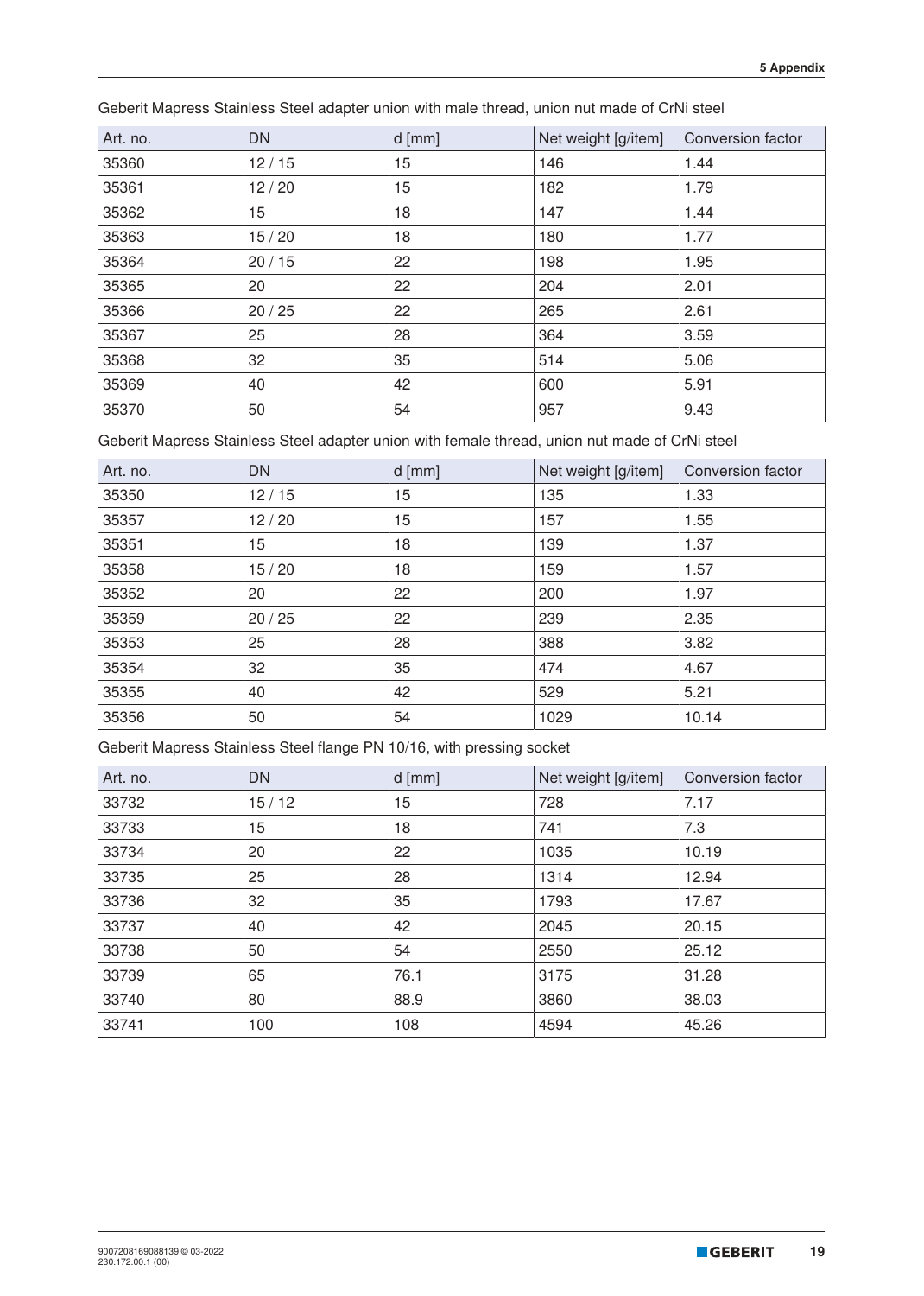#### Geberit Mapress Stainless Steel flange PN 10/16, with plain end

| Art. no. | <b>DN</b> | $d$ [mm] | Net weight [g/item] | Conversion factor |
|----------|-----------|----------|---------------------|-------------------|
| 33748    | 50        | 54       | 2600                | 25.62             |
| 33749    | 65        | 76.1     | 3157                | 31.1              |
| 33750    | 80        | 88.9     | 3950                | 38.92             |
| 33752    | 100       | 108      | 4500                | 44.33             |

Geberit Mapress Stainless Steel flanged stub with plain end, for loose flange PN 6

| Art. no. | <b>DN</b> | $d$ [mm] | Net weight [g/item] | Conversion factor |
|----------|-----------|----------|---------------------|-------------------|
| 36149    | 20        | 22       | 267                 | 2.63              |
| 36150    | 25        | 28       | 276                 | 2.72              |
| 36151    | 32        | 35       | 394                 | 3.88              |
| 36152    | 40        | 42       | 481                 | 4.74              |
| 36153    | 50        | 54       | 614                 | 6.05              |
| 36154    | 65        | 76.1     | 710                 | 6.99              |
| 36155    | 80        | 88.9     | 1130                | 11.13             |
| 36156    | 100       | 108      | 1408                | 13.87             |

Geberit Mapress Stainless Steel flanged stub with plain end, for loose flange PN 10/16

| Art. no. | <b>DN</b> | $d$ [mm] | Net weight [g/item] | Conversion factor |
|----------|-----------|----------|---------------------|-------------------|
| 36141    | 20        | 22       | 240                 | 2.37              |
| 36142    | 25        | 28       | 357                 | 3.52              |
| 36143    | 32        | 35       | 444                 | 4.37              |
| 36144    | 40        | 42       | 522                 | 5.14              |
| 36145    | 50        | 54       | 737                 | 7.27              |
| 36146    | 65        | 76.1     | 847                 | 8.34              |
| 36147    | 80        | 88.9     | 1294                | 12.75             |
| 36148    | 100       | 108      | 1572                | 15.49             |

Geberit Mapress Stainless Steel axial expansion fitting with pressing sockets

| Art. no. | <b>DN</b> | $d$ [mm] | Net weight [g/item] | Conversion factor |
|----------|-----------|----------|---------------------|-------------------|
| 33932    | 12        | 15       | 105                 | 1.03              |
| 33933    | 15        | 18       | 122                 | 1.2               |
| 33934    | 20        | 22       | 131                 | 1.29              |
| 33935    | 25        | 28       | 144                 | 1.42              |
| 33936    | 32        | 35       | 256                 | 2.52              |
| 33937    | 40        | 42       | 449                 | 4.42              |
| 33938    | 50        | 54       | 564                 | 5.55              |
| 33939    | 65        | 76.1     | 1154                | 11.37             |
| 33940    | 80        | 88.9     | 1294                | 12.75             |
| 33941    | 100       | 108      | 4777                | 47.06             |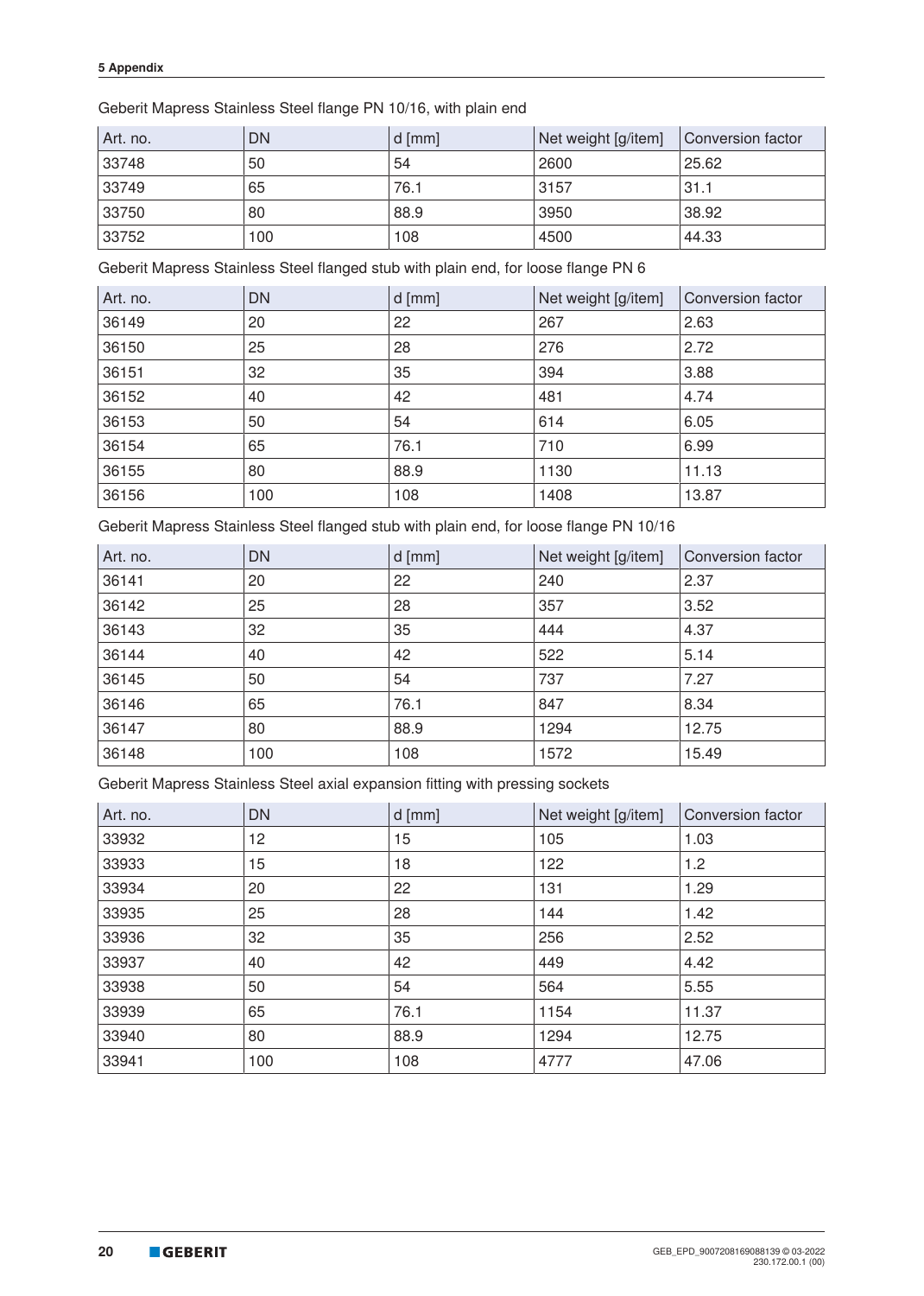Geberit Mapress Stainless Steel bulkhead and deck passing with two plain ends

| Art. no. | DN  | $d$ [mm] | Net weight [g/item] | Conversion factor |
|----------|-----|----------|---------------------|-------------------|
| 90980    | 12  | 15       | 368                 | 3.63              |
| 90981    | 15  | 18       | 515                 | 5.07              |
| 90982    | 20  | 22       | 640                 | 6.31              |
| 90983    | 25  | 28       | 708                 | 6.98              |
| 90984    | 32  | 35       | 1136                | 11.19             |
| 90985    | 40  | 42       | 1532                | 15.09             |
| 90986    | 50  | 54       | 1960                | 19.31             |
| 90987    | 65  | 76.1     | 2851                | 28.09             |
| 90988    | 80  | 88.9     | 3910                | 38.52             |
| 90989    | 100 | 108      | 5549                | 54.67             |

Geberit Mapress Stainless Steel cap

| Art. no. | <b>DN</b> | $d$ [mm] | Net weight [g/item] | Conversion factor |
|----------|-----------|----------|---------------------|-------------------|
| 33212    | 12        | 15       | 19                  | 0.19              |
| 33213    | 15        | 18       | 24                  | 0.24              |
| 33214    | 20        | 22       | 31                  | 0.3               |
| 33215    | 25        | 28       | 44                  | 0.43              |
| 33216    | 32        | 35       | 59                  | 0.59              |
| 33217    | 40        | 42       | 90                  | 0.89              |
| 33218    | 50        | 54       | 132                 | 1.3               |
| 33219    | 65        | 76.1     | 350                 | 3.45              |
| 33220    | 80        | 88.9     | 457                 | 4.5               |
| 33221    | 100       | 108      | 709                 | 6.99              |

Geberit Mapress Stainless Steel elbow tap connector 90°

| Art. no. | <b>DN</b> | $d$ [mm] | Net weight [g/item] | Conversion factor |
|----------|-----------|----------|---------------------|-------------------|
| 33013    | 10/15     | 12       | 111                 | 1.09              |
| 33403    | 12/15     | 15       | 115                 | 1.13              |
| 33405    | 15        | 18       | 112                 | 1.1               |
| 33406    | 20        | 22       | 140                 | 1.38              |
| 33407    | 20        | 22       | 159                 | 1.57              |

Geberit Mapress Stainless Steel elbow tap connector 90°, offset

| Art. no. | DN    | d [mm] | Net weight [g/item] | <b>Conversion factor</b> |
|----------|-------|--------|---------------------|--------------------------|
| 33423    | 12/15 | 15     | 155                 | 1.53                     |
| 33425    | 15    | 18     | 157                 | 1.55                     |
| 33427    | 20    | 22     | 187                 | 1.84                     |

Geberit Mapress Stainless Steel corner elbow connector 90°, offset

| Art. no. | DN     | <b>Imml</b><br>u         | Net weight [g/item] | Conversion factor |
|----------|--------|--------------------------|---------------------|-------------------|
| 33503    | ∽<br>ັ | $\overline{\phantom{a}}$ | 182                 | 70<br>. 0         |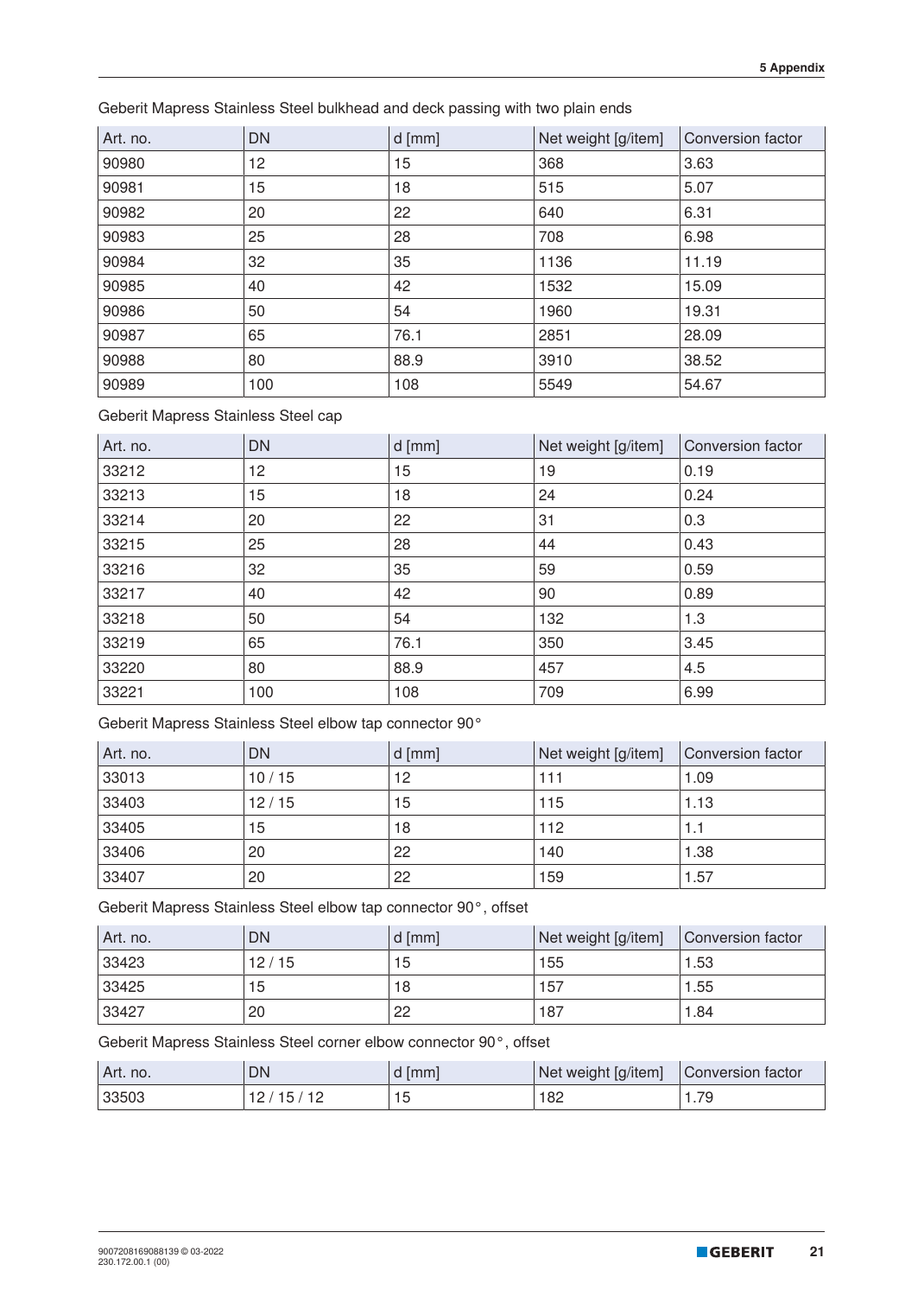## **5.1.2 Geberit Mapress Stainless Steel (Gas)**

Geberit Mapress Stainless Steel pipe nipple (gas)

| Art. no. | DN  | $d$ [mm] | Net weight [g/item] | Conversion factor |
|----------|-----|----------|---------------------|-------------------|
| 32050    | 12  | 15       | 23                  | 0.22              |
| 32051    | 15  | 18       | 23                  | 0.23              |
| 32052    | 20  | 22       | 30                  | 0.3               |
| 32053    | 25  | 28       | 48                  | 0.47              |
| 32054    | 32  | 35       | 78                  | 0.77              |
| 32055    | 40  | 42       | 127                 | 1.25              |
| 32056    | 50  | 54       | 173                 | 1.7               |
| 32057    | 65  | 76.1     | 487                 | 4.79              |
| 32058    | 80  | 88.9     | 617                 | 6.08              |
| 32059    | 100 | 108      | 907                 | 8.93              |

Geberit Mapress Stainless Steel coupling (gas)

| Art. no. | <b>DN</b> | $d$ [mm] | Net weight [g/item] | Conversion factor |
|----------|-----------|----------|---------------------|-------------------|
| 34101    | 12        | 15       | 38                  | 0.37              |
| 34102    | 15        | 18       | 44                  | 0.44              |
| 34103    | 20        | 22       | 59                  | 0.58              |
| 34104    | 25        | 28       | 72                  | 0.71              |
| 34105    | 32        | 35       | 84                  | 0.83              |
| 34106    | 40        | 42       | 127                 | 1.25              |
| 34107    | 50        | 54       | 207                 | 2.04              |
| 34248    | 65        | 76.1     | 658                 | 6.48              |
| 34249    | 80        | 88.9     | 889                 | 8.75              |

Geberit Mapress Stainless Steel slip coupling (gas)

| Art. no. | <b>DN</b> | $d$ [mm] | Net weight [g/item] | Conversion factor |
|----------|-----------|----------|---------------------|-------------------|
| 34108    | 12        | 15       | 76                  | 0.75              |
| 34109    | 15        | 18       | 68                  | 0.67              |
| 34110    | 20        | 22       | 91                  | 0.89              |
| 34111    | 25        | 28       | 119                 | 1.18              |
| 34112    | 32        | 35       | 136                 | 1.34              |
| 34113    | 40        | 42       | 200                 | 1.97              |
| 34114    | 50        | 54       | 328                 | 3.23              |
| 34162    | 65        | 76.1     | 960                 | 9.46              |

Geberit Mapress Stainless Steel reducer with plain end (gas)

| Art. no. | <b>DN</b> | $d$ [mm] | Net weight [g/item] | Conversion factor |
|----------|-----------|----------|---------------------|-------------------|
| 34115    | 15/12     | 18       | 38                  | 0.37              |
| 34116    | 20/12     | 22       | 45                  | 0.44              |
| 34117    | 20/15     | 22       | 42                  | 0.41              |
| 34118    | 25/12     | 28       | 63                  | 0.62              |
| 34119    | 25/15     | 28       | 60                  | 0.59              |
| 34120    | 25/20     | 28       | 65                  | 0.64              |
| 34123    | 32/20     | 35       | 92                  | 0.9               |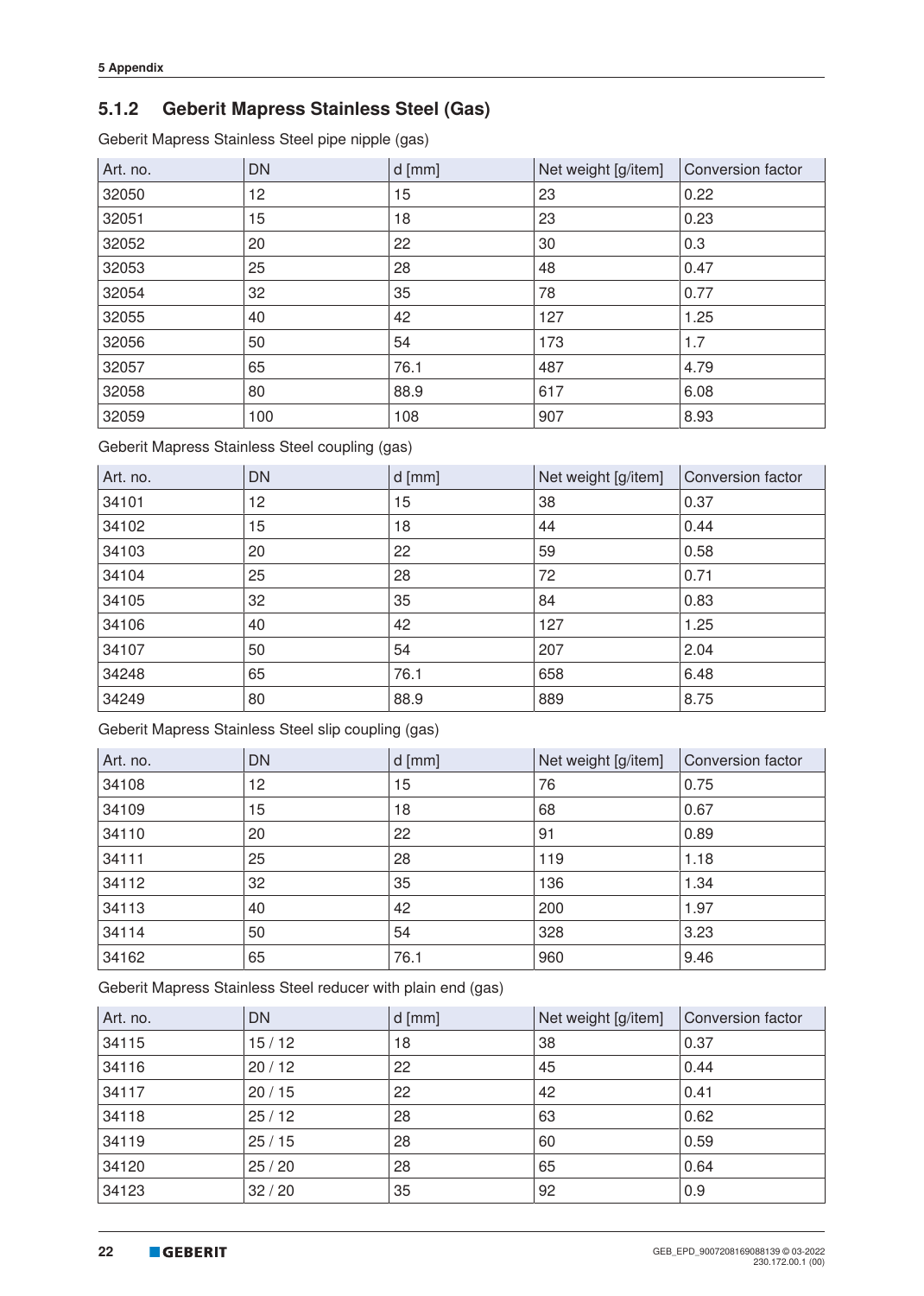| Art. no. | <b>DN</b> | $d$ [mm] | Net weight [g/item] | Conversion factor |
|----------|-----------|----------|---------------------|-------------------|
| 34124    | 32/25     | 35       | 78                  | 0.77              |
| 34127    | 40/20     | 42       | 132                 | 1.3               |
| 34128    | 40/25     | 42       | 121                 | 1.19              |
| 34129    | 40/32     | 42       | 116                 | 1.14              |
| 34132    | 50/20     | 54       | 176                 | 1.74              |
| 34133    | 50/25     | 54       | 201                 | 1.98              |
| 34134    | 50/32     | 54       | 196                 | 1.93              |
| 34135    | 50/40     | 54       | 179                 | 1.76              |
| 34259    | 100/50    | 108      | 758                 | 7.47              |
| 34260    | 100/65    | 108      | 866                 | 8.53              |
| 34261    | 100/80    | 108      | 1006                | 9.91              |

Geberit Mapress Stainless Steel bend (gas)

| Art. no. | <b>DN</b> | $d$ [mm] | Net weight [g/item] | Conversion factor |
|----------|-----------|----------|---------------------|-------------------|
| 34014    | 12        | 15       | 51                  | 0.5               |
| 34015    | 15        | 18       | 72                  | 0.71              |
| 34016    | 20        | 22       | 84                  | 0.82              |
| 34017    | 25        | 28       | 114                 | 1.12              |
| 34193    | 32        | 35       | 126                 | 1.24              |
| 34194    | 40        | 42       | 185                 | 1.82              |
| 34195    | 50        | 54       | 275                 | 2.71              |
| 34447    | 65        | 76.1     | 886                 | 8.73              |
| 34448    | 80        | 88.9     | 1030                | 10.15             |
| 34449    | 100       | 108      | 1737                | 17.11             |
| 34000    | 12        | 15       | 58                  | 0.57              |
| 34001    | 15        | 18       | 74                  | 0.73              |
| 34002    | 20        | 22       | 101                 | $\mathbf{1}$      |
| 34003    | 25        | 28       | 142                 | 1.4               |
| 34187    | 32        | 35       | 167                 | 1.64              |
| 34188    | 40        | 42       | 231                 | 2.28              |
| 34189    | 50        | 54       | 383                 | 3.78              |
| 34441    | 65        | 76.1     | 1179                | 11.62             |
| 34442    | 80        | 88.9     | 1532                | 15.1              |
| 34443    | 100       | 108      | 2377                | 23.42             |

Geberit Mapress Stainless Steel bend with plain end (gas)

| Art. no. | <b>DN</b> | $d$ [mm] | Net weight [g/item] | Conversion factor |
|----------|-----------|----------|---------------------|-------------------|
| 34021    | 12        | 15       | 48                  | 0.48              |
| 34022    | 15        | 18       | 60                  | 0.59              |
| 34023    | 20        | 22       | 81                  | 0.8               |
| 34024    | 25        | 28       | 108                 | 1.07              |
| 34196    | 32        | 35       | 126                 | 1.24              |
| 34197    | 40        | 42       | 176                 | 1.73              |
| 34198    | 50        | 54       | 274                 | 2.7               |
| 34450    | 65        | 76.1     | 756                 | 7.45              |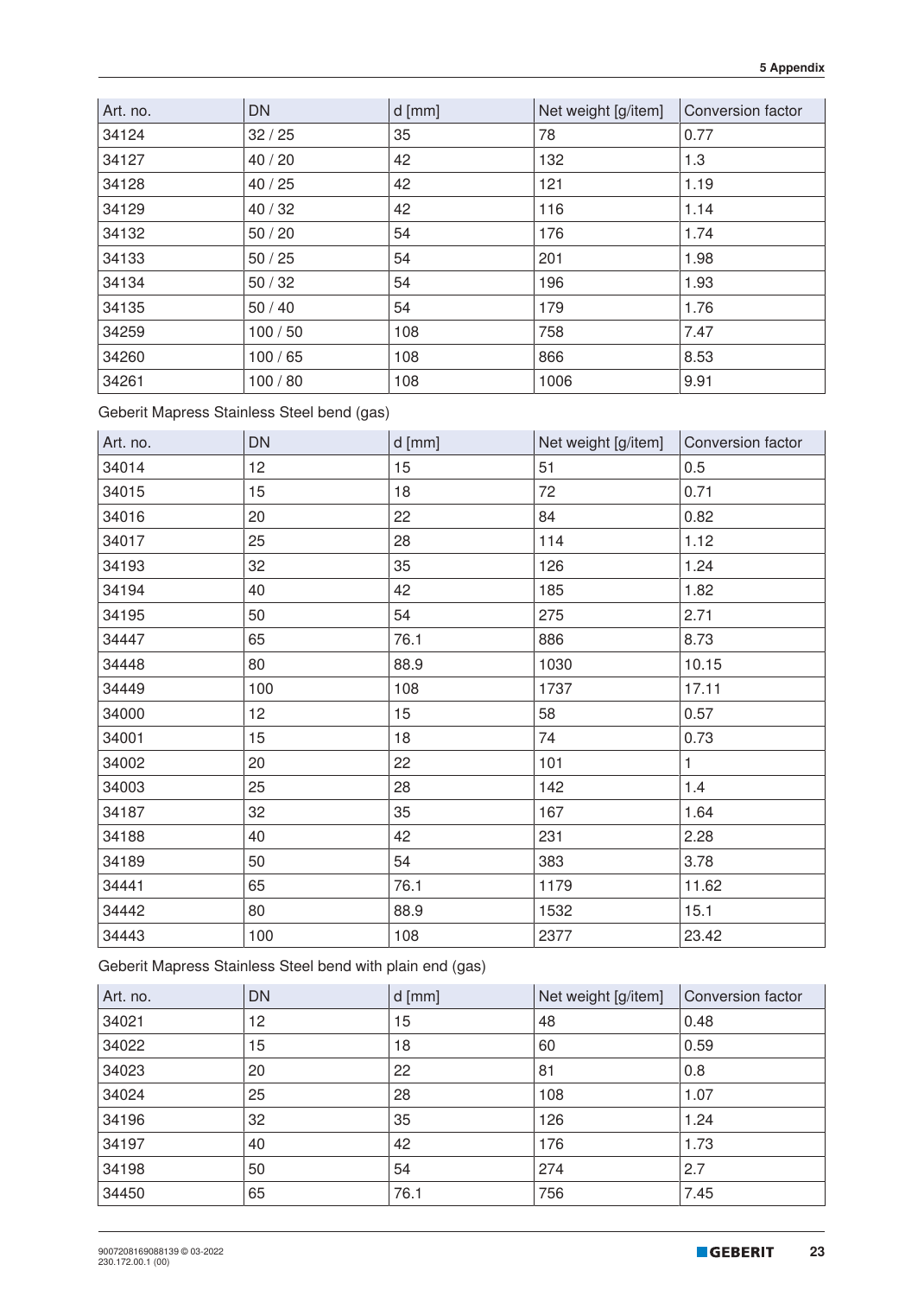| Art. no. | <b>DN</b> | $d$ [mm] | Net weight [g/item] | Conversion factor |
|----------|-----------|----------|---------------------|-------------------|
| 34451    | 80        | 88.9     | 1020                | 10.05             |
| 34452    | 100       | 108      | 1600                | 15.77             |
| 34007    | 12        | 15       | 54                  | 0.53              |
| 34008    | 15        | 18       | 69                  | 0.68              |
| 34009    | 20        | 22       | 101                 | 0.99              |
| 34010    | 25        | 28       | 143                 | 1.41              |
| 34190    | 32        | 35       | 160                 | 1.58              |
| 34191    | 40        | 42       | 230                 | 2.27              |
| 34192    | 50        | 54       | 342                 | 3.37              |
| 34444    | 65        | 76.1     | 1158                | 11.41             |
| 34445    | 80        | 88.9     | 1551                | 15.28             |
| 34446    | 100       | 108      | 2280                | 22.47             |

Geberit Mapress Stainless Steel bend with plain ends (gas)

| Art. no. | <b>DN</b> | d [mm] | Net weight [g/item] | Conversion factor |
|----------|-----------|--------|---------------------|-------------------|
| 30892    | 12        | 15     | 96                  | 0.95              |
| 30893    | 15        | 18     | 116                 | 1.14              |
| 30894    | 20        | 22     | 130                 | 1.28              |
| 30905    | 25        | 28     | 182                 | 1.79              |
| 30906    | 32        | 35     | 367                 | 3.62              |
| 30907    | 40        | 42     | 558                 | 5.5               |
| 30908    | 50        | 54     | 886                 | 8.73              |
| 30009    | 65        | 76.1   | 1011                | 9.96              |
| 30010    | 80        | 88.9   | 1286                | 12.67             |
| 30011    | 100       | 108    | 1916                | 18.87             |
| 30932    | 12        | 15     | 97                  | 0.96              |
| 30933    | 15        | 18     | 110                 | 1.08              |
| 30934    | 20        | 22     | 125                 | 1.23              |
| 30935    | 25        | 28     | 170                 | 1.67              |
| 30936    | 32        | 35     | 363                 | 3.58              |
| 30937    | 40        | 42     | 557                 | 5.48              |
| 30938    | 50        | 54     | 898                 | 8.85              |
| 30029    | 65        | 76.1   | 1113                | 10.96             |
| 30030    | 80        | 88.9   | 1349                | 13.29             |
| 30031    | 100       | 108    | 2051                | 20.21             |
| 30872    | 12        | 15     | 84                  | 0.82              |
| 30873    | 15        | 18     | 113                 | 1.11              |
| 30874    | 20        | 22     | 149                 | 1.47              |
| 30875    | 25        | 28     | 177                 | 1.75              |
| 30876    | 32        | 35     | 365                 | 3.6               |
| 30877    | 40        | 42     | 310                 | 3.05              |
| 30878    | 50        | 54     | 884                 | 8.71              |
| 30049    | 65        | 76.1   | 1196                | 11.78             |
| 30050    | 80        | 88.9   | 1400                | 13.79             |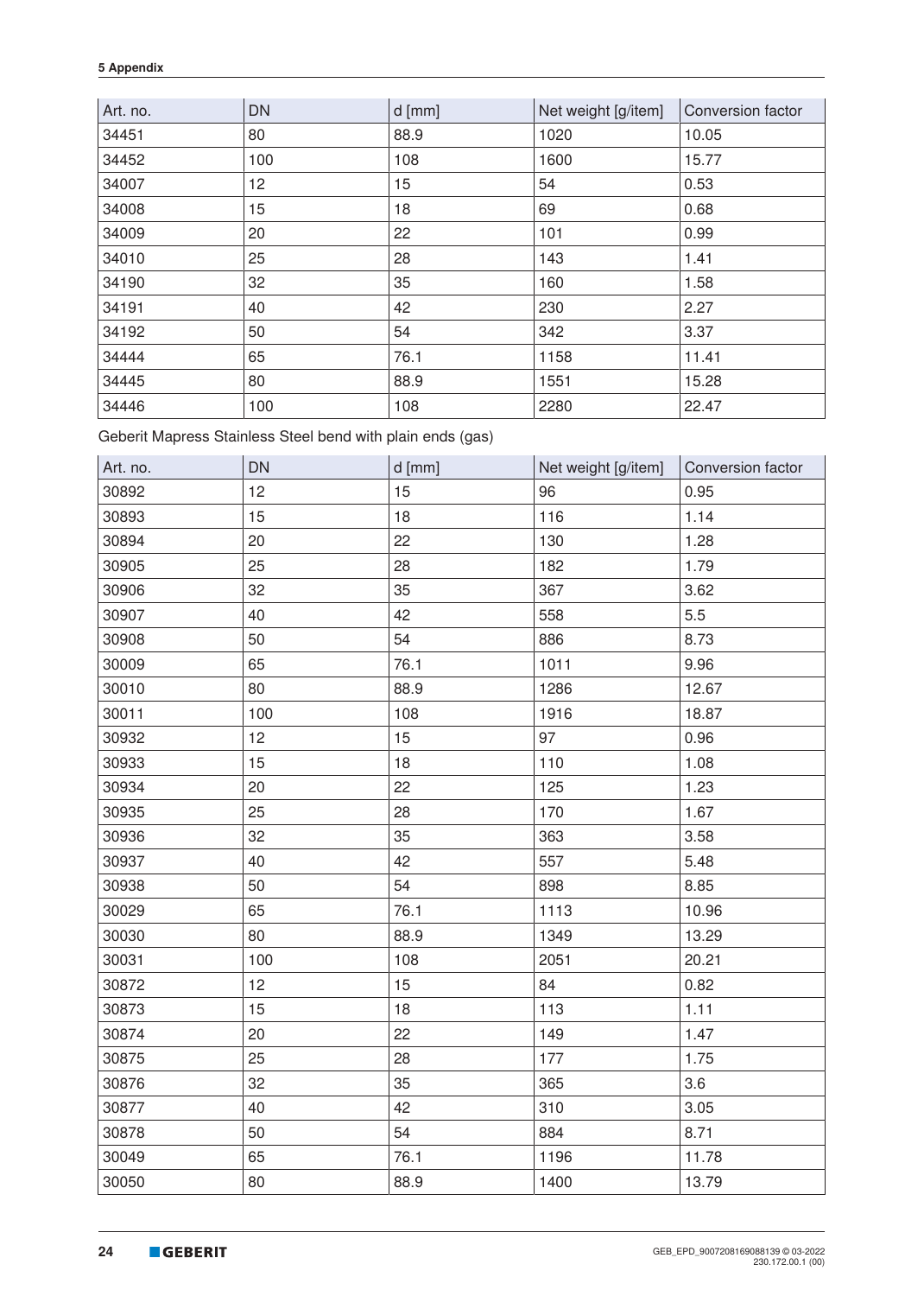| Art. no. | <b>DN</b> | $d$ [mm] | Net weight [g/item] | Conversion factor |
|----------|-----------|----------|---------------------|-------------------|
| 30051    | 100       | 108      | 2141                | 21.09             |
| 30942    | 12        | 15       | 94                  | 0.92              |
| 30943    | 15        | 18       | 112                 | 1.11              |
| 30944    | 20        | 22       | 130                 | 1.28              |
| 30955    | 25        | 28       | 150                 | 1.48              |
| 30956    | 32        | 35       | 349                 | 3.44              |
| 30957    | 40        | 42       | 550                 | 5.42              |
| 30958    | 50        | 54       | 874                 | 8.61              |
| 30069    | 65        | 76.1     | 1328                | 13.08             |
| 30070    | 80        | 88.9     | 1651                | 16.27             |
| 30071    | 100       | 108      | 2341                | 23.06             |
| 30402    | 12        | 15       | 93                  | 0.92              |
| 30403    | 15        | 18       | 104                 | 1.02              |
| 30404    | 20        | 22       | 135                 | 1.33              |
| 30405    | 25        | 28       | 182                 | 1.79              |
| 30406    | 32        | 35       | 363                 | 3.58              |
| 30407    | 40        | 42       | 541                 | 5.33              |
| 30408    | 50        | 54       | 877                 | 8.64              |
| 30089    | 65        | 76.1     | 1536                | 15.13             |
| 30090    | 80        | 88.9     | 1881                | 18.53             |
| 30091    | 100       | 108      | 2756                | 27.16             |

Geberit Mapress Stainless Steel pipe bridge (gas)

| Art. no. | DN | $d$ [mm] | Net weight [g/item] | Conversion factor |
|----------|----|----------|---------------------|-------------------|
| 30802    | 12 | 15       | 78                  | 0.77              |
| 30803    | 15 | 18       | 99                  | 0.98              |
| 30804    | 20 | 22       | 133                 | 1.31              |
| 30805    | 25 | 28       | 190                 | 1.87              |

Geberit Mapress Stainless Steel T-piece, equal (gas)

| Art. no. | <b>DN</b> | $d$ [mm] | Net weight [g/item] | Conversion factor |
|----------|-----------|----------|---------------------|-------------------|
| 34028    | 12        | 15       | 81                  | 0.8               |
| 34029    | 15        | 18       | 97                  | 0.95              |
| 34030    | 20        | 22       | 112                 | 1.11              |
| 34031    | 25        | 28       | 150                 | 1.48              |
| 34032    | 32        | 35       | 174                 | 1.71              |
| 34033    | 40        | 42       | 256                 | 2.52              |
| 34034    | 50        | 54       | 408                 | 4.02              |
| 34285    | 65        | 76.1     | 1174                | 11.57             |
| 34286    | 80        | 88.9     | 1550                | 15.27             |
| 34287    | 100       | 108      | 2335                | 23                |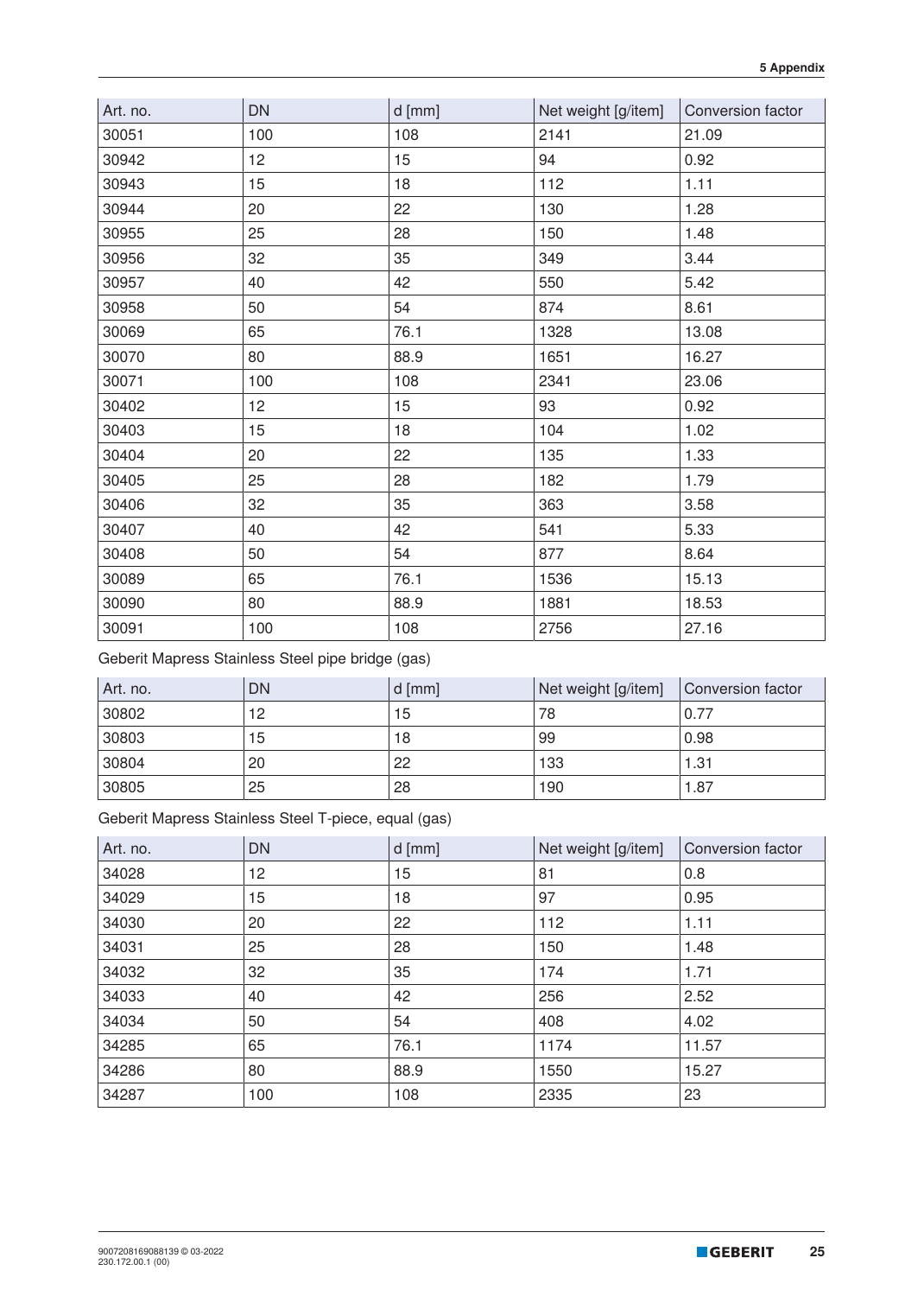Geberit Mapress Stainless Steel T-piece, reduced (gas)

| Art. no. | <b>DN</b>      | $d$ [mm] | Net weight [g/item] | Conversion factor |
|----------|----------------|----------|---------------------|-------------------|
| 34035    | 15/12/15       | 18       | 89                  | 0.87              |
| 34036    | 20 / 12 / 20   | 22       | 104                 | 1.02              |
| 34037    | 20 / 15 / 20   | 22       | 122                 | 1.2               |
| 34038    | 25/12/25       | 28       | 133                 | 1.31              |
| 34039    | 25/15/25       | 28       | 137                 | 1.35              |
| 34040    | 25 / 20 / 25   | 28       | 153                 | 1.5               |
| 34041    | 32/12/32       | 35       | 145                 | 1.43              |
| 34042    | 32/15/32       | 35       | 161                 | 1.58              |
| 34043    | 32 / 20 / 32   | 35       | 182                 | 1.79              |
| 34044    | 32/25/32       | 35       | 194                 | 1.91              |
| 34140    | 40 / 12 / 40   | 42       | 236                 | 2.33              |
| 34141    | 40 / 15 / 40   | 42       | 243                 | 2.4               |
| 34045    | 40 / 20 / 40   | 42       | 222                 | 2.18              |
| 34046    | 40 / 25 / 40   | 42       | 280                 | 2.76              |
| 34047    | 40 / 32 / 40   | 42       | 246                 | 2.42              |
| 34048    | 50 / 20 / 50   | 54       | 340                 | 3.35              |
| 34049    | 50/25/50       | 54       | 345                 | 3.4               |
| 34050    | 50/32/50       | 54       | 352                 | 3.46              |
| 34051    | 50/40/50       | 54       | 350                 | 3.45              |
| 34062    | 65 / 20 / 65   | 76.1     | 976                 | 9.62              |
| 34065    | 65/25/65       | 76.1     | 975                 | 9.6               |
| 34079    | 65/32/65       | 76.1     | 1055                | 10.39             |
| 34080    | 65 / 40 / 65   | 76.1     | 1064                | 10.48             |
| 34081    | 80 / 20 / 80   | 88.9     | 1253                | 12.34             |
| 34082    | 80 / 25 / 80   | 88.9     | 1274                | 12.55             |
| 34085    | 80 / 32 / 80   | 88.9     | 1278                | 12.59             |
| 34088    | 80 / 40 / 80   | 88.9     | 1285                | 12.66             |
| 34094    | 100 / 20 / 100 | 108      | 1844                | 18.17             |
| 34095    | 100 / 25 / 100 | 108      | 1939                | 19.11             |
| 34096    | 100/32/100     | 108      | 1917                | 18.89             |
| 34097    | 65 / 50 / 65   | 76.1     | 1058                | 10.42             |
| 34098    | 80 / 50 / 80   | 88.9     | 1340                | 13.2              |
| 34099    | 100 / 50 / 100 | 108      | 1903                | 18.75             |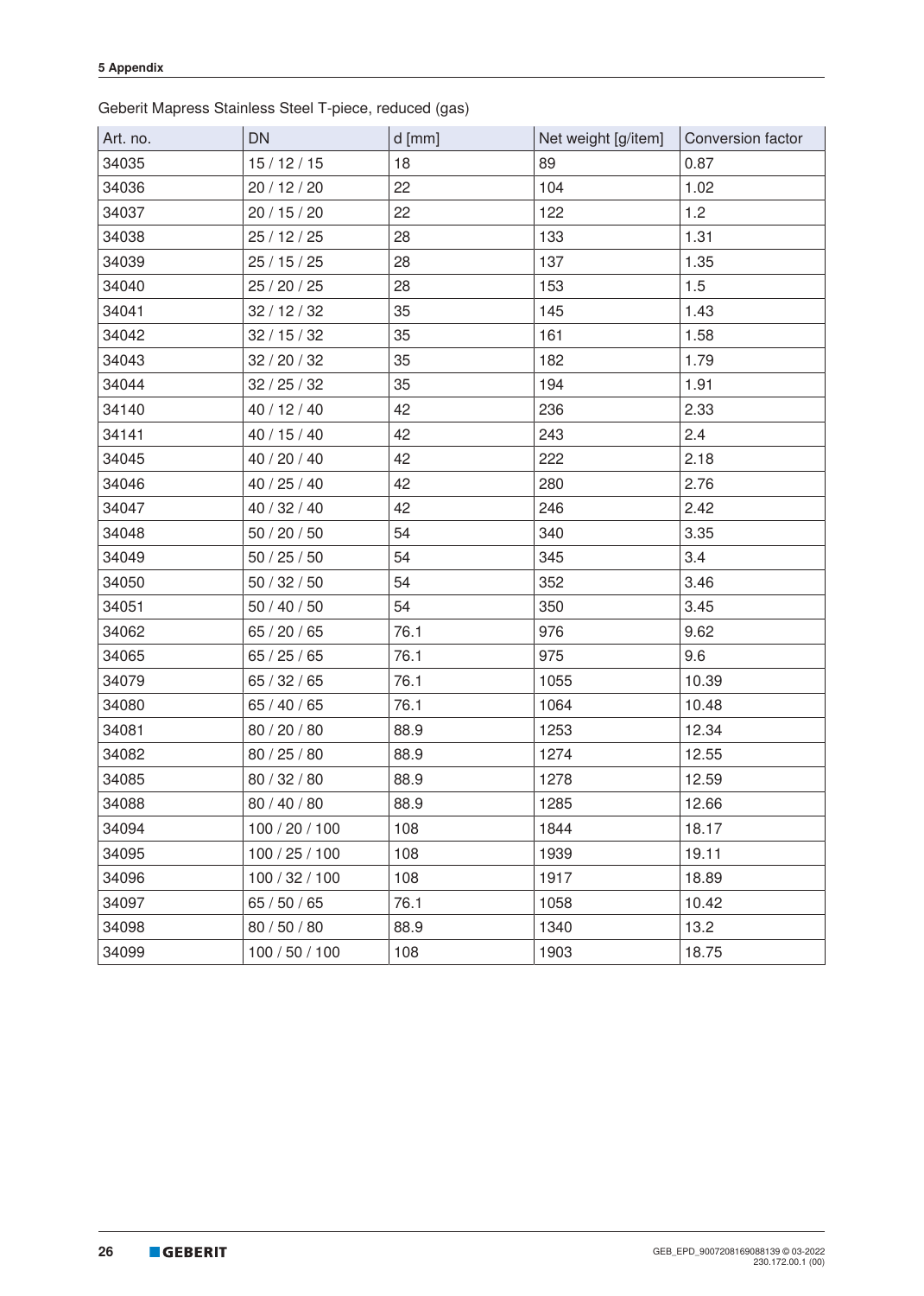| Art. no. | <b>DN</b>      | $d$ [mm] | Net weight [g/item] | Conversion factor |
|----------|----------------|----------|---------------------|-------------------|
| 34052    | 12/15/12       | 15       | 94                  | 0.92              |
| 34053    | 15             | 18       | 95                  | 0.94              |
| 34054    | 15/20/15       | 18       | 131                 | 1.29              |
| 34055    | 20 / 15 / 20   | 22       | 105                 | 1.03              |
| 34056    | 20             | 22       | 146                 | 1.44              |
| 34057    | 25/15/25       | 28       | 148                 | 1.46              |
| 34058    | 25 / 20 / 25   | 28       | 179                 | 1.76              |
| 34059    | 32/15/32       | 35       | 164                 | 1.62              |
| 34060    | 32/20/32       | 35       | 182                 | 1.79              |
| 34061    | 40 / 15 / 40   | 42       | 242                 | 2.39              |
| 34126    | 40 / 20 / 40   | 42       | 277                 | 2.73              |
| 34063    | 50/15/50       | 54       | 338                 | 3.33              |
| 34264    | 50 / 20 / 50   | 54       | 354                 | 3.48              |
| 34265    | 50             | 54       | 693                 | 6.83              |
| 34266    | 65 / 20 / 65   | 76.1     | 1015                | 10                |
| 34267    | 65 / 50 / 65   | 76.1     | 1370                | 13.5              |
| 34268    | 80 / 20 / 80   | 88.9     | 1320                | 13.01             |
| 34269    | 80 / 50 / 80   | 88.9     | 1702                | 16.77             |
| 34270    | 100 / 20 / 100 | 108      | 1854                | 18.26             |
| 34271    | 100 / 50 / 100 | 108      | 2249                | 22.16             |

Geberit Mapress Stainless Steel T-piece with female thread (gas)

Geberit Mapress Stainless Steel adapter to cutting ring connection (gas)

| Art. no. | DN  | d  mm | Net weight [g/item] | Conversion factor |
|----------|-----|-------|---------------------|-------------------|
| 34355    | م 4 | 15    | 42                  | 0.42              |

Geberit Mapress Stainless Steel adapter with male thread (gas)

| Art. no. | <b>DN</b> | $d$ [mm] | Net weight [g/item] | Conversion factor |
|----------|-----------|----------|---------------------|-------------------|
| 34066    | 12/15     | 15       | 61                  | 0.6               |
| 34142    | 12/20     | 15       | 95                  | 0.93              |
| 34067    | 15        | 18       | 64                  | 0.63              |
| 34143    | 15/20     | 18       | 78                  | 0.77              |
| 34069    | 20/15     | 22       | 71                  | 0.7               |
| 34070    | 20        | 22       | 80                  | 0.78              |
| 34346    | 20/25     | 22       | 138                 | 1.36              |
| 34068    | 25/20     | 28       | 99                  | 0.98              |
| 34071    | 25        | 28       | 111                 | 1.09              |
| 34075    | 32/25     | 35       | 158                 | 1.56              |
| 34072    | 32        | 35       | 181                 | 1.78              |
| 34076    | 32/40     | 35       | 316                 | 3.11              |
| 34073    | 40        | 42       | 198                 | 1.95              |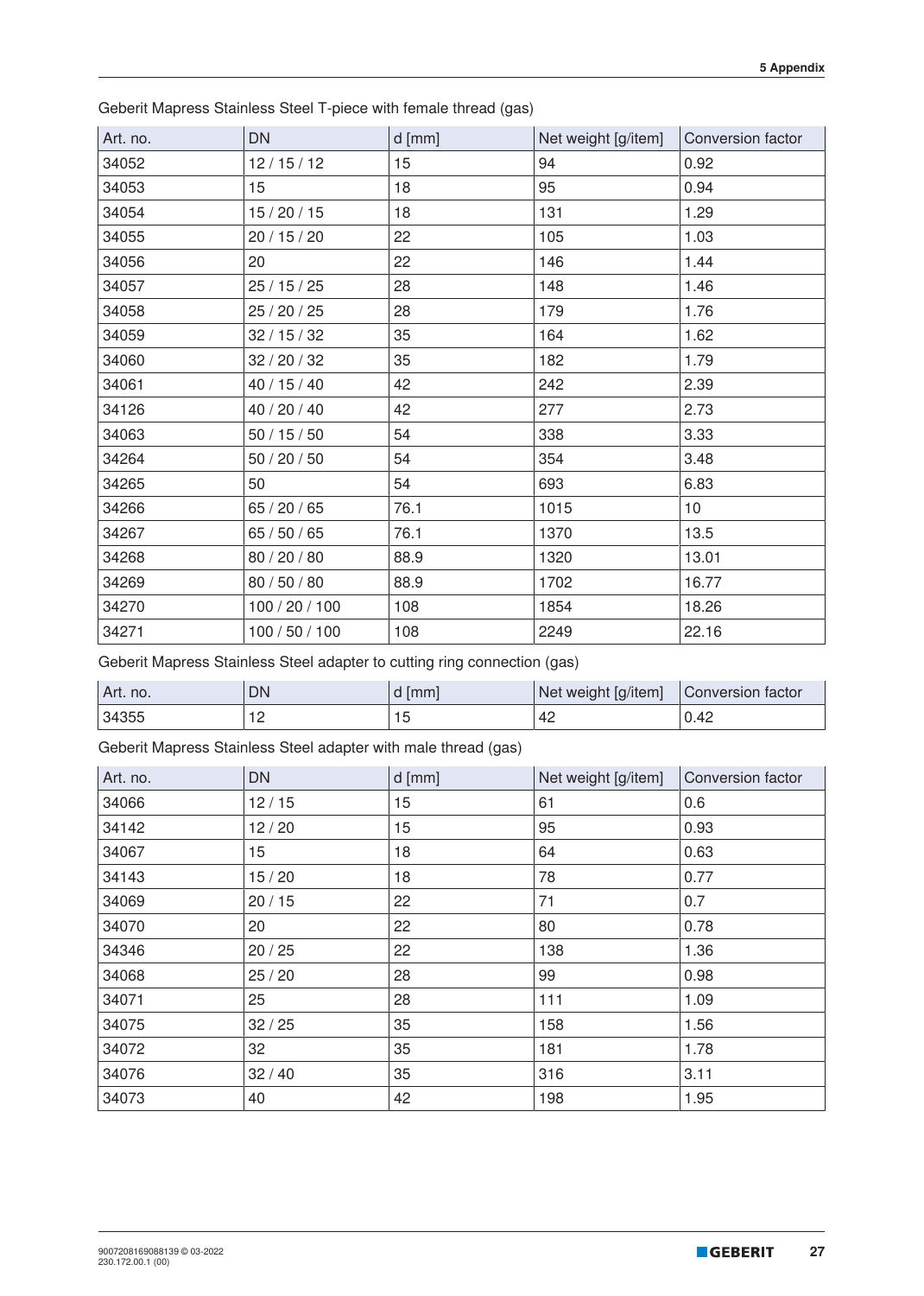| Art. no. | DN | d [mm] | Net weight [g/item] | Conversion factor |
|----------|----|--------|---------------------|-------------------|
| 34074    | 50 | 54     | 353                 | 3.47              |
| 34077    | 65 | 76.1   | 817                 | 8.05              |
| 34078    | 80 | 88.9   | 1134                | 11.17             |

Geberit Mapress Stainless Steel adapter with male thread and plain end (gas)

| Art. no. | <b>DN</b> | $d$ [mm] | Net weight [g/item] | Conversion factor |
|----------|-----------|----------|---------------------|-------------------|
| 31932    | 12/15     | 15       | 60                  | 0.59              |
| 31933    | 15        | 18       | 62                  | 0.61              |
| 31936    | 20        | 22       | 82                  | 0.8               |
| 31937    | 25        | 28       | 123                 | 1.21              |
| 31938    | 32        | 35       | 212                 | 2.09              |
| 31939    | 40        | 42       | 303                 | 2.98              |
| 31940    | 50        | 54       | 346                 | 3.41              |

Geberit Mapress Stainless Steel adapter with female thread (gas)

| Art. no. | <b>DN</b> | $d$ [mm] | Net weight [g/item] | Conversion factor |
|----------|-----------|----------|---------------------|-------------------|
| 34083    | 12/15     | 15       | 41                  | 0.4               |
| 34169    | 12/20     | 15       | 93                  | 0.91              |
| 34084    | 15        | 18       | 79                  | 0.78              |
| 34170    | 15/20     | 18       | 98                  | 0.97              |
| 34086    | 20/15     | 22       | 70                  | 0.69              |
| 34087    | 20        | 22       | 83                  | 0.82              |
| 34347    | 20/25     | 22       | 151                 | 1.49              |
| 34089    | 25        | 28       | 158                 | 1.56              |
| 34093    | 32/25     | 35       | 206                 | 2.03              |
| 34090    | 32        | 35       | 198                 | 1.95              |
| 34091    | 40        | 42       | 250                 | 2.46              |
| 34092    | 50        | 54       | 420                 | 4.14              |

Geberit Mapress Stainless Steel adapter with female thread and plain end (gas)

| Art. no. | DN     | $d$ [mm] | Net weight [g/item] | Conversion factor |
|----------|--------|----------|---------------------|-------------------|
| 33846    | 20/15  | 22       | 67                  | 0.66              |
| 33848    | 25/15  | 28       | 86                  | 0.84              |
| 33850    | 32/15  | 35       | 102                 |                   |
| 33852    | 40/15  | 42       | 121                 | 1.19              |
| 33854    | 50/15  | 54       | 157                 | 1.55              |
| 33860    | 65/15  | 76.1     | 367                 | 3.62              |
| 33862    | 80/15  | 88.9     | 464                 | 4.57              |
| 33864    | 100/15 | 108      | 702                 | 6.92              |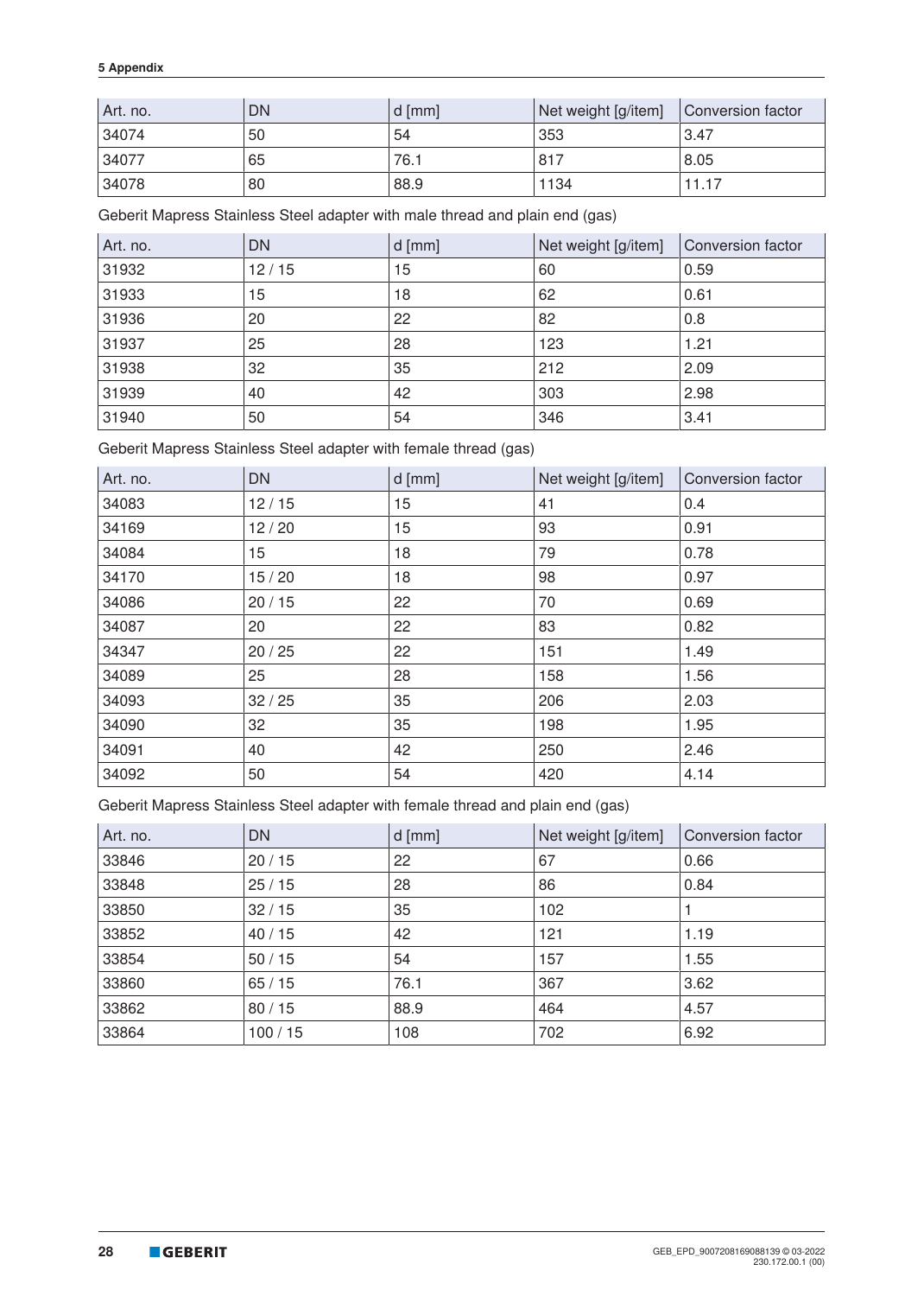|  | Geberit Mapress Stainless Steel adapter with female thread and plain end, long (gas) |  |
|--|--------------------------------------------------------------------------------------|--|
|--|--------------------------------------------------------------------------------------|--|

| Art. no. | <b>DN</b> | $d$ [mm] | Net weight [g/item] | Conversion factor |
|----------|-----------|----------|---------------------|-------------------|
| 90932    | 12/15     | 15       | 100                 | 0.98              |
| 90933    | 15        | 18       | 118                 | 1.17              |
| 90934    | 15/20     | 18       | 139                 | 1.37              |
| 90935    | 20/15     | 22       | 132                 | 1.3               |
| 90936    | 20        | 22       | 158                 | 1.56              |

Geberit Mapress Stainless Steel elbow adapter 90° with male thread (gas)

| Art. no. | <b>DN</b> | $d$ [mm] | Net weight [g/item] | Conversion factor |
|----------|-----------|----------|---------------------|-------------------|
| 34149    | 12/15     | 15       | 124                 | 1.22              |
| 34150    | 15        | 18       | 139                 | 1.37              |
| 34151    | 20        | 22       | 183                 | 1.8               |
| 34154    | 25/20     | 28       | 169                 | 1.67              |
| 34152    | 25        | 28       | 297                 | 2.93              |
| 34153    | 32        | 35       | 448                 | 4.41              |

Geberit Mapress Stainless Steel elbow adapter 90° with female thread (gas)

| Art. no. | <b>DN</b> | $ d$ [mm] | Net weight [g/item] | Conversion factor |
|----------|-----------|-----------|---------------------|-------------------|
| 34144    | 12/15     | 15        | 105                 | 1.03              |
| 34145    | 15        | 18        | 105                 | 1.03              |
| 34146    | 20        | 22        | 190                 | 1.87              |
| 34147    | 25        | 28        | 311                 | 3.06              |
| 34148    | 32        | 35        | 423                 | 4.16              |

Geberit Mapress Stainless Steel elbow adapter 90° with female thread and plain end (gas)

| Art. no. | DN  | <b>Imml</b> | Net weight [g/item] | Conversion factor                         |
|----------|-----|-------------|---------------------|-------------------------------------------|
| 33203    | ل ا | ں ا         | 7С                  | $\overline{\phantom{a}}$<br><b>v.</b> / C |

Geberit Mapress Stainless Steel adapter union with male thread, union nut made of CrNi steel (gas)

| Art. no. | <b>DN</b> | $d$ [mm] | Net weight [g/item] | Conversion factor |
|----------|-----------|----------|---------------------|-------------------|
| 34430    | 12/15     | 15       | 146                 | 1.43              |
| 34431    | 12/20     | 15       | 198                 | 1.95              |
| 34432    | 15        | 18       | 170                 | 1.67              |
| 34433    | 15/20     | 18       | 194                 | 1.91              |
| 34434    | 20/15     | 22       | 221                 | 2.18              |
| 34435    | 20        | 22       | 204                 | 2.01              |
| 34436    | 20/25     | 22       | 283                 | 2.79              |
| 34437    | 25        | 28       | 373                 | 3.68              |
| 34438    | 32        | 35       | 529                 | 5.21              |
| 34439    | 40        | 42       | 595                 | 5.86              |
| 34440    | 50        | 54       | 984                 | 9.69              |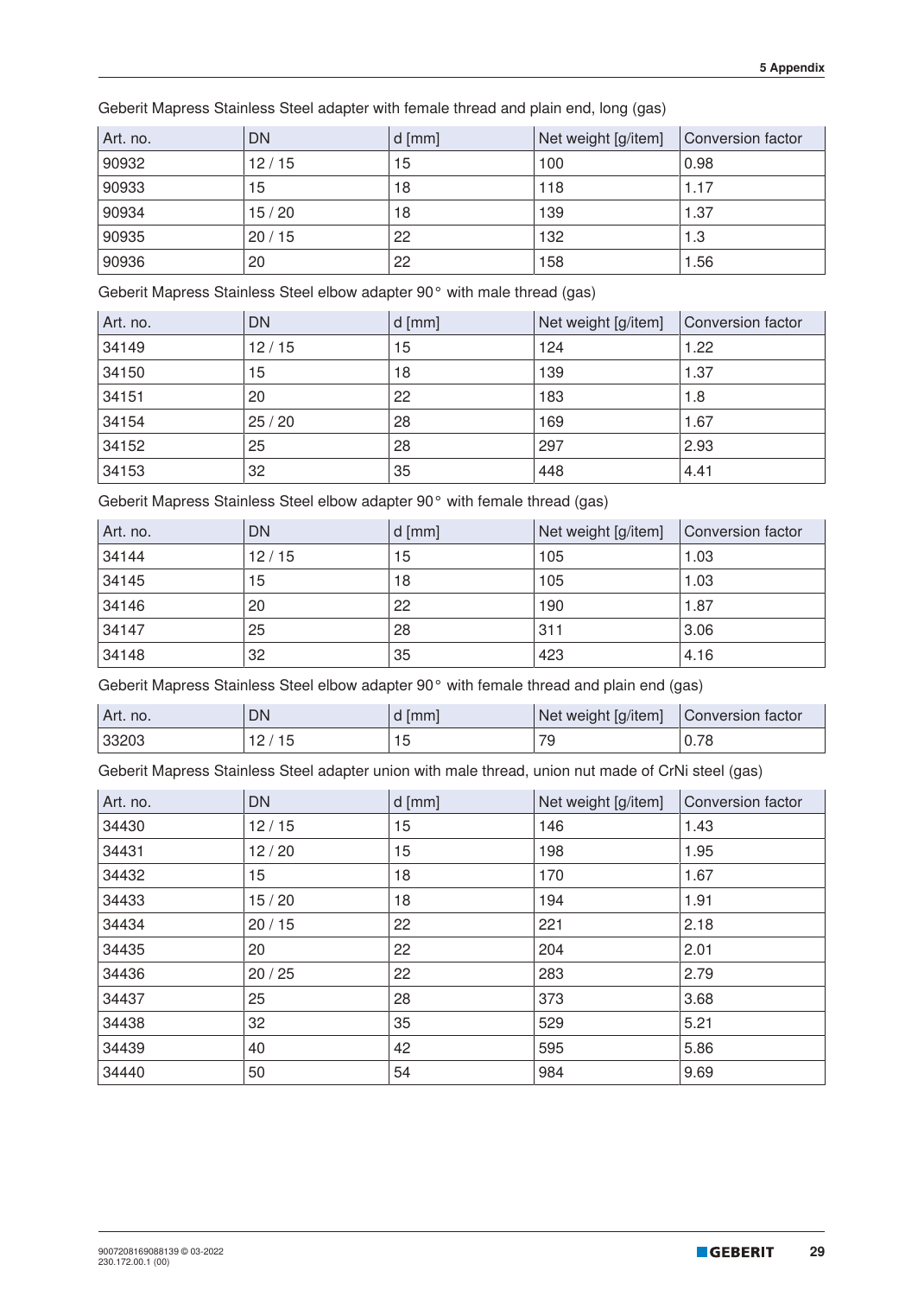| Art. no. | <b>DN</b> | $d$ [mm] | Net weight [g/item] | Conversion factor |
|----------|-----------|----------|---------------------|-------------------|
| 34400    | 12/15     | 15       | 121                 | 1.2               |
| 34401    | 12/20     | 15       | 155                 | 1.52              |
| 34402    | 15        | 18       | 117                 | 1.15              |
| 34403    | 15/20     | 18       | 149                 | 1.46              |
| 34404    | 20        | 22       | 215                 | 2.12              |
| 34405    | 20/25     | 22       | 206                 | 2.03              |
| 34406    | 25        | 28       | 394                 | 3.88              |
| 34407    | 32        | 35       | 402                 | 3.96              |
| 34408    | 40        | 42       | 486                 | 4.79              |
| 34409    | 50        | 54       | 1029                | 10.14             |

Geberit Mapress Stainless Steel adapter union with female thread, union nut made of CrNi steel (gas)

Geberit Mapress Stainless Steel adapter with union nut made of CrNi steel (gas)

| Art. no. | DN | $d$ [mm] | Net weight [g/item] | Conversion factor |
|----------|----|----------|---------------------|-------------------|
| 34158    | 20 | 22       | 116                 | .14               |
| 34161    | 20 | 22       | 233                 | 2.3               |
| 34159    | 25 | 28       | 207                 | $^{\circ}$ 2.04   |

Geberit Mapress Stainless Steel adapter with union nut made of CrNi steel and plain end (gas)

| Art. no. | DN | mm | Net weight [g/item] | Conversion factor |
|----------|----|----|---------------------|-------------------|
| ' 34214  | 25 | 28 | 327                 | 3.22              |

Geberit Mapress Stainless Steel flange PN 10/16, with pressing socket (gas)

| Art. no. | <b>DN</b> | $d$ [mm] | Net weight [g/item] | Conversion factor |
|----------|-----------|----------|---------------------|-------------------|
| 34204    | 25/20     | 22       | 1234                | 12.16             |
| 34205    | 25        | 28       | 1298                | 12.79             |
| 34206    | 32        | 35       | 1814                | 17.87             |
| 34207    | 40        | 42       | 2035                | 20.05             |
| 34208    | 50        | 54       | 2390                | 23.54             |
| 34209    | 65        | 76.1     | 3175                | 31.28             |
| 34210    | 80        | 88.9     | 3860                | 38.03             |
| 34211    | 100       | 108      | 4594                | 45.26             |

Geberit Mapress Stainless Steel flange PN 10/16, with plain end (gas)

| Art. no. | DN  | $d$ [mm] | Net weight [g/item] | Conversion factor |
|----------|-----|----------|---------------------|-------------------|
| 33748    | 50  | 54       | 2600                | 25.62             |
| 33749    | 65  | 76.1     | 3157                | 31.1              |
| 33750    | 80  | 88.9     | 3950                | 38.92             |
| 33752    | 100 | 108      | 4500                | 44.33             |
| 34212    | 25  | 28       | 1489                | 14.67             |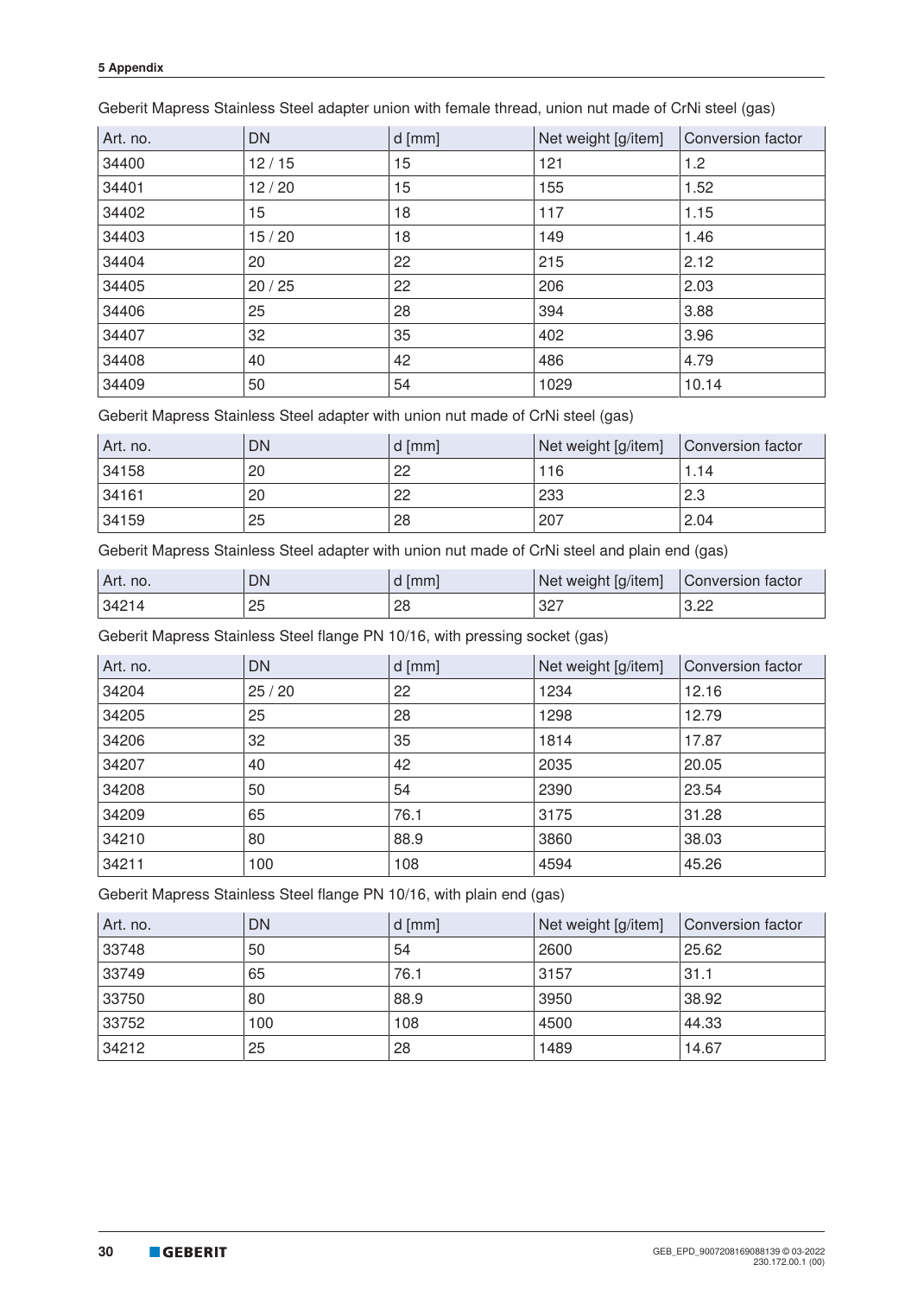Art. no. DN d [mm] Net weight [g/item] Conversion factor 36141 20 22 240 2.37 25 28 357 3.52 36143 | 32 | 35 | 444 | 4.37 40 42 522 5.14 50 54 737 7.27 65 76.1 847 8.34 80 88.9 1294 12.75 36148 | 100 | 108 | 1572 | 15.49

Geberit Mapress Stainless Steel flanged stub with plain end, for loose flange PN 10/16 (gas)

Geberit Mapress Stainless Steel cap (gas)

| Art. no. | <b>DN</b> | $d$ [mm] | Net weight [g/item] | Conversion factor |
|----------|-----------|----------|---------------------|-------------------|
| 34462    | 12        | 15       | 40                  | 0.39              |
| 34463    | 15        | 18       | 39                  | 0.38              |
| 34464    | 20        | 22       | 51                  | 0.5               |
| 34465    | 25        | 28       | 62                  | 0.61              |
| 34466    | 32        | 35       | 79                  | 0.78              |
| 34467    | 40        | 42       | 108                 | 1.06              |
| 34468    | 50        | 54       | 177                 | 1.74              |
| 34469    | 65        | 76.1     | 364                 | 3.58              |
| 34470    | 80        | 88.9     | 465                 | 4.58              |
| 34471    | 100       | 108      | 740                 | 7.29              |

Geberit Mapress Stainless Steel elbow tap connector 90° (gas)

| Art. no. | <b>DN</b> | $d$ [mm] | Net weight [g/item] | Conversion factor |
|----------|-----------|----------|---------------------|-------------------|
| 34136    | 12        | 15       | 118                 | 1.16              |
| 34137    | 15        | 18       | 114                 | 1.12              |
| 34139    | 20        | 22       | 141                 | 1.39              |
| 34138    | 20        | 22       | 160                 | 1.58              |

Geberit Mapress Stainless Steel elbow tap connector 90°, offset, circular hole 50 mm (gas)

| Art. no. | DN    | $d$ [mm] | Net weight [g/item] | Conversion factor |
|----------|-------|----------|---------------------|-------------------|
| 91097    | 20    | 22       | 203                 |                   |
| 91099    | 20/25 | 22       | 271                 | 2.67              |
| 91100    | 25    | 28       | 291                 | 2.87              |
| 91098    | 25/20 | 28       | 256                 | 2.52              |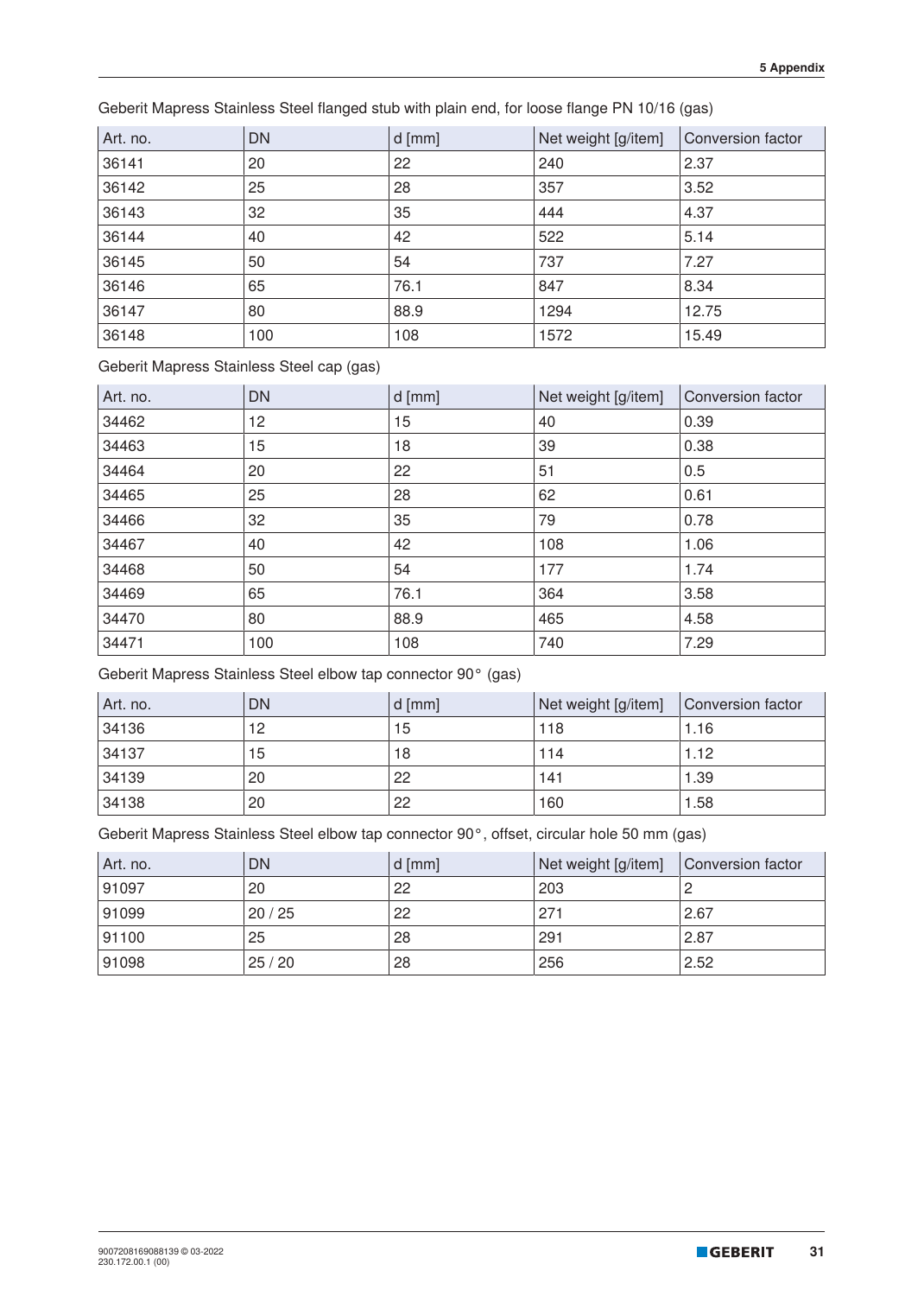## **5.1.3 Geberit Mapress Stainless Steel (LABS-free)**

Geberit Mapress Stainless Steel coupling (LABS-free)

| Art. no. | <b>DN</b> | $d$ [mm] | Net weight [g/item] | Conversion factor |
|----------|-----------|----------|---------------------|-------------------|
| 82002    | 12        | 15       | 41                  | 0.4               |
| 82003    | 15        | 18       | 43                  | 0.42              |
| 82004    | 20        | 22       | 55                  | 0.54              |
| 82005    | 25        | 28       | 73                  | 0.72              |
| 82006    | 32        | 35       | 95                  | 0.94              |
| 82007    | 40        | 42       | 129                 | 1.27              |
| 82008    | 50        | 54       | 181                 | 1.78              |
| 82009    | 65        | 76.1     | 578                 | 5.69              |
| 82010    | 80        | 88.9     | 863                 | 8.51              |
| 82011    | 100       | 108      | 1273                | 12.54             |

Geberit Mapress Stainless Steel slip coupling (LABS-free)

| Art. no. | <b>DN</b> | $d$ [mm] | Net weight [g/item] | Conversion factor |
|----------|-----------|----------|---------------------|-------------------|
| 82102    | 12        | 15       | 63                  | 0.62              |
| 82103    | 15        | 18       | 69                  | 0.68              |
| 82104    | 20        | 22       | 85                  | 0.84              |
| 82105    | 25        | 28       | 110                 | 1.08              |
| 82106    | 32        | 35       | 150                 | 1.48              |
| 82107    | 40        | 42       | 212                 | 2.09              |
| 82108    | 50        | 54       | 311                 | 3.06              |
| 82109    | 65        | 76.1     | 911                 | 8.98              |
| 82110    | 80        | 88.9     | 1236                | 12.18             |
| 82111    | 100       | 108      | 1829                | 18.02             |

Geberit Mapress Stainless Steel reducer with plain end (LABS-free)

| Art. no. | <b>DN</b> | $d$ [mm] | Net weight [g/item] | Conversion factor |
|----------|-----------|----------|---------------------|-------------------|
| 82303    | 15/12     | 18       | 34                  | 0.34              |
| 82305    | 20/12     | 22       | 44                  | 0.43              |
| 82306    | 20/15     | 22       | 45                  | 0.45              |
| 82307    | 25/12     | 28       | 44                  | 0.43              |
| 82308    | 25/15     | 28       | 48                  | 0.47              |
| 82309    | 25/20     | 28       | 59                  | 0.58              |
| 82310    | 32/12     | 35       | 69                  | 0.68              |
| 82311    | 32/15     | 35       | 87                  | 0.86              |
| 82312    | 32/20     | 35       | 78                  | 0.77              |
| 82313    | 32/25     | 35       | 88                  | 0.87              |
| 82314    | 40/12     | 42       | 93                  | 0.91              |
| 82315    | 40/15     | 42       | 105                 | 1.03              |
| 82316    | 40 / 20   | 42       | 114                 | 1.12              |
| 82317    | 40/25     | 42       | 97                  | 0.96              |
| 82318    | 40/32     | 42       | 92                  | 0.9               |
| 82319    | 50/12     | 54       | 151                 | 1.49              |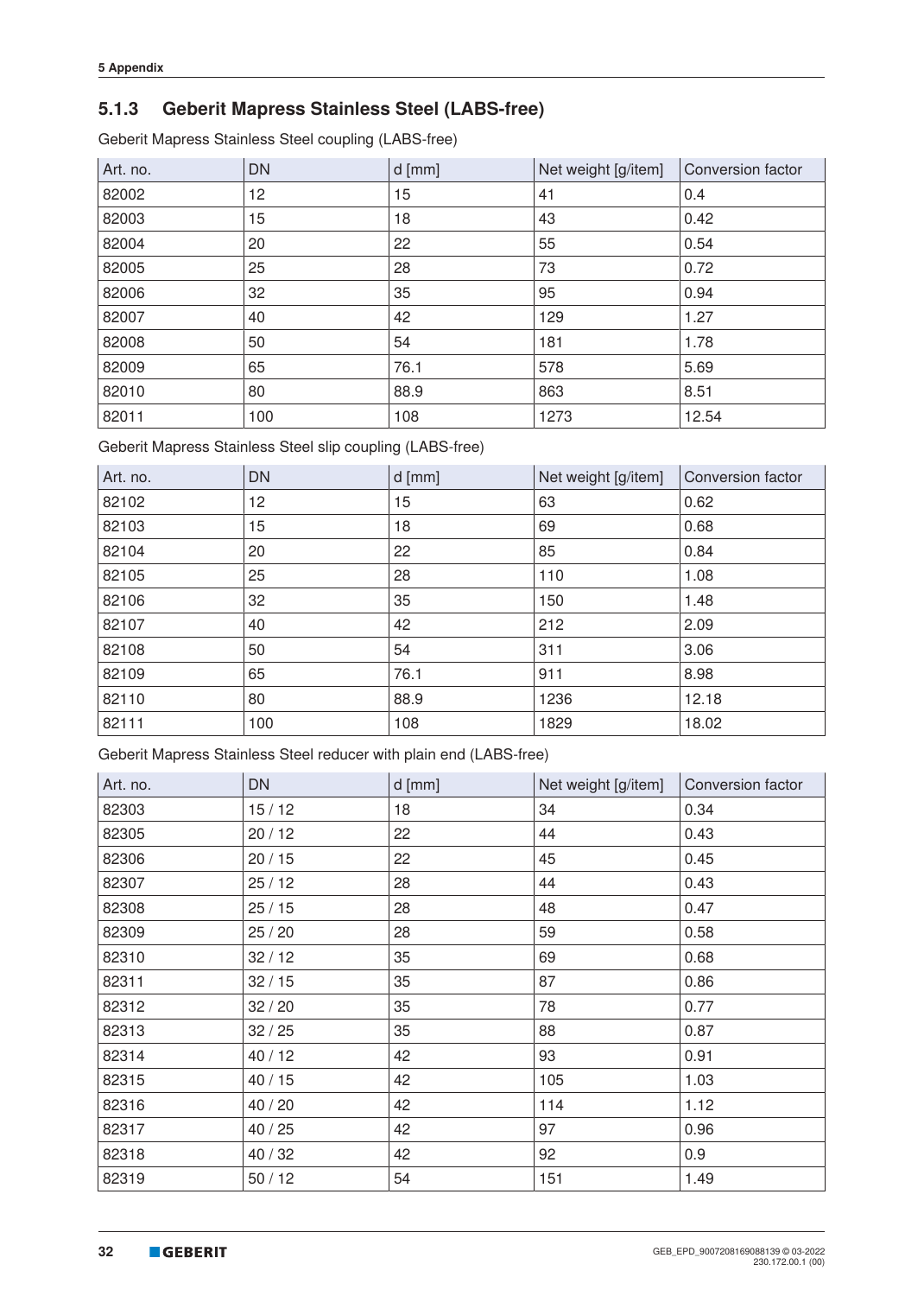| Art. no. | <b>DN</b> | $d$ [mm] | Net weight [g/item] | Conversion factor |
|----------|-----------|----------|---------------------|-------------------|
| 82320    | 50/15     | 54       | 149                 | 1.47              |
| 82321    | 50/20     | 54       | 153                 | 1.51              |
| 82322    | 50/25     | 54       | 185                 | 1.82              |
| 82323    | 50/32     | 54       | 195                 | 1.92              |
| 82324    | 50/40     | 54       | 155                 | 1.52              |
| 82331    | 65/50     | 76.1     | 485                 | 4.78              |
| 82338    | 80/50     | 88.9     | 643                 | 6.33              |
| 82339    | 80/65     | 88.9     | 673                 | 6.63              |
| 82345    | 100/50    | 108      | 759                 | 7.47              |
| 82346    | 100/65    | 108      | 906                 | 8.93              |
| 82348    | 100/80    | 108      | 1020                | 10.05             |

Geberit Mapress Stainless Steel bend (LABS-free)

| Art. no. | <b>DN</b> | $d$ [mm] | Net weight [g/item] | Conversion factor |
|----------|-----------|----------|---------------------|-------------------|
| 80602    | 12        | 15       | 56                  | 0.55              |
| 80603    | 15        | 18       | 58                  | 0.57              |
| 80604    | 20        | 22       | 80                  | 0.79              |
| 80605    | 25        | 28       | 118                 | 1.16              |
| 82606    | 32        | 35       | 123                 | 1.21              |
| 82607    | 40        | 42       | 151                 | 1.48              |
| 82608    | 50        | 54       | 265                 | 2.61              |
| 82609    | 65        | 76.1     | 858                 | 8.45              |
| 82610    | 80        | 88.9     | 1064                | 10.48             |
| 82611    | 100       | 108      | 1711                | 16.86             |
| 80102    | 12        | 15       | 53                  | 0.52              |
| 80103    | 15        | 18       | 75                  | 0.74              |
| 80104    | 20        | 22       | 91                  | 0.9               |
| 80105    | 25        | 28       | 143                 | 1.41              |
| 81106    | 32        | 35       | 157                 | 1.55              |
| 81107    | 40        | 42       | 236                 | 2.33              |
| 81108    | 50        | 54       | 352                 | 3.47              |
| 81109    | 65        | 76.1     | 1136                | 11.19             |
| 81110    | 80        | 88.9     | 1519                | 14.97             |
| 81111    | 100       | 108      | 2305                | 22.71             |

Geberit Mapress Stainless Steel bend with plain end (LABS-free)

| Art. no. | <b>DN</b> | $d$ [mm] | Net weight [g/item] | Conversion factor |
|----------|-----------|----------|---------------------|-------------------|
| 80702    | 12        | 15       | 46                  | 0.45              |
| 80703    | 15        | 18       | 57                  | 0.56              |
| 80704    | 20        | 22       | 80                  | 0.79              |
| 80705    | 25        | 28       | 107                 | 1.05              |
| 82706    | 32        | 35       | 120                 | 1.18              |
| 82707    | 40        | 42       | 164                 | 1.61              |
| 82708    | 50        | 54       | 263                 | 2.59              |
| 82709    | 65        | 76.1     | 778                 | 7.66              |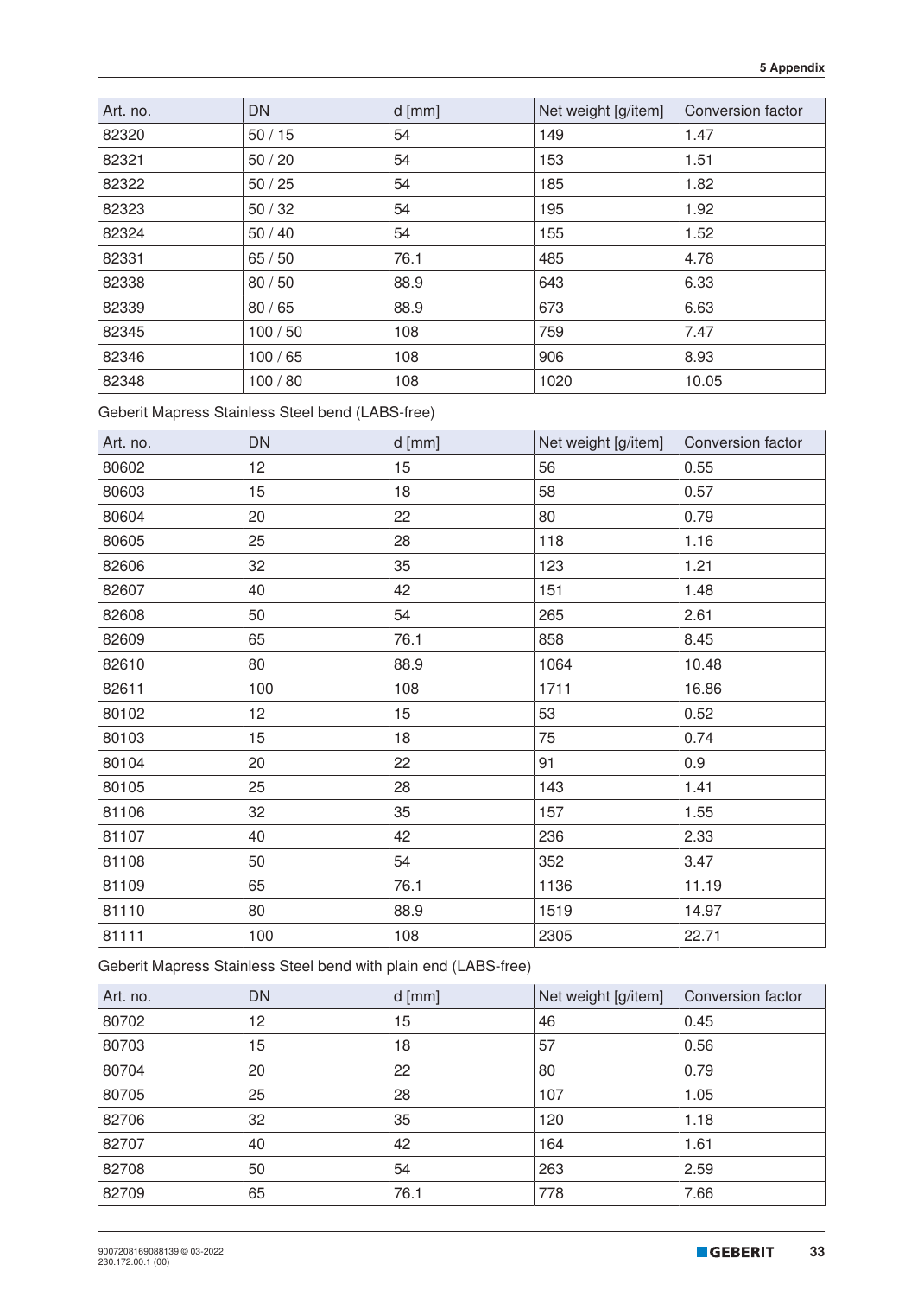| Art. no. | <b>DN</b> | $d$ [mm] | Net weight [g/item] | Conversion factor |
|----------|-----------|----------|---------------------|-------------------|
| 82710    | 80        | 88.9     | 1004                | 9.89              |
| 82711    | 100       | 108      | 1647                | 16.23             |
| 80302    | 12        | 15       | 54                  | 0.53              |
| 80303    | 15        | 18       | 72                  | 0.71              |
| 80304    | 20        | 22       | 98                  | 0.96              |
| 80305    | 25        | 28       | 141                 | 1.39              |
| 83306    | 32        | 35       | 155                 | 1.53              |
| 83307    | 40        | 42       | 224                 | 2.21              |
| 83308    | 50        | 54       | 357                 | 3.52              |
| 83309    | 65        | 76.1     | 1115                | 10.99             |
| 83310    | 80        | 88.9     | 1398                | 13.77             |
| 83311    | 100       | 108      | 2116                | 20.85             |

Geberit Mapress Stainless Steel T-piece, equal (LABS-free)

| Art. no. | <b>DN</b> | $d$ [mm] | Net weight [g/item] | Conversion factor |
|----------|-----------|----------|---------------------|-------------------|
| 81002    | 12        | 15       | 71                  | 0.7               |
| 81003    | 15        | 18       | 85                  | 0.83              |
| 81004    | 20        | 22       | 108                 | 1.06              |
| 81005    | 25        | 28       | 142                 | 1.4               |
| 81006    | 32        | 35       | 197                 | 1.94              |
| 81007    | 40        | 42       | 273                 | 2.69              |
| 81008    | 50        | 54       | 410                 | 4.04              |
| 81009    | 65        | 76.1     | 1259                | 12.4              |
| 81010    | 80        | 88.9     | 1578                | 15.55             |
| 81011    | 100       | 108      | 2480                | 24.43             |

Geberit Mapress Stainless Steel T-piece, reduced (LABS-free)

| Art. no. | <b>DN</b>    | $d$ [mm] | Net weight [g/item] | Conversion factor |
|----------|--------------|----------|---------------------|-------------------|
| 81204    | 15/12/15     | 18       | 75                  | 0.74              |
| 81206    | 20 / 12 / 20 | 22       | 93                  | 0.91              |
| 81207    | 20 / 15 / 20 | 22       | 100                 | 0.98              |
| 81209    | 25/12/25     | 28       | 125                 | 1.23              |
| 81210    | 25/15/25     | 28       | 127                 | 1.25              |
| 81211    | 25 / 20 / 25 | 28       | 127                 | 1.26              |
| 81212    | 32/12/32     | 35       | 174                 | 1.71              |
| 81213    | 32/15/32     | 35       | 178                 | 1.75              |
| 81214    | 32 / 20 / 32 | 35       | 175                 | 1.72              |
| 81215    | 32/25/32     | 35       | 72                  | 0.71              |
| 81216    | 40 / 12 / 40 | 42       | 213                 | 2.1               |
| 81217    | 40 / 15 / 40 | 42       | 236                 | 2.33              |
| 81218    | 40 / 20 / 40 | 42       | 232                 | 2.28              |
| 81219    | 40 / 25 / 40 | 42       | 242                 | 2.38              |
| 81220    | 40 / 32 / 40 | 42       | 73                  | 0.72              |
| 81221    | 50/12/50     | 54       | 322                 | 3.17              |
| 81222    | 50/15/50     | 54       | 348                 | 3.42              |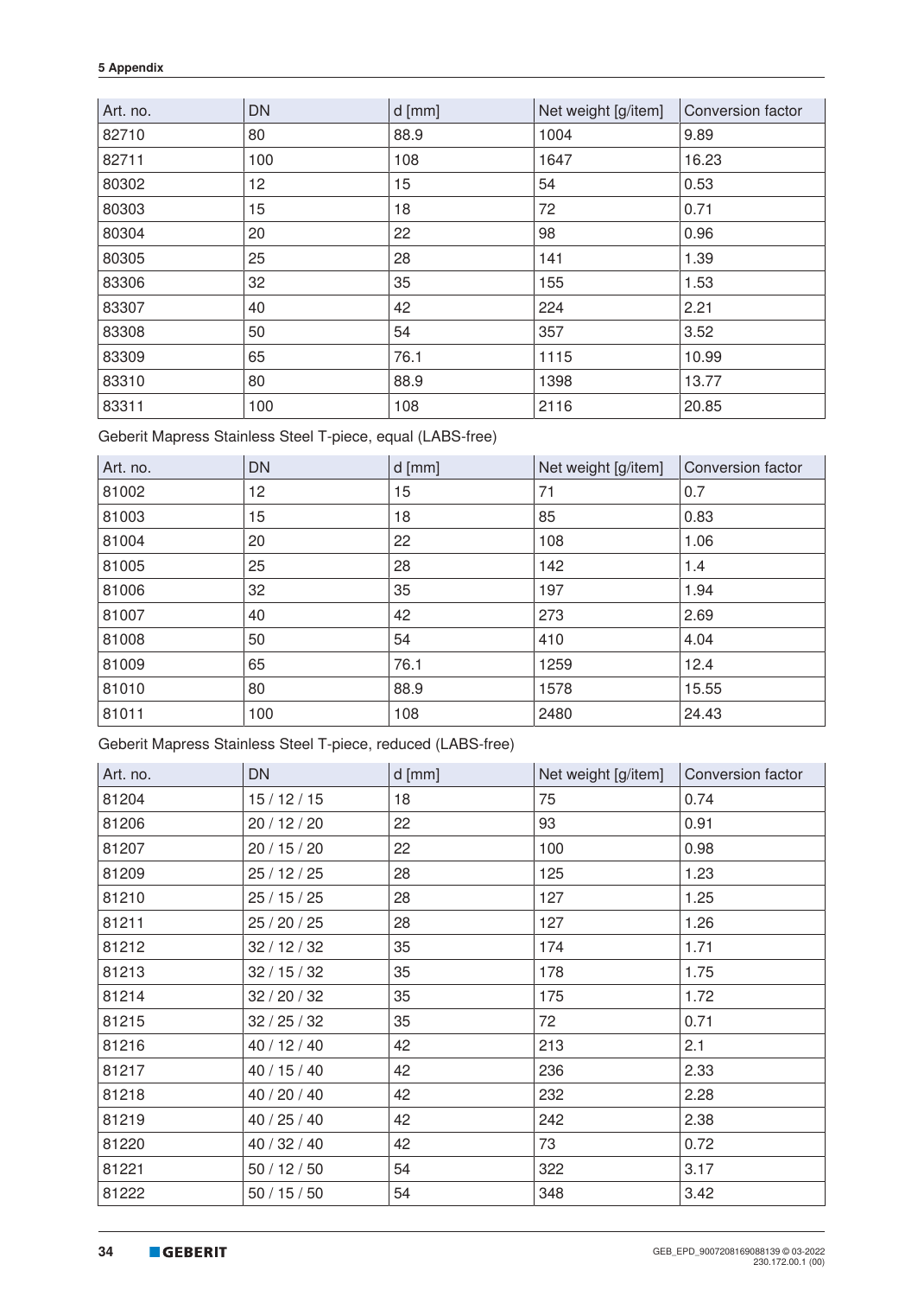| Art. no. | <b>DN</b>      | $d$ [mm] | Net weight [g/item] | Conversion factor |
|----------|----------------|----------|---------------------|-------------------|
| 81223    | 50 / 20 / 50   | 54       | 319                 | 3.14              |
| 81224    | 50/25/50       | 54       | 342                 | 3.36              |
| 81225    | 50/32/50       | 54       | 339                 | 3.34              |
| 81226    | 50/40/50       | 54       | 363                 | 3.58              |
| 81229    | 65 / 20 / 65   | 76.1     | 955                 | 9.41              |
| 81230    | 65/25/65       | 76.1     | 1007                | 9.93              |
| 81231    | 65/32/65       | 76.1     | 1000                | 9.85              |
| 81232    | 65 / 40 / 65   | 76.1     | 1033                | 10.18             |
| 81233    | 65 / 50 / 65   | 76.1     | 1023                | 10.08             |
| 81236    | 80 / 20 / 80   | 88.9     | 1243                | 12.25             |
| 81237    | 80 / 25 / 80   | 88.9     | 1266                | 12.47             |
| 81238    | 80 / 32 / 80   | 88.9     | 1259                | 12.4              |
| 81239    | 80 / 40 / 80   | 88.9     | 1273                | 12.54             |
| 81240    | 80 / 50 / 80   | 88.9     | 1322                | 13.02             |
| 81241    | 80 / 65 / 80   | 88.9     | 1458                | 14.36             |
| 81244    | 100 / 20 / 100 | 108      | 1842                | 18.15             |
| 81245    | 100 / 25 / 100 | 108      | 1870                | 18.42             |
| 81246    | 100 / 32 / 100 | 108      | 1964                | 19.35             |
| 81247    | 100 / 40 / 100 | 108      | 1866                | 18.38             |
| 81248    | 100 / 50 / 100 | 108      | 1831                | 18.04             |
| 81249    | 100 / 65 / 100 | 108      | 2018                | 19.88             |
| 81250    | 100 / 80 / 100 | 108      | 2194                | 21.62             |

Geberit Mapress Stainless Steel T-piece with male thread (LABS-free)

| Art. no. | DN       | $d$ [mm] | Net weight [g/item] | Conversion factor |
|----------|----------|----------|---------------------|-------------------|
| 81454    | 12/15/12 | 15       | 76                  | 0.75              |
| 81455    | 15       | 18       | 95                  | 0.94              |
| 81458    | 20       | 22       | 152                 | 1.5               |
| 81461    | 25       | 28       | 185                 | 1.82              |

Geberit Mapress Stainless Steel T-piece with female thread (LABS-free)

| Art. no. | <b>DN</b>    | $d$ [mm] | Net weight [g/item] | Conversion factor |
|----------|--------------|----------|---------------------|-------------------|
| 81304    | 12/15/12     | 15       | 78                  | 0.77              |
| 81305    | 15           | 18       | 96                  | 0.95              |
| 81306    | 15/20/15     | 18       | 121                 | 1.19              |
| 81307    | 20 / 15 / 20 | 22       | 113                 | 1.11              |
| 81308    | 20           | 22       | 146                 | 1.44              |
| 81309    | 25/15/25     | 28       | 141                 | 1.39              |
| 81310    | 25/20/25     | 28       | 170                 | 1.68              |
| 81311    | 25           | 28       | 257                 | 2.53              |
| 81312    | 32/15/32     | 35       | 185                 | 1.83              |
| 81313    | 32/20/32     | 35       | 203                 | $\overline{c}$    |
| 81316    | 40 / 15 / 40 | 42       | 237                 | 2.34              |
| 81317    | 40 / 20 / 40 | 42       | 267                 | 2.63              |
| 81320    | 50/15/50     | 54       | 329                 | 3.24              |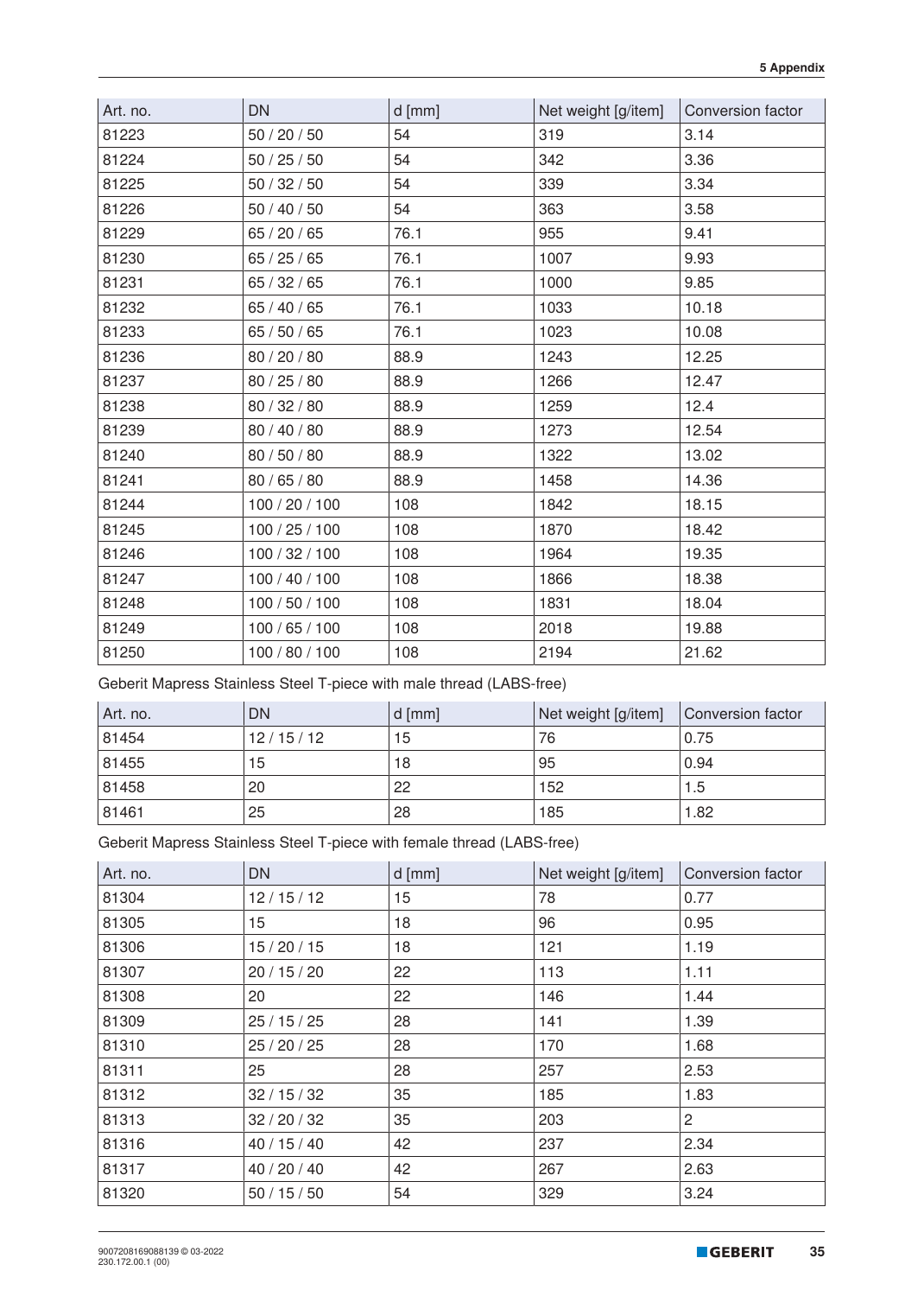| Art. no. | <b>DN</b>      | $d$ [mm] | Net weight [g/item] | Conversion factor |
|----------|----------------|----------|---------------------|-------------------|
| 81321    | 50/20/50       | 54       | 369                 | 3.64              |
| 81324    | 50             | 54       | 686                 | 6.76              |
| 81326    | 65/20/65       | 76.1     | 1040                | 10.25             |
| 81331    | 80 / 20 / 80   | 88.9     | 1281                | 12.62             |
| 81334    | 80 / 50 / 80   | 88.9     | 1617                | 15.93             |
| 81336    | 100 / 20 / 100 | 108      | 1860                | 18.32             |
| 81339    | 100/50/100     | 108      | 2199                | 21.67             |

Geberit Mapress Stainless Steel adapter with male thread (LABS-free)

| Art. no. | <b>DN</b> | $d$ [mm] | Net weight [g/item] | Conversion factor |
|----------|-----------|----------|---------------------|-------------------|
| 81726    | 12/10     | 15       | 44                  | 0.43              |
| 81703    | 12/15     | 15       | 54                  | 0.53              |
| 81714    | 12/20     | 15       | 97                  | 0.96              |
| 81704    | 15        | 18       | 63                  | 0.62              |
| 81705    | 15/20     | 18       | 72                  | 0.71              |
| 81715    | 20/15     | 22       | 67                  | 0.66              |
| 81707    | 20        | 22       | 57                  | 0.56              |
| 81716    | 20/25     | 22       | 138                 | 1.35              |
| 81717    | 25/20     | 28       | 97                  | 0.96              |
| 81708    | 25        | 28       | 104                 | 1.03              |
| 81718    | 25/32     | 28       | 213                 | 2.1               |
| 81719    | 32/25     | 35       | 150                 | 1.47              |
| 81709    | 32        | 35       | 172                 | 1.69              |
| 81720    | 32/40     | 35       | 317                 | 3.12              |
| 81721    | 40 / 32   | 42       | 217                 | 2.14              |
| 81710    | 40        | 42       | 191                 | 1.88              |
| 81722    | $50/40$   | 54       | 357                 | 3.52              |
| 81711    | 50        | 54       | 340                 | 3.35              |
| 81713    | 65        | 76.1     | 783                 | 7.72              |
| 81724    | 80        | 88.9     | 1145                | 11.28             |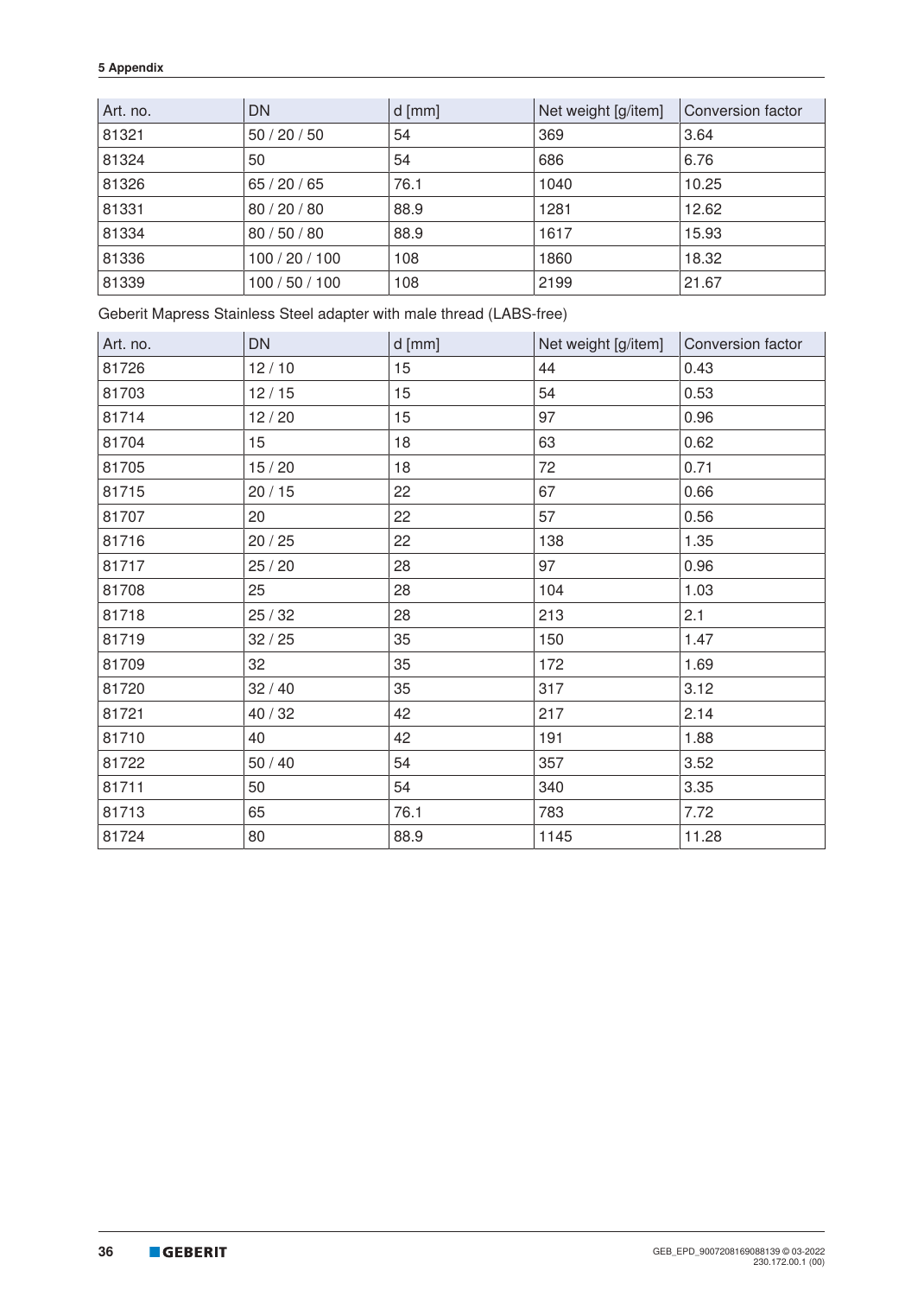| Art. no. | <b>DN</b> | $d$ [mm] | Net weight [g/item] | Conversion factor |
|----------|-----------|----------|---------------------|-------------------|
| 81802    | 12/15     | 15       | 40                  | 0.39              |
| 81823    | 12/20     | 15       | 86                  | 0.85              |
| 81803    | 15        | 18       | 61                  | 0.6               |
| 81804    | 15/20     | 18       | 77                  | 0.76              |
| 81805    | 20/15     | 22       | 79                  | 0.78              |
| 81806    | 20        | 22       | 79                  | 0.77              |
| 81824    | 20/25     | 22       | 132                 | 1.3               |
| 81807    | 25/15     | 28       | 125                 | 1.23              |
| 81819    | 25/20     | 28       | 101                 | 0.99              |
| 81809    | 25        | 28       | 154                 | 1.52              |
| 81825    | 25/32     | 28       | 193                 | 1.9               |
| 81820    | 32/25     | 35       | 208                 | 2.05              |
| 81811    | 32        | 35       | 204                 | 2.01              |
| 81826    | 32/40     | 35       | 230                 | 2.27              |
| 81821    | 40 / 32   | 42       | 190                 | 1.88              |
| 81814    | 40        | 42       | 233                 | 2.3               |
| 81822    | $50/40$   | 54       | 380                 | 3.74              |
| 81818    | 50        | 54       | 445                 | 4.39              |

Geberit Mapress Stainless Steel adapter with female thread (LABS-free)

Geberit Mapress Stainless Steel elbow adapter 90° with male thread (LABS-free)

| Art. no. | <b>DN</b> | $d$ [mm] | Net weight [g/item] | Conversion factor |
|----------|-----------|----------|---------------------|-------------------|
| 83833    | 12/15     | 15       | 108                 | 1.06              |
| 83834    | 15        | 18       | 130                 | 1.28              |
| 83835    | 20        | 22       | 191                 | 1.88              |
| 83836    | 25        | 28       | 302                 | 2.98              |
| 83837    | 32        | 35       | 412                 | 4.06              |
| 83838    | 40        | 42       | 605                 | 5.96              |
| 83839    | 50        | 54       | 919                 | 9.05              |

Geberit Mapress Stainless Steel elbow adapter 90° with female thread (LABS-free)

| Art. no. | DN    | $d$ [mm] | Net weight [g/item] | Conversion factor |
|----------|-------|----------|---------------------|-------------------|
| 83803    | 12/15 | 15       | 105                 | 1.04              |
| 83804    | 15    | 18       | 103                 | 1.01              |
| 83805    | 20    | 22       | 191                 | 1.88              |
| 83806    | 25    | 28       | 270                 | 2.66              |
| 83807    | 32    | 35       | 389                 | 3.83              |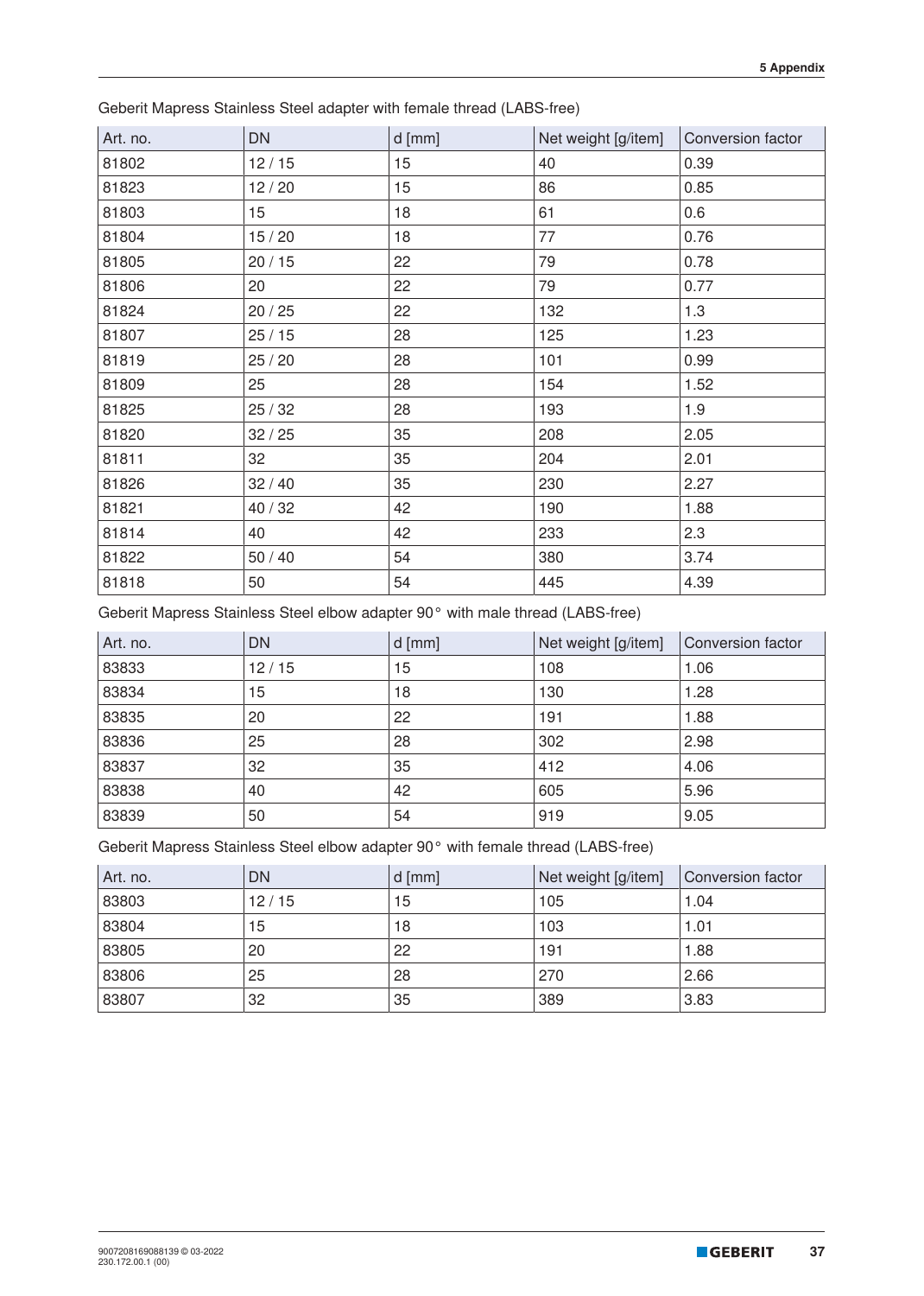| Art. no. | <b>DN</b> | $d$ [mm] | Net weight [g/item] | Conversion factor |
|----------|-----------|----------|---------------------|-------------------|
| 85360    | 12/15     | 15       | 151                 | 1.49              |
| 85362    | 15        | 18       | 155                 | 1.52              |
| 85365    | 20        | 22       | 215                 | 2.12              |
| 85367    | 25        | 28       | 369                 | 3.64              |
| 85368    | 32        | 35       | 496                 | 4.89              |
| 85369    | 40        | 42       | 570                 | 5.62              |
| 85370    | 50        | 54       | 947                 | 9.33              |

Geberit Mapress Stainless Steel adapter union with male thread, union nut made of CrNi steel (LABS-free)

Geberit Mapress Stainless Steel adapter union with female thread, union nut made of CrNi steel (LABS-free)

| Art. no. | <b>DN</b> | $d$ [mm] | Net weight [g/item] | Conversion factor |
|----------|-----------|----------|---------------------|-------------------|
| 85350    | 12/15     | 15       | 130                 | 1.28              |
| 85351    | 15        | 18       | 120                 | 1.18              |
| 85358    | 15/20     | 18       | 171                 | 1.69              |
| 85352    | 20        | 22       | 180                 | 1.77              |
| 85359    | 20/25     | 22       | 236                 | 2.33              |
| 85353    | 25        | 28       | 390                 | 3.84              |
| 85354    | 32        | 35       | 472                 | 4.65              |
| 85355    | 40        | 42       | 516                 | 5.08              |
| 85356    | 50        | 54       | 998                 | 9.83              |

Geberit Mapress Stainless Steel adapter with union nut made of CrNi steel (LABS-free)

| Art. no. | DN | l d [mm] | Net weight [g/item] | Conversion factor |
|----------|----|----------|---------------------|-------------------|
| 85132    | 12 | 15       | 75                  | 0.74              |
| 85134    | 20 | 22       | 100                 | 0.99              |
| 85075    | 25 | 28       | 275                 | 2.71              |

Geberit Mapress Stainless Steel flange PN 10/16, with pressing socket (LABS-free)

| Art. no. | $d$ [mm] | Net weight [g/item] | Conversion factor |
|----------|----------|---------------------|-------------------|
| 83712    | 15       | 754                 | 7.43              |
| 83713    | 18       | 698                 | 6.88              |
| 83714    | 22       | 1055                | 10.39             |
| 83715    | 28       | 1137                | 11.2              |
| 83716    | 35       | 1918                | 18.9              |
| 83717    | 42       | 2070                | 20.4              |
| 83718    | 54       | 2429                | 23.93             |
| 83719    | 76.1     | 3175                | 31.28             |
| 83720    | 88.9     | 3860                | 38.03             |
| 83721    | 108      | 4594                | 45.26             |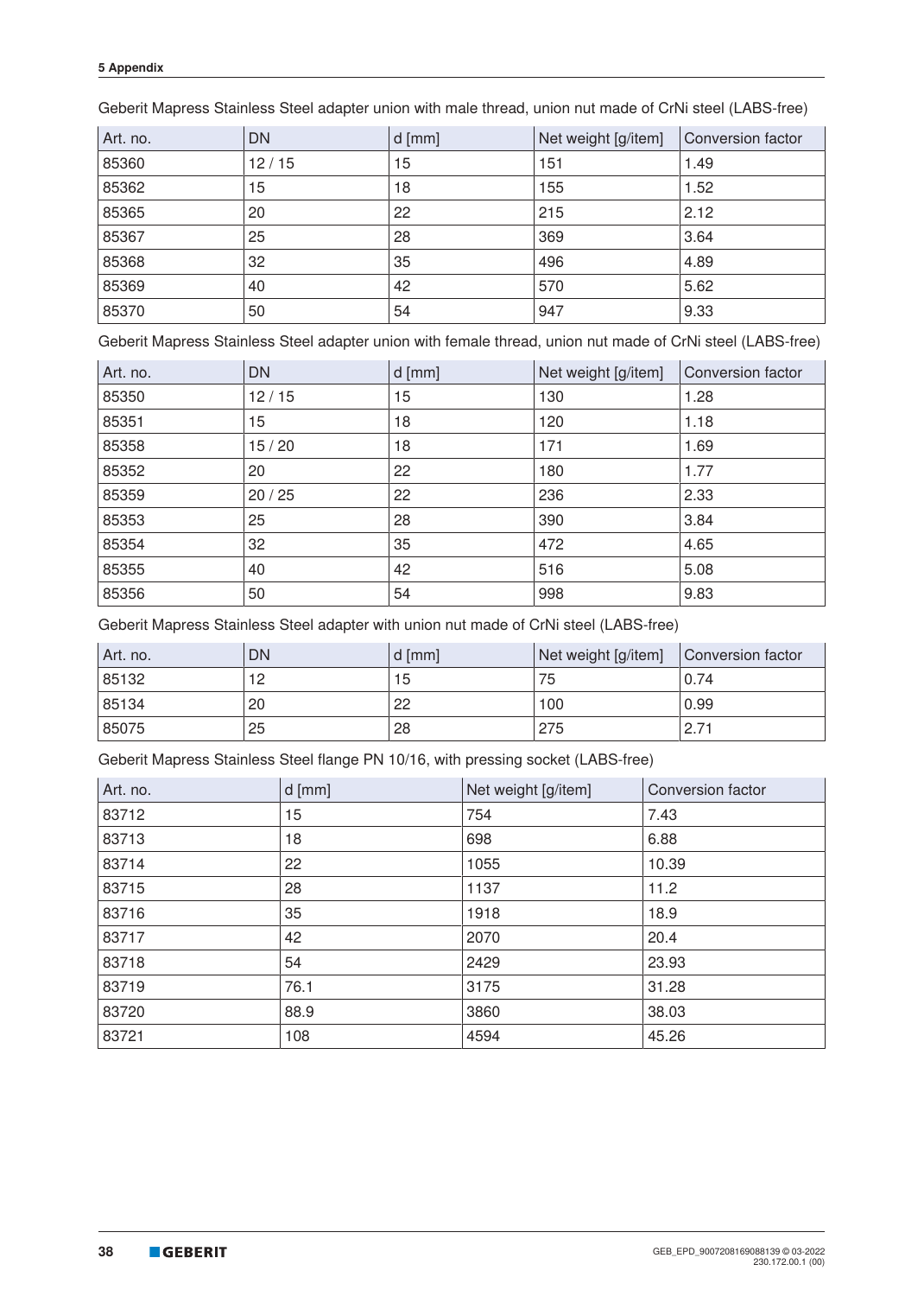Geberit Mapress Stainless Steel flange PN 10/16, with plain end (LABS-free)

| Art. no. | <b>DN</b> | d $[mm]$ | Net weight [g/item] | Conversion factor |
|----------|-----------|----------|---------------------|-------------------|
| 33748    | 50        | 54       | 2600                | 25.62             |
| 33749    | 65        | 76.1     | 3157                | 31.1              |
| 33750    | 80        | 88.9     | 3950                | 38.92             |
| 33752    | 100       | 108      | 4500                | 44.33             |

Geberit Mapress Stainless Steel flanged stub with plain end, for loose flange PN 6 (LABS-free)

| Art. no. | <b>DN</b> | $d$ [mm] | Net weight [g/item] | Conversion factor |
|----------|-----------|----------|---------------------|-------------------|
| 36149    | 20        | 22       | 267                 | 2.63              |
| 36150    | 25        | 28       | 276                 | 2.72              |
| 36151    | 32        | 35       | 394                 | 3.88              |
| 36152    | 40        | 42       | 481                 | 4.74              |
| 36153    | 50        | 54       | 614                 | 6.05              |
| 36154    | 65        | 76.1     | 710                 | 6.99              |
| 36155    | 80        | 88.9     | 1130                | 11.13             |
| 36156    | 100       | 108      | 1408                | 13.87             |

Geberit Mapress Stainless Steel flanged stub with plain end, for loose flange PN 10/16 (LABS-free)

| Art. no. | <b>DN</b> | $d$ [mm] | Net weight [g/item] | Conversion factor |
|----------|-----------|----------|---------------------|-------------------|
| 36141    | 20        | 22       | 240                 | 2.37              |
| 36142    | 25        | 28       | 357                 | 3.52              |
| 36143    | 32        | 35       | 444                 | 4.37              |
| 36144    | 40        | 42       | 522                 | 5.14              |
| 36145    | 50        | 54       | 737                 | 7.27              |
| 36146    | 65        | 76.1     | 847                 | 8.34              |
| 36147    | 80        | 88.9     | 1294                | 12.75             |
| 36148    | 100       | 108      | 1572                | 15.49             |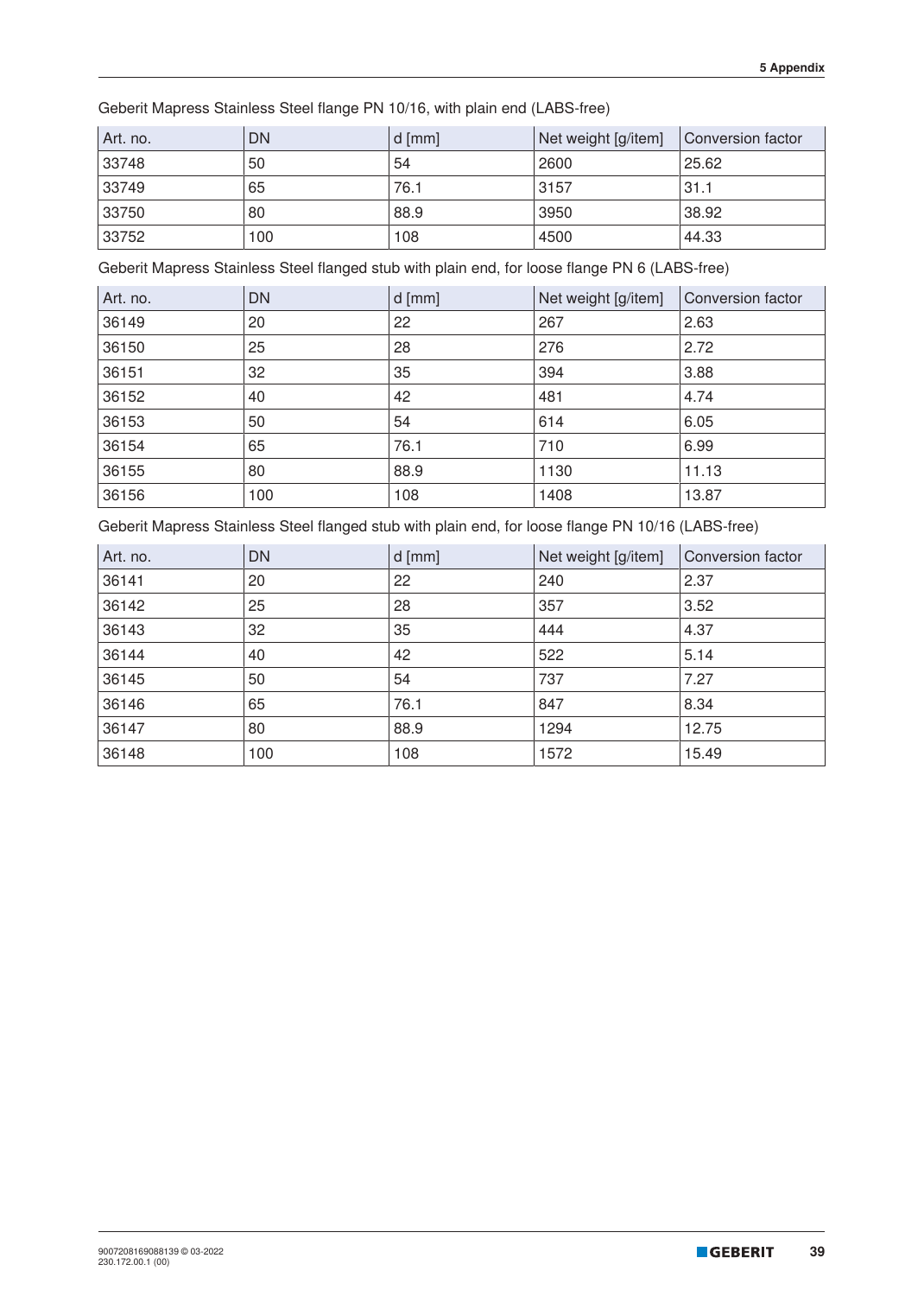## **5.1.4 Geberit Mapress Stainless Steel (FKM, blue)**

Geberit Mapress Stainless Steel coupling (FKM, blue)

| Art. no. | <b>DN</b> | $d$ [mm] | Net weight [g/item] | <b>Conversion factor</b> |
|----------|-----------|----------|---------------------|--------------------------|
| 50061    | 10        | 12       | 14                  | 0.14                     |
| 50062    | 12        | 15       | 43                  | 0.42                     |
| 50063    | 15        | 18       | 50                  | 0.49                     |
| 50064    | 20        | 22       | 63                  | 0.62                     |
| 50065    | 25        | 28       | 80                  | 0.79                     |
| 50066    | 32        | 35       | 107                 | 1.05                     |
| 50067    | 40        | 42       | 148                 | 1.46                     |
| 50068    | 50        | 54       | 220                 | 2.17                     |
| 50071    | 65        | 76.1     | 622                 | 6.13                     |
| 50072    | 80        | 88.9     | 783                 | 7.71                     |
| 50073    | 100       | 108      | 1248                | 12.3                     |

Geberit Mapress Stainless Steel slip coupling (FKM, blue)

| Art. no. | <b>DN</b> | $d$ [mm] | Net weight [g/item] | Conversion factor |
|----------|-----------|----------|---------------------|-------------------|
| 50081    | 10        | 12       | 31                  | 0.31              |
| 50082    | 12        | 15       | 62                  | 0.61              |
| 50083    | 15        | 18       | 73                  | 0.72              |
| 50084    | 20        | 22       | 89                  | 0.88              |
| 50085    | 25        | 28       | 121                 | 1.19              |
| 50086    | 32        | 35       | 147                 | 1.45              |
| 50087    | 40        | 42       | 229                 | 2.26              |
| 50088    | 50        | 54       | 343                 | 3.38              |
| 50091    | 65        | 76.1     | 904                 | 8.91              |
| 50092    | 80        | 88.9     | 1203                | 11.85             |
| 50093    | 100       | 108      | 1784                | 17.58             |

Geberit Mapress Stainless Steel reducer with plain end (FKM, blue)

| Art. no. | <b>DN</b> | $d$ [mm] | Net weight [g/item] | Conversion factor |
|----------|-----------|----------|---------------------|-------------------|
| 50131    | 12/10     | 15       | 30                  | 0.3               |
| 50132    | 15/10     | 18       | 45                  | 0.44              |
| 50133    | 15/12     | 18       | 42                  | 0.41              |
| 50134    | 20/12     | 22       | 51                  | 0.5               |
| 50135    | 20/15     | 22       | 49                  | 0.48              |
| 50136    | 25/12     | 28       | 55                  | 0.54              |
| 50137    | 25/15     | 28       | 62                  | 0.61              |
| 50138    | 25/20     | 28       | 67                  | 0.66              |
| 50139    | 32/12     | 35       | 87                  | 0.86              |
| 50140    | 32/15     | 35       | 85                  | 0.84              |
| 50141    | 32/20     | 35       | 90                  | 0.89              |
| 50142    | 32/25     | 35       | 92                  | 0.91              |
| 50143    | 40/12     | 42       | 114                 | 1.12              |
| 50144    | 40/15     | 42       | 68                  | 0.67              |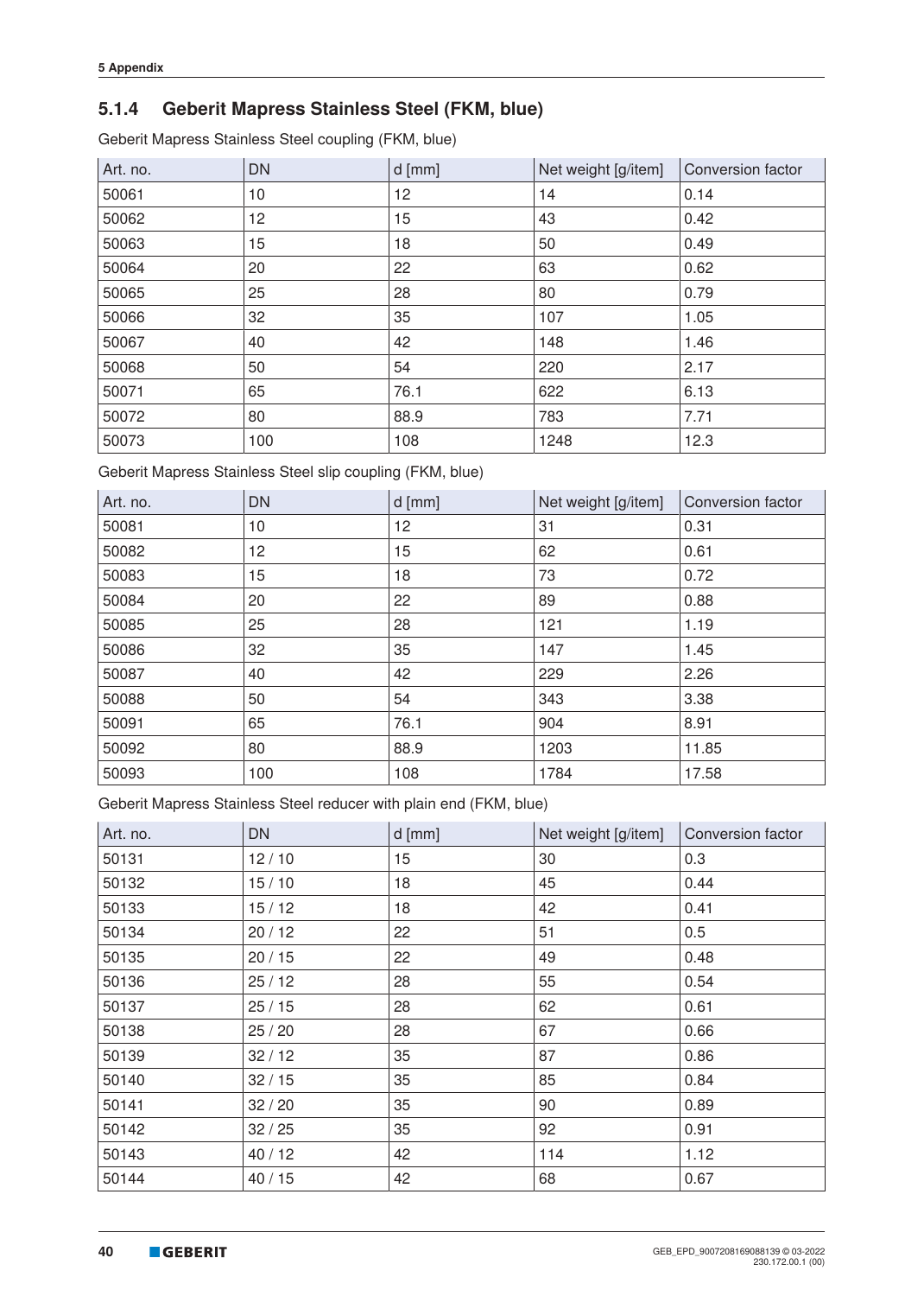| Art. no. | <b>DN</b> | $d$ [mm] | Net weight [g/item] | Conversion factor |
|----------|-----------|----------|---------------------|-------------------|
| 50145    | 40 / 20   | 42       | 119                 | 1.17              |
| 50146    | 40/25     | 42       | 127                 | 1.25              |
| 50147    | 40 / 32   | 42       | 118                 | 1.16              |
| 50148    | 50/12     | 54       | 170                 | 1.67              |
| 50149    | 50/15     | 54       | 174                 | 1.71              |
| 50150    | 50/20     | 54       | 166                 | 1.64              |
| 50151    | 50/25     | 54       | 204                 | 2.01              |
| 50152    | 50/32     | 54       | 196                 | 1.93              |
| 50153    | $50/40$   | 54       | 178                 | 1.75              |
| 50164    | 65/50     | 76.1     | 468                 | 4.61              |
| 50167    | 80 / 50   | 88.9     | 578                 | 5.69              |
| 50168    | 80/65     | 88.9     | 637                 | 6.28              |
| 50169    | 100/50    | 108      | 726                 | 7.15              |
| 50171    | 100/65    | 108      | 922                 | 9.08              |
| 50172    | 100/80    | 108      | 962                 | 9.48              |

Geberit Mapress Stainless Steel bend (FKM, blue)

| Art. no. | <b>DN</b> | $d$ [mm] | Net weight [g/item] | Conversion factor |
|----------|-----------|----------|---------------------|-------------------|
| 50182    | 12        | 15       | 58                  | 0.57              |
| 50184    | 20        | 22       | 72                  | 0.71              |
| 50185    | 25        | 28       | 103                 | 1.01              |
| 50186    | 32        | 35       | 129                 | 1.27              |
| 50187    | 40        | 42       | 151                 | 1.49              |
| 50188    | 50        | 54       | 210                 | 2.07              |
| 50191    | 65        | 76.1     | 604                 | 5.95              |
| 50192    | 80        | 88.9     | 870                 | 8.57              |
| 50193    | 100       | 108      | 1179                | 11.62             |
| 50202    | 12        | 15       | 53                  | 0.52              |
| 50204    | 20        | 22       | 70                  | 0.69              |
| 50205    | 25        | 28       | 108                 | 1.06              |
| 50206    | 32        | 35       | 122                 | 1.2               |
| 50207    | 40        | 42       | 167                 | 1.65              |
| 50208    | 50        | 54       | 245                 | 2.41              |
| 50211    | 65        | 76.1     | 697                 | 6.87              |
| 50212    | 80        | 88.9     | 919                 | 9.05              |
| 50213    | 100       | 108      | 1329                | 13.09             |
| 50221    | 10        | 12       | 49                  | 0.48              |
| 50222    | 12        | 15       | 56                  | 0.55              |
| 50223    | 15        | 18       | 66                  | 0.65              |
| 50224    | 20        | 22       | 87                  | 0.86              |
| 50225    | 25        | 28       | 123                 | 1.21              |
| 50226    | 32        | 35       | 140                 | 1.38              |
| 50227    | 40        | 42       | 174                 | 1.71              |
| 50228    | 50        | 54       | 287                 | 2.83              |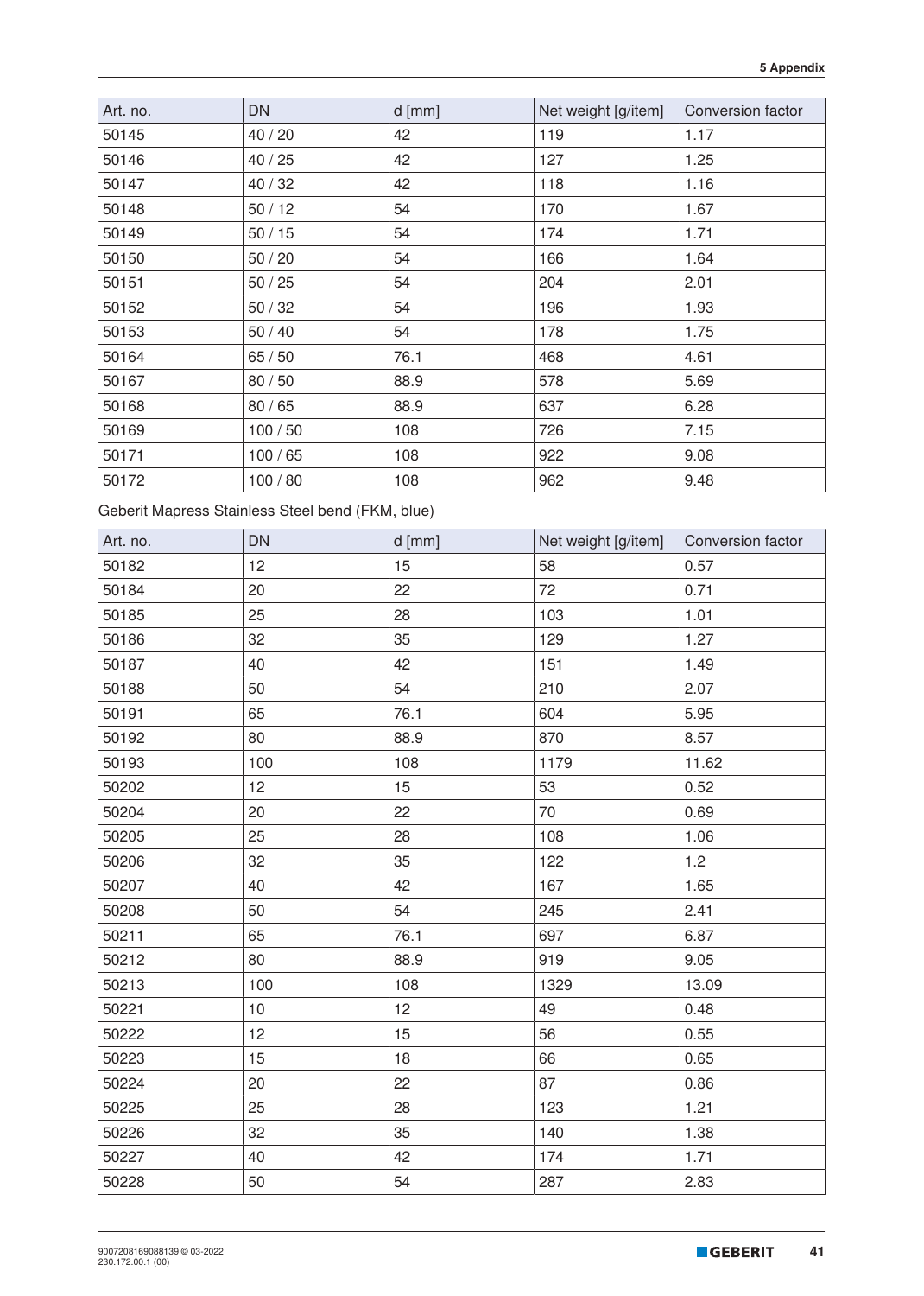| Art. no. | <b>DN</b> | $d$ [mm]        | Net weight [g/item] | Conversion factor |
|----------|-----------|-----------------|---------------------|-------------------|
| 50231    | 65        | 76.1            | 758                 | 7.47              |
| 50232    | 80        | 88.9            | 1076                | 10.6              |
| 50233    | 100       | 108             | 1671                | 16.46             |
| 50262    | 12        | 15              | 42                  | 0.41              |
| 50264    | 20        | 22              | 73                  | 0.72              |
| 50265    | 25        | 28              | 118                 | 1.16              |
| 50266    | 32        | 35              | 130                 | 1.28              |
| 50267    | 40        | 42              | 301                 | 2.97              |
| 50268    | 50        | 54              | 301                 | 2.97              |
| 50271    | 65        | 76.1            | 926                 | 9.12              |
| 50272    | 80        | 88.9            | 1152                | 11.35             |
| 50273    | 100       | 108             | 1811                | 17.84             |
| 50281    | 10        | 12 <sup>°</sup> | 46                  | 0.45              |
| 50282    | 12        | 15              | 71                  | 0.7               |
| 50283    | 15        | 18              | 79                  | 0.78              |
| 50284    | 20        | 22              | 103                 | 1.01              |
| 50285    | 25        | 28              | 143                 | 1.41              |
| 50286    | 32        | 35              | 158                 | 1.56              |
| 50287    | 40        | 42              | 246                 | 2.42              |
| 50288    | 50        | 54              | 386                 | 3.8               |
| 50291    | 65        | 76.1            | 1105                | 10.89             |
| 50292    | 80        | 88.9            | 1407                | 13.86             |
| 50293    | 100       | 108             | 2228                | 21.95             |

Geberit Mapress Stainless Steel bend with plain end (FKM, blue)

| Art. no. | <b>DN</b> | $d$ [mm]        | Net weight [g/item] | Conversion factor |
|----------|-----------|-----------------|---------------------|-------------------|
| 50241    | 10        | 12              | 47                  | 0.46              |
| 50242    | 12        | 15              | 52                  | 0.51              |
| 50243    | 15        | 18              | 59                  | 0.58              |
| 50244    | 20        | 22              | 77                  | 0.76              |
| 50245    | 25        | 28              | 117                 | 1.15              |
| 50246    | 32        | 35              | 138                 | 1.36              |
| 50247    | 40        | 42              | 181                 | 1.78              |
| 50248    | 50        | 54              | 264                 | 2.6               |
| 50251    | 65        | 76.1            | 729                 | 7.18              |
| 50252    | 80        | 88.9            | 1023                | 10.08             |
| 50253    | 100       | 108             | 1603                | 15.79             |
| 50311    | 10        | 12 <sub>2</sub> | 53                  | 0.52              |
| 50312    | 12        | 15              | 59                  | 0.58              |
| 50313    | 15        | 18              | 80                  | 0.79              |
| 50314    | 20        | 22              | 101                 | 1                 |
| 50315    | 25        | 28              | 148                 | 1.46              |
| 50316    | 32        | 35              | 149                 | 1.47              |
| 50317    | 40        | 42              | 245                 | 2.41              |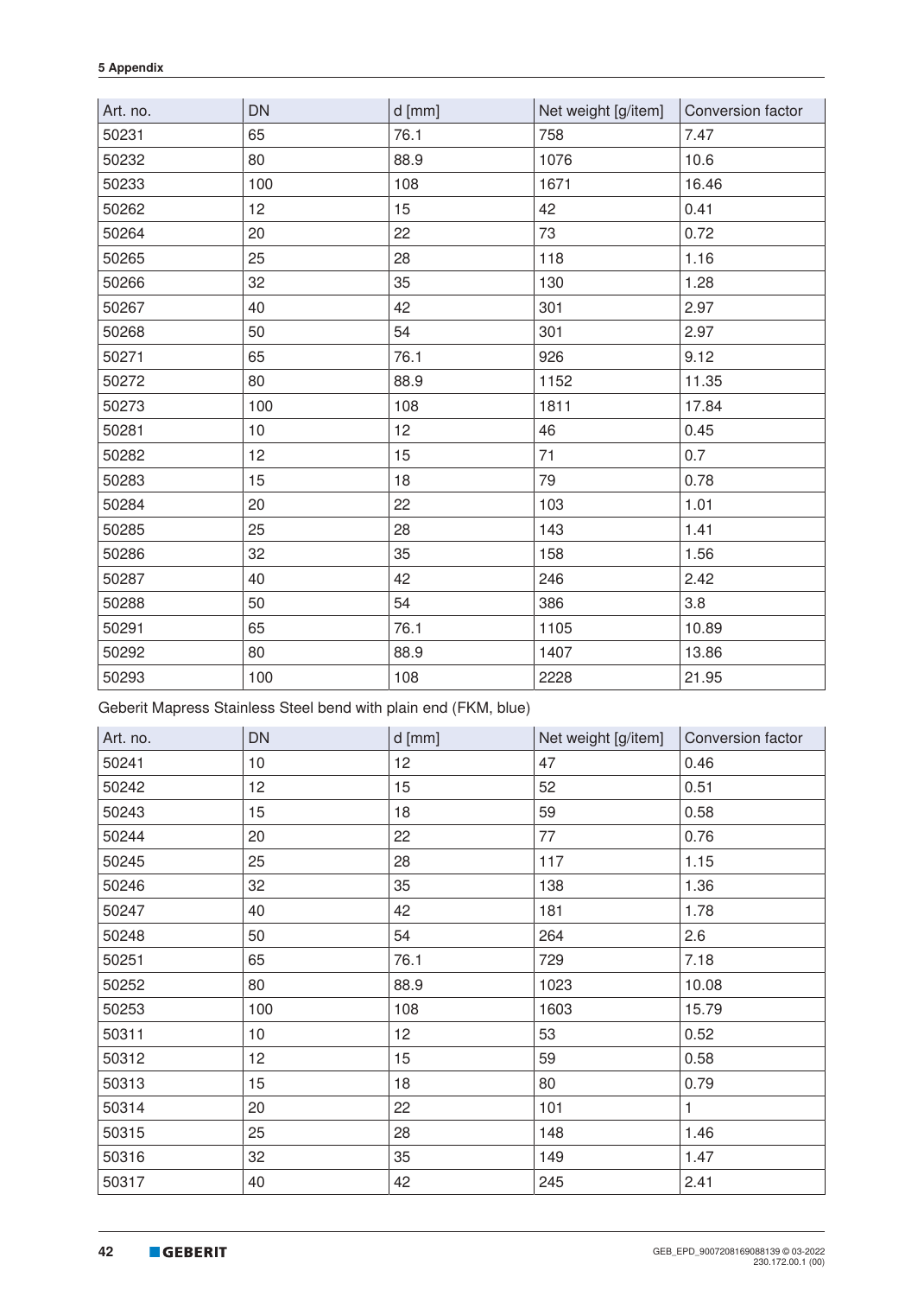| Art. no. | DN  | $d$ [mm] | Net weight [g/item] | Conversion factor |
|----------|-----|----------|---------------------|-------------------|
| 50318    | 50  | 54       | 347                 | 3.42              |
| 50321    | 65  | 76.1     | , 967               | 9.53              |
| 50322    | 80  | 88.9     | 1376                | 13.56             |
| 50323    | 100 | 108      | 2056                | 20.26             |

Geberit Mapress Stainless Steel T-piece, equal (FKM, blue)

| Art. no. | <b>DN</b> | $d$ [mm] | Net weight [g/item] | Conversion factor |
|----------|-----------|----------|---------------------|-------------------|
| 50331    | 10        | 12       | 49                  | 0.48              |
| 50332    | 12        | 15       | 74                  | 0.73              |
| 50333    | 15        | 18       | 89                  | 0.88              |
| 50334    | 20        | 22       | 125                 | 1.23              |
| 50335    | 25        | 28       | 155                 | 1.53              |
| 50336    | 32        | 35       | 212                 | 2.09              |
| 50337    | 40        | 42       | 270                 | 2.66              |
| 50338    | 50        | 54       | 452                 | 4.45              |
| 50341    | 65        | 76.1     | 1098                | 10.82             |
| 50342    | 80        | 88.9     | 1492                | 14.7              |
| 50343    | 100       | 108      | 2359                | 23.24             |

Geberit Mapress Stainless Steel T-piece, reduced (FKM, blue)

| Art. no. | <b>DN</b>    | $d$ [mm] | Net weight [g/item] | Conversion factor |
|----------|--------------|----------|---------------------|-------------------|
| 50353    | 12/10/12     | 15       | 72                  | 0.71              |
| 50354    | 15/10/15     | 18       | 76                  | 0.75              |
| 50356    | 15/12/15     | 18       | 87                  | 0.86              |
| 50357    | 20 / 12 / 20 | 22       | 107                 | 1.05              |
| 50359    | 20 / 15 / 20 | 22       | 104                 | 1.02              |
| 50362    | 25 / 12 / 25 | 28       | 137                 | 1.35              |
| 50364    | 25/15/25     | 28       | 141                 | 1.39              |
| 50366    | 25 / 20 / 25 | 28       | 146                 | 1.44              |
| 50367    | 32 / 12 / 32 | 35       | 175                 | 1.72              |
| 50368    | 32/15/32     | 35       | 163                 | 1.61              |
| 50369    | 32/20/32     | 35       | 192                 | 1.89              |
| 50370    | 32/25/32     | 35       | 180                 | 1.77              |
| 50371    | 40 / 12 / 40 | 42       | 259                 | 2.55              |
| 50372    | 40 / 15 / 40 | 42       | 250                 | 2.46              |
| 50373    | 40 / 20 / 40 | 42       | 233                 | 2.3               |
| 50374    | 40 / 25 / 40 | 42       | 231                 | 2.28              |
| 50375    | 40 / 32 / 40 | 42       | 279                 | 2.75              |
| 50376    | 50/12/50     | 54       | 383                 | 3.77              |
| 50377    | 50/15/50     | 54       | 357                 | 3.52              |
| 50378    | 50 / 20 / 50 | 54       | 328                 | 3.23              |
| 50379    | 50/25/50     | 54       | 353                 | 3.48              |
| 50380    | 50/32/50     | 54       | 388                 | 3.82              |
| 50381    | 50/40/50     | 54       | 403                 | 3.97              |
| 50389    | 65 / 20 / 65 | 76.1     | 930                 | 9.16              |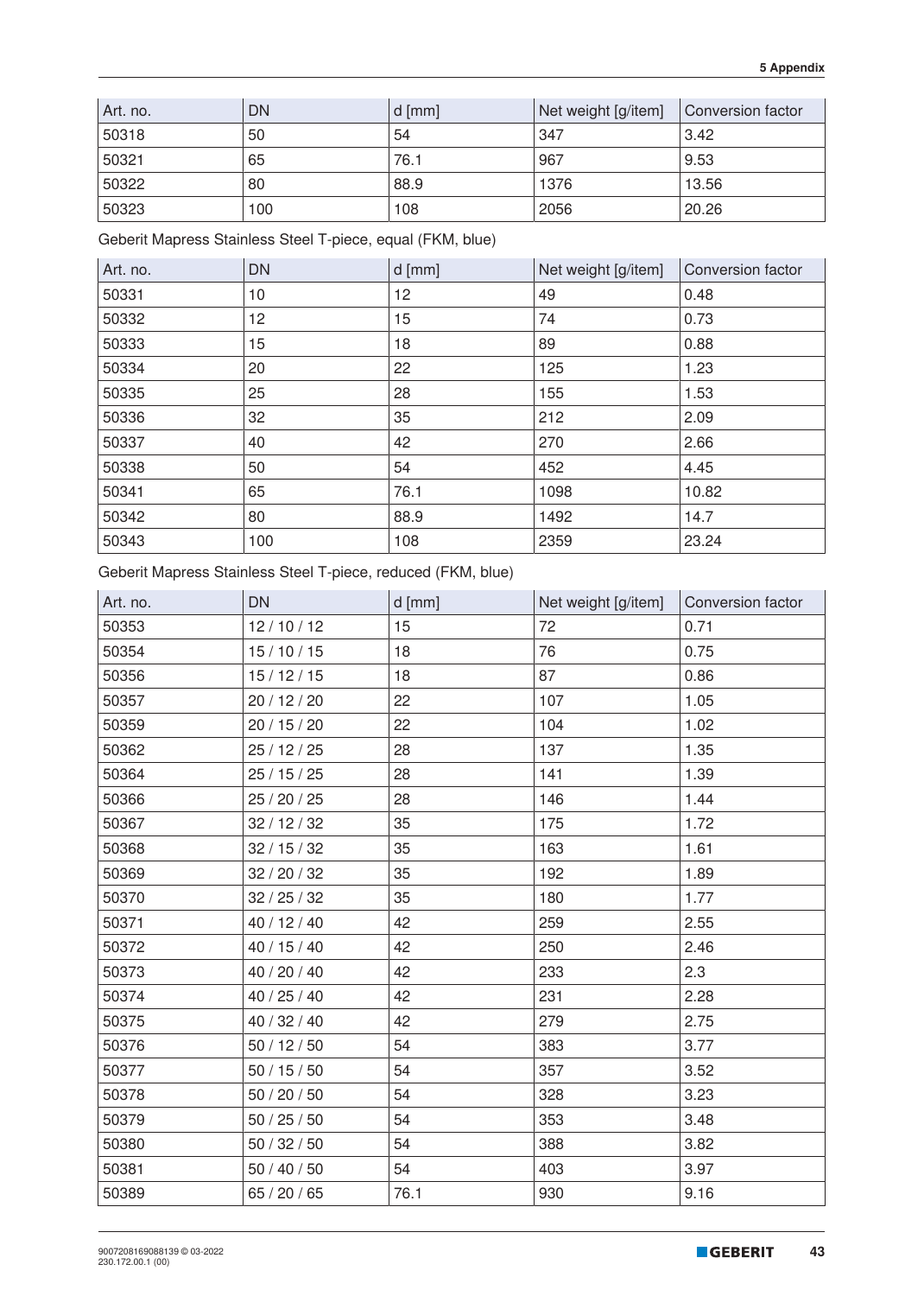| Art. no. | DN             | $d$ [mm] | Net weight [g/item] | Conversion factor |
|----------|----------------|----------|---------------------|-------------------|
| 50390    | 65/25/65       | 76.1     | 1067                | 10.51             |
| 50391    | 65/32/65       | 76.1     | 912                 | 8.99              |
| 50392    | 65 / 40 / 65   | 76.1     | 960                 | 9.46              |
| 50393    | 65 / 50 / 65   | 76.1     | 1036                | 10.21             |
| 50395    | 80 / 20 / 80   | 88.9     | 1143                | 11.26             |
| 50396    | 80 / 25 / 80   | 88.9     | 1195                | 11.77             |
| 50397    | 80 / 32 / 80   | 88.9     | 1219                | 12.01             |
| 50398    | 80 / 40 / 80   | 88.9     | 1209                | 11.91             |
| 50399    | 80 / 50 / 80   | 88.9     | 1290                | 12.71             |
| 50400    | 80 / 65 / 80   | 88.9     | 1498                | 14.76             |
| 50401    | 100 / 20 / 100 | 108      | 1844                | 18.17             |
| 50402    | 100 / 25 / 100 | 108      | 1842                | 18.15             |
| 50403    | 100 / 32 / 100 | 108      | 1840                | 18.13             |
| 50404    | 100 / 40 / 100 | 108      | 1852                | 18.25             |
| 50405    | 100 / 50 / 100 | 108      | 1869                | 18.41             |
| 50407    | 100 / 65 / 100 | 108      | 2097                | 20.66             |
| 50408    | 100 / 80 / 100 | 108      | 2133                | 21.01             |

Geberit Mapress Stainless Steel T-piece with female thread (FKM, blue)

| Art. no. | <b>DN</b>      | $d$ [mm] | Net weight [g/item] | Conversion factor |
|----------|----------------|----------|---------------------|-------------------|
| 50413    | 12/15/12       | 15       | 94                  | 0.93              |
| 50414    | 15             | 18       | 107                 | 1.05              |
| 50415    | 15/20/15       | 18       | 143                 | 1.41              |
| 50416    | 20 / 15 / 20   | 22       | 125                 | 1.23              |
| 50417    | 20             | 22       | 144                 | 1.42              |
| 50418    | 25 / 15 / 25   | 28       | 155                 | 1.53              |
| 50419    | 25 / 20 / 25   | 28       | 173                 | 1.7               |
| 50420    | 25             | 28       | 259                 | 2.55              |
| 50421    | 32/15/32       | 35       | 170                 | 1.67              |
| 50422    | 32 / 20 / 32   | 35       | 222                 | 2.19              |
| 50424    | 40 / 15 / 40   | 42       | 250                 | 2.46              |
| 50425    | 40 / 20 / 40   | 42       | 289                 | 2.85              |
| 50427    | 50/15/50       | 54       | 337                 | 3.32              |
| 50428    | 50 / 20 / 50   | 54       | 386                 | 3.8               |
| 50429    | 50             | 54       | 702                 | 6.92              |
| 50437    | 65 / 20 / 65   | 76.1     | 882                 | 8.69              |
| 50438    | 65 / 50 / 65   | 76.1     | 1319                | 13                |
| 50440    | 80 / 20 / 80   | 88.9     | 1193                | 11.75             |
| 50441    | 80 / 50 / 80   | 88.9     | 1724                | 16.99             |
| 50443    | 100 / 20 / 100 | 108      | 1877                | 18.49             |
| 50444    | 100 / 50 / 100 | 108      | 2188                | 21.56             |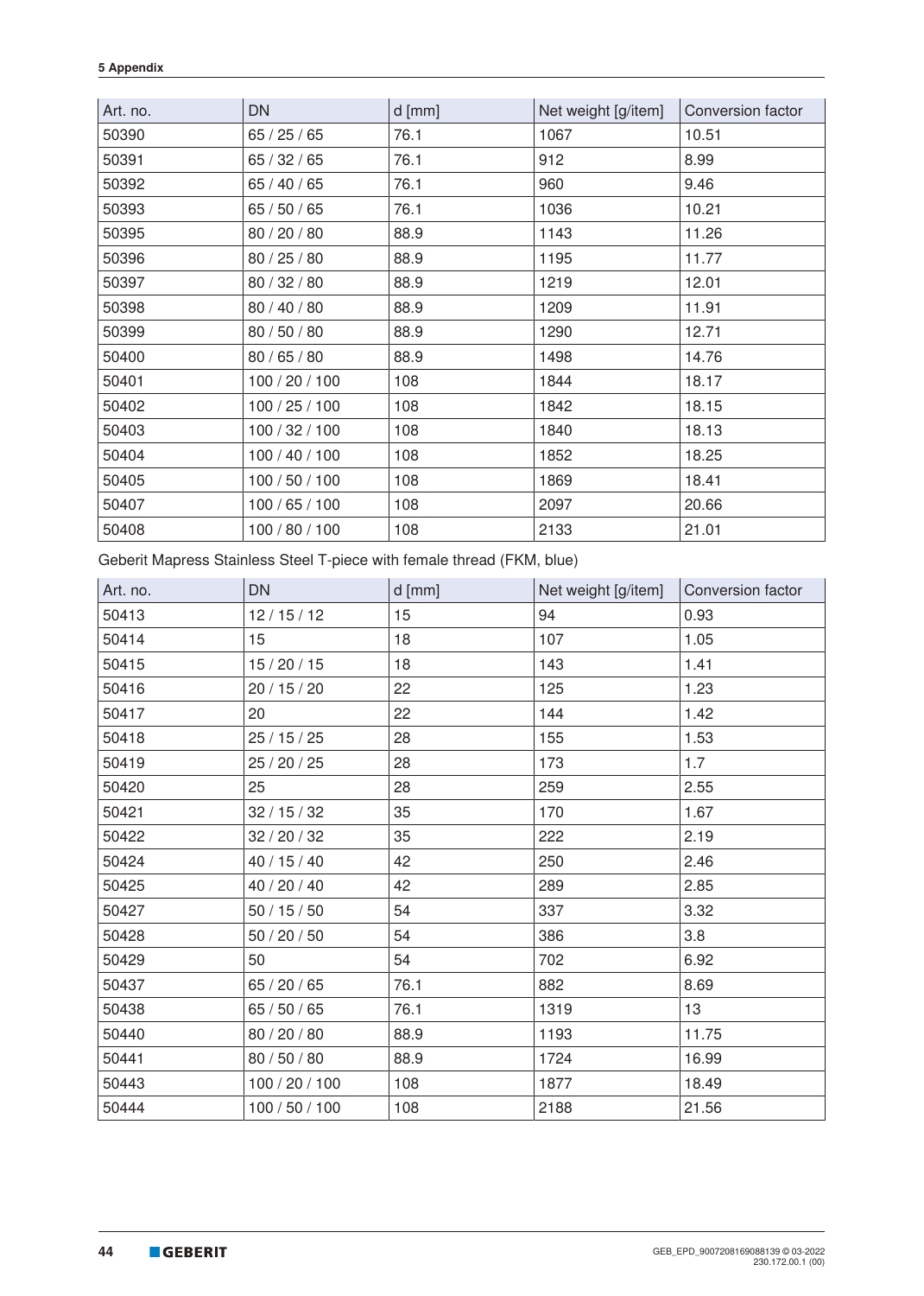| Art. no. | <b>DN</b> | $d$ [mm] | Net weight [g/item] | Conversion factor |
|----------|-----------|----------|---------------------|-------------------|
| 50451    | 10/15     | 12       | 55                  | 0.54              |
| 50452    | 12/10     | 15       | 51                  | 0.5               |
| 50453    | 12/15     | 15       | 61                  | 0.6               |
| 50454    | 12/20     | 15       | 99                  | 0.98              |
| 50455    | 15        | 18       | 67                  | 0.66              |
| 50456    | 15/20     | 18       | 85                  | 0.84              |
| 50457    | 20/15     | 22       | 69                  | 0.68              |
| 50458    | 20        | 22       | 84                  | 0.83              |
| 50459    | 20/25     | 22       | 146                 | 1.44              |
| 50460    | 25/20     | 28       | 129                 | 1.27              |
| 50461    | 25        | 28       | 108                 | 1.06              |
| 50463    | 32/25     | 35       | 167                 | 1.65              |
| 50464    | 32        | 35       | 192                 | 1.89              |
| 50465    | 40 / 32   | 42       | 237                 | 2.33              |
| 50466    | 40        | 42       | 192                 | 1.89              |
| 50467    | $50/40$   | 54       | 378                 | 3.72              |
| 50468    | 50        | 54       | 278                 | 2.74              |
| 50471    | 65        | 76.1     | 773                 | 7.62              |
| 50472    | 80        | 88.9     | 1194                | 11.76             |

Geberit Mapress Stainless Steel adapter with male thread (FKM, blue)

Geberit Mapress Stainless Steel adapter with female thread (FKM, blue)

| Art. no. | <b>DN</b> | $d$ [mm] | Net weight [g/item] | Conversion factor |
|----------|-----------|----------|---------------------|-------------------|
| 50482    | 10/15     | 12       | 49                  | 0.48              |
| 50484    | 12/15     | 15       | 46                  | 0.45              |
| 50485    | 12/20     | 15       | 96                  | 0.95              |
| 50486    | 15        | 18       | 64                  | 0.63              |
| 50487    | 15/20     | 18       | 84                  | 0.83              |
| 50488    | 20/15     | 22       | 107                 | 1.05              |
| 50489    | 20        | 22       | 98                  | 0.97              |
| 50490    | 20/25     | 22       | 140                 | 1.38              |
| 50491    | 25/15     | 28       | 188                 | 1.85              |
| 50492    | 25/20     | 28       | 120                 | 1.18              |
| 50493    | 25        | 28       | 162                 | 1.6               |
| 50494    | 32/25     | 35       | 212                 | 2.09              |
| 50495    | 32        | 35       | 216                 | 2.13              |
| 50496    | 32/40     | 35       | 234                 | 2.31              |
| 50497    | 40 / 32   | 42       | 185                 | 1.82              |
| 50498    | 40        | 42       | 244                 | 2.4               |
| 50499    | $50/40$   | 54       | 383                 | 3.77              |
| 50500    | 50        | 54       | 442                 | 4.35              |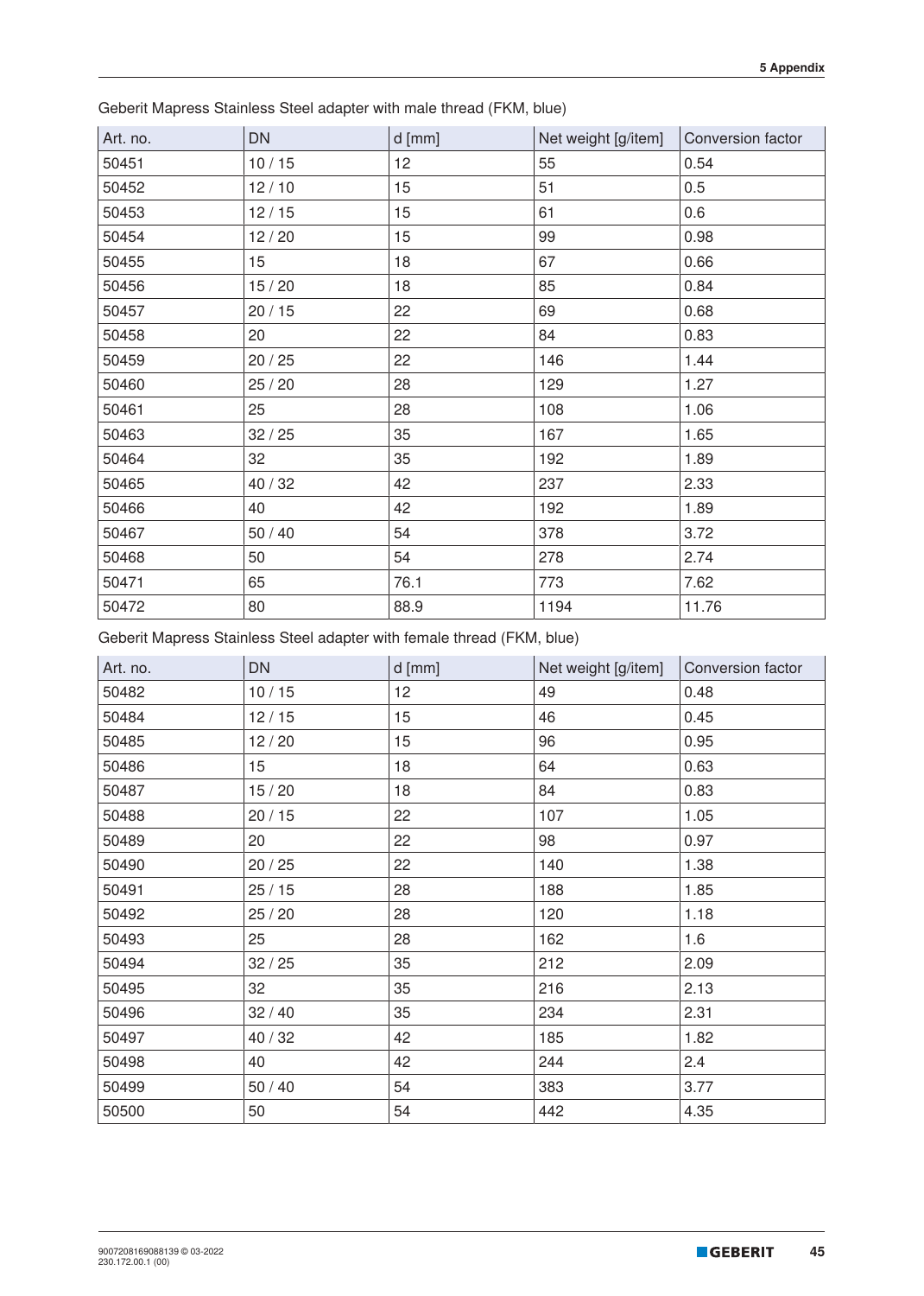|  |  | Geberit Mapress Stainless Steel elbow adapter 90° with male thread (FKM, blue) |
|--|--|--------------------------------------------------------------------------------|
|--|--|--------------------------------------------------------------------------------|

| Art. no. | <b>DN</b> | $d$ [mm] | Net weight [g/item] | Conversion factor |
|----------|-----------|----------|---------------------|-------------------|
| 50524    | 12/15     | 15       | 127                 | 1.25              |
| 50526    | 15        | 18       | 119                 | 1.17              |
| 50529    | 20        | 22       | 188                 | 1.85              |
| 50532    | 25        | 28       | 309                 | 3.04              |
| 50533    | 32        | 35       | 403                 | 3.97              |
| 50534    | 40        | 42       | 658                 | 6.48              |
| 50535    | 50        | 54       | 946                 | 9.32              |

Geberit Mapress Stainless Steel elbow adapter 90° with female thread (FKM, blue)

| Art. no. | <b>DN</b> | $d$ [mm] | Net weight [g/item] | Conversion factor |
|----------|-----------|----------|---------------------|-------------------|
| 50544    | 12/15     | 15       | 103                 | 1.01              |
| 50546    | 15        | 18       | 99                  | 0.98              |
| 50549    | 20        | 22       | 194                 | 1.91              |
| 50552    | 25        | 28       | 316                 | 3.11              |
| 50553    | 32        | 35       | 397                 | 3.91              |

Geberit Mapress Stainless Steel adapter union with male thread, union nut made of CrNi steel (FKM, blue)

| Art. no. | <b>DN</b> | $d$ [mm] | Net weight [g/item] | Conversion factor |
|----------|-----------|----------|---------------------|-------------------|
| 50581    | 12/15     | 15       | 151                 | 1.49              |
| 50582    | 12/20     | 15       | 171                 | 1.68              |
| 50583    | 15        | 18       | 150                 | 1.48              |
| 50584    | 15/20     | 18       | 183                 | 1.8               |
| 50585    | 20/15     | 22       | 212                 | 2.09              |
| 50586    | 20        | 22       | 178                 | 1.75              |
| 50587    | 20/25     | 22       | 271                 | 2.67              |
| 50588    | 25        | 28       | 375                 | 3.69              |
| 50589    | 32        | 35       | 502                 | 4.95              |
| 50590    | 40        | 42       | 601                 | 5.92              |
| 50591    | 50        | 54       | 972                 | 9.58              |

Geberit Mapress Stainless Steel adapter union with female thread, union nut made of CrNi steel (FKM, blue)

| Art. no. | <b>DN</b> | $d$ [mm] | Net weight [g/item] | Conversion factor |
|----------|-----------|----------|---------------------|-------------------|
| 50631    | 12/15     | 15       | 134                 | 1.32              |
| 50632    | 12/20     | 15       | 157                 | 1.55              |
| 50633    | 15        | 18       | 141                 | 1.39              |
| 50634    | 15/20     | 18       | 165                 | 1.63              |
| 50635    | 20        | 22       | 202                 | 1.99              |
| 50636    | 20/25     | 22       | 258                 | 2.54              |
| 50637    | 25        | 28       | 395                 | 3.89              |
| 50638    | 32        | 35       | 466                 | 4.59              |
| 50639    | 40        | 42       | 534                 | 5.26              |
| 50640    | 50        | 54       | 1030                | 10.15             |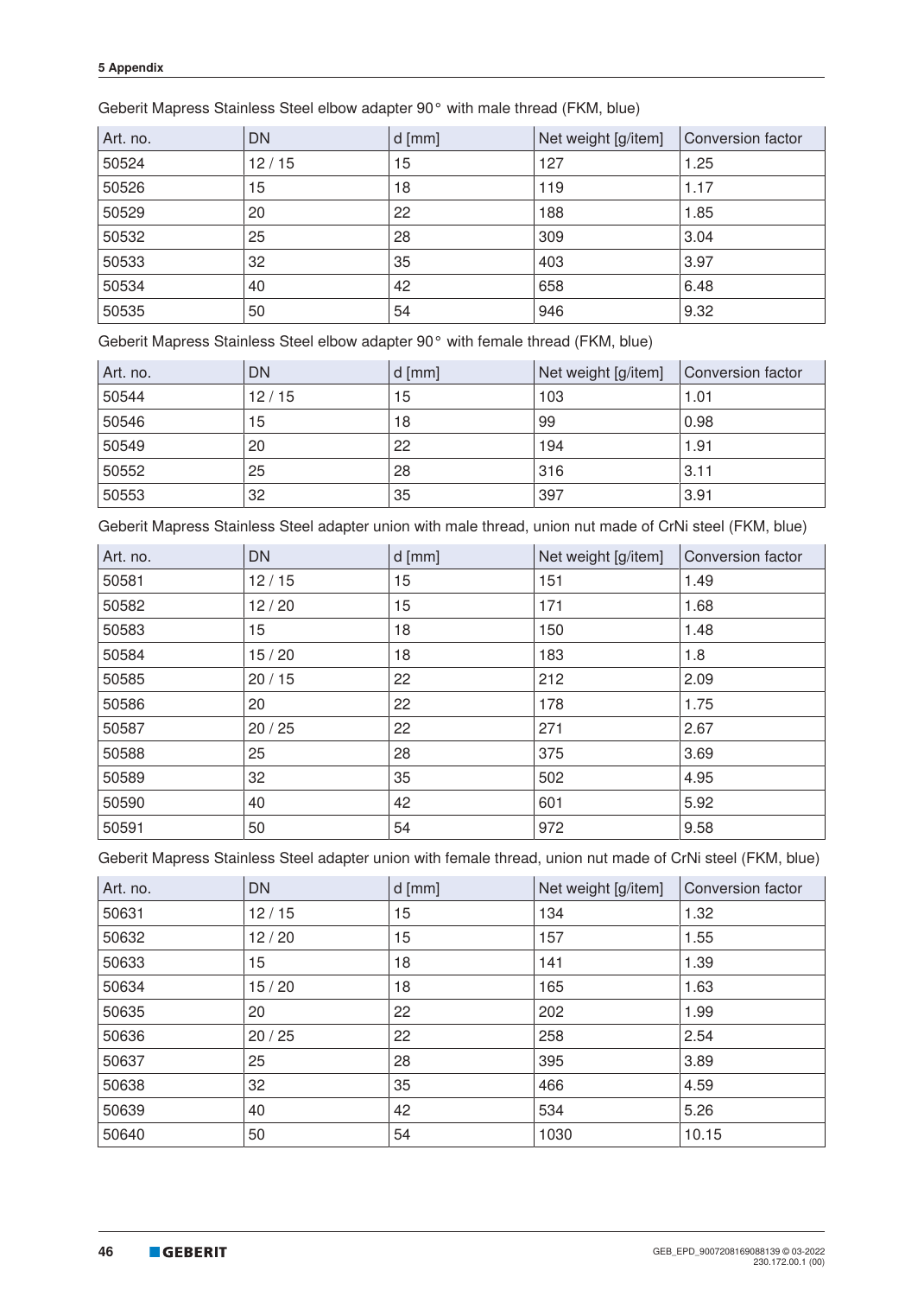| Art. no. | DN  | $d$ [mm] | Net weight [g/item] | Conversion factor |
|----------|-----|----------|---------------------|-------------------|
| 50673    | 15  | 18       | 576                 | 5.67              |
| 50674    | 20  | 22       | 1049                | 10.33             |
| 50675    | 25  | 28       | 1105                | 10.89             |
| 50676    | 32  | 35       | 1921                | 18.93             |
| 50677    | 40  | 42       | 2078                | 20.47             |
| 50678    | 50  | 54       | 2432                | 23.96             |
| 50679    | 65  | 76.1     | 3175                | 31.28             |
| 50680    | 80  | 88.9     | 3860                | 38.03             |
| 50681    | 100 | 108      | 4594                | 45.26             |
| 50683    | 15  | 18       | 576                 | 5.67              |
| 50684    | 20  | 22       | 760                 | 7.49              |
| 50685    | 25  | 28       | 1105                | 10.89             |
| 50686    | 32  | 35       | 1675                | 16.5              |
| 50687    | 40  | 42       | 2078                | 20.47             |
| 50688    | 50  | 54       | 2725                | 26.85             |
| 50691    | 65  | 76.1     | 3505                | 34.53             |
| 50692    | 80  | 88.9     | 4442                | 43.76             |
| 50693    | 100 | 108      | 5231                | 51.54             |

Geberit Mapress Stainless Steel flange PN 10/16, with pressing socket (FKM, blue)

Geberit Mapress Stainless Steel cap (FKM, blue)

| Art. no. | <b>DN</b> | $d$ [mm] | Net weight [g/item] | Conversion factor |
|----------|-----------|----------|---------------------|-------------------|
| 50752    | 12        | 15       | 28                  | 0.28              |
| 50753    | 15        | 18       | 26                  | 0.26              |
| 50754    | 20        | 22       | 34                  | 0.33              |
| 50755    | 25        | 28       | 50                  | 0.49              |
| 50756    | 32        | 35       | 70                  | 0.69              |
| 50757    | 40        | 42       | 88                  | 0.87              |
| 50758    | 50        | 54       | 144                 | 1.42              |
| 50761    | 65        | 76.1     | 364                 | 3.59              |
| 50762    | 80        | 88.9     | 454                 | 4.47              |
| 50763    | 100       | 108      | 727                 | 7.16              |

Geberit Mapress Stainless Steel elbow tap connector 90°, offset (FKM, blue)

| Art. no. | DN    | $d$ [mm] | Net weight [g/item] | Conversion factor |
|----------|-------|----------|---------------------|-------------------|
| 50792    | 12/15 | 15       | 156                 | 1.54              |
| 50793    | 15    | 18       | 147                 | 1.45              |
| 50794    | 20    | 22       | 185                 | 1.82              |